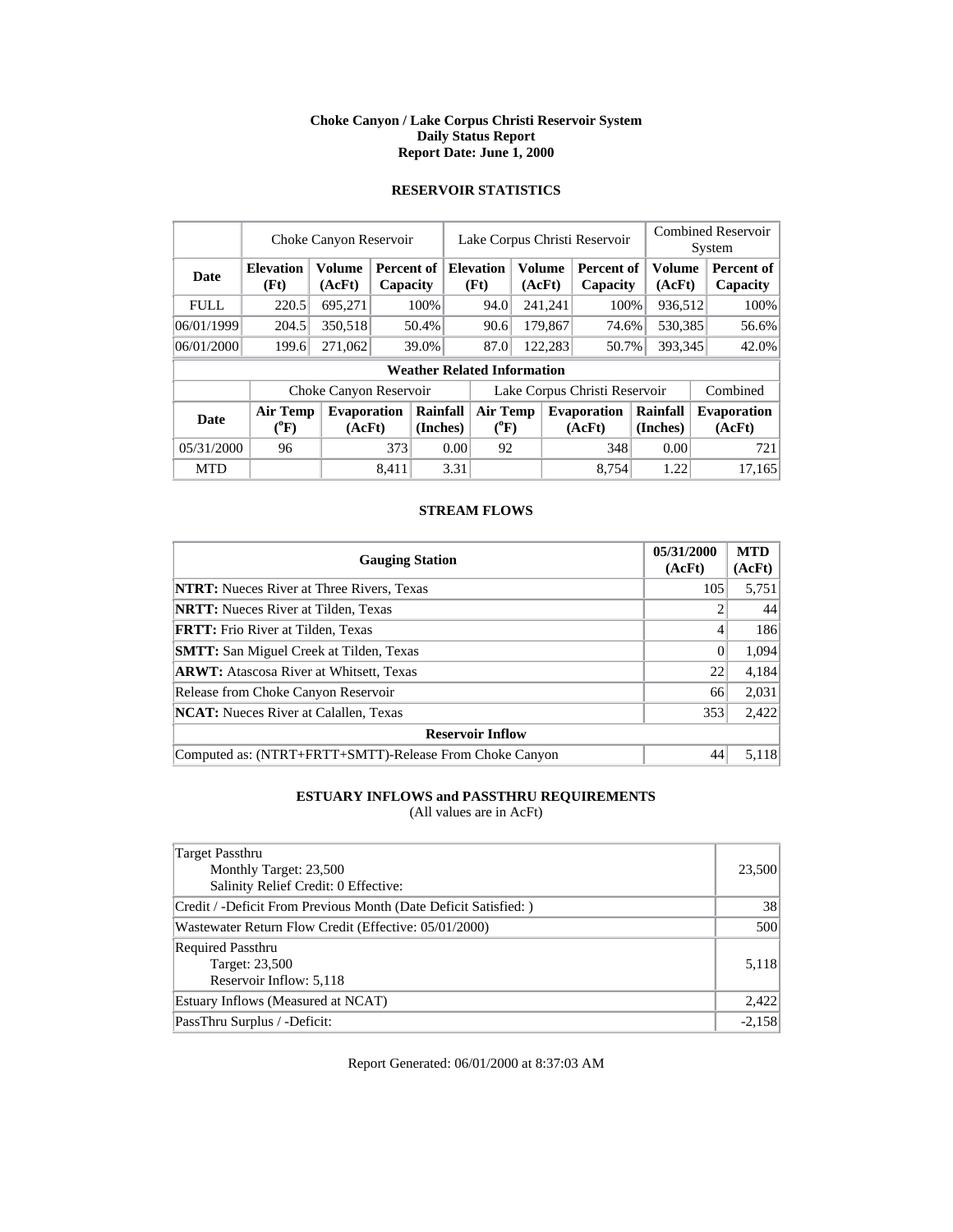#### **Choke Canyon / Lake Corpus Christi Reservoir System Daily Status Report Report Date: June 2, 2000**

|             |                                | Lake Corpus Christi Reservoir |            |                      |                               |                                       |        | Combined Reservoir |                              |                      |         |                              |  |  |
|-------------|--------------------------------|-------------------------------|------------|----------------------|-------------------------------|---------------------------------------|--------|--------------------|------------------------------|----------------------|---------|------------------------------|--|--|
|             | Choke Canyon Reservoir         |                               |            |                      |                               |                                       |        |                    |                              |                      |         | System                       |  |  |
| Date        | <b>Elevation</b>               | <b>Volume</b>                 | Percent of |                      |                               | <b>Elevation</b>                      |        | <b>Volume</b>      | Percent of                   |                      | Volume  | Percent of                   |  |  |
|             | (Ft)                           | (AcFt)                        | Capacity   |                      |                               | (Ft)                                  | (AcFt) |                    | Capacity                     |                      | (AcFt)  | Capacity                     |  |  |
| <b>FULL</b> | 220.5                          | 695.271                       |            | 100%                 |                               | 94.0                                  |        | 241,241            | 100%                         |                      | 936,512 | 100%                         |  |  |
| 06/02/1999  | 204.5                          | 350,345                       |            | 50.4%                |                               | 90.6                                  |        | 178,666            | 74.1%                        |                      | 529,011 | 56.5%                        |  |  |
| 06/02/2000  | 199.6                          | 270,616                       |            | 38.9%                |                               | 87.0                                  |        | 121.410            | 50.3%                        |                      | 392,026 | 41.9%                        |  |  |
|             |                                |                               |            |                      |                               | <b>Weather Related Information</b>    |        |                    |                              |                      |         |                              |  |  |
|             |                                | Choke Canyon Reservoir        |            |                      | Lake Corpus Christi Reservoir |                                       |        |                    |                              |                      |         | Combined                     |  |  |
| <b>Date</b> | Air Temp<br>$({}^0\mathrm{F})$ | <b>Evaporation</b><br>(AcFt)  |            | Rainfall<br>(Inches) |                               | <b>Air Temp</b><br>$({}^0\mathrm{F})$ |        |                    | <b>Evaporation</b><br>(AcFt) | Rainfall<br>(Inches) |         | <b>Evaporation</b><br>(AcFt) |  |  |
| 06/01/2000  | 96                             |                               | 346        |                      | 0.00                          | 92                                    |        |                    | 347                          |                      | 0.00    | 693                          |  |  |
| <b>MTD</b>  |                                |                               | 346        |                      | 0.00                          |                                       |        |                    | 347                          |                      | 0.00    | 693                          |  |  |

## **RESERVOIR STATISTICS**

### **STREAM FLOWS**

| <b>Gauging Station</b>                                  | 06/01/2000<br>(AcFt) | <b>MTD</b><br>(AcFt) |  |  |  |  |  |
|---------------------------------------------------------|----------------------|----------------------|--|--|--|--|--|
| <b>NTRT:</b> Nueces River at Three Rivers, Texas        | 85                   | 85                   |  |  |  |  |  |
| <b>NRTT:</b> Nueces River at Tilden, Texas              |                      |                      |  |  |  |  |  |
| <b>FRTT:</b> Frio River at Tilden, Texas                |                      |                      |  |  |  |  |  |
| <b>SMTT:</b> San Miguel Creek at Tilden, Texas          | $\Omega$             | $\Omega$             |  |  |  |  |  |
| <b>ARWT:</b> Atascosa River at Whitsett, Texas          | 17                   | 17                   |  |  |  |  |  |
| Release from Choke Canyon Reservoir                     | 66                   | 66                   |  |  |  |  |  |
| <b>NCAT:</b> Nueces River at Calallen, Texas            | 347                  | 347                  |  |  |  |  |  |
| <b>Reservoir Inflow</b>                                 |                      |                      |  |  |  |  |  |
| Computed as: (NTRT+FRTT+SMTT)-Release From Choke Canyon | 21                   | 21                   |  |  |  |  |  |

## **ESTUARY INFLOWS and PASSTHRU REQUIREMENTS**

(All values are in AcFt)

| Target Passthru<br>Monthly Target: 23,000<br>Salinity Relief Credit: 0 Effective: | 23,000   |
|-----------------------------------------------------------------------------------|----------|
| Credit / -Deficit From Previous Month (Date Deficit Satisfied:)                   | $-2,158$ |
| Wastewater Return Flow Credit (Effective: )                                       | 0        |
| Required Passthru<br>Target: 23,000<br>Reservoir Inflow: 21                       | 21       |
| Estuary Inflows (Measured at NCAT)                                                | 347      |
| PassThru Surplus / -Deficit:                                                      | $-1,832$ |

Report Generated: 06/02/2000 at 9:32:46 AM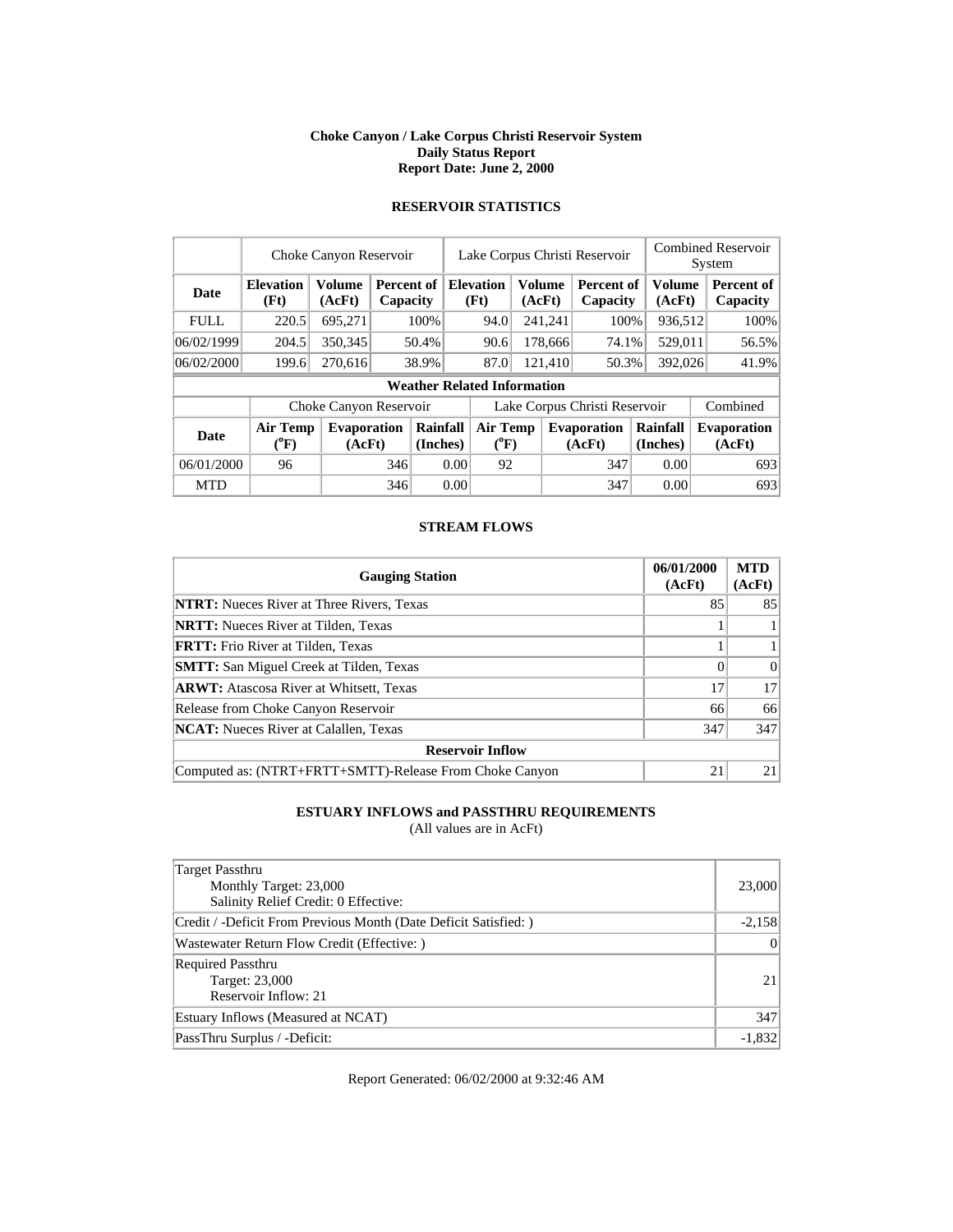#### **Choke Canyon / Lake Corpus Christi Reservoir System Daily Status Report Report Date: June 3, 2000**

## **RESERVOIR STATISTICS**

|             | Choke Canyon Reservoir   |                              | Lake Corpus Christi Reservoir |                      |                                    | <b>Combined Reservoir</b><br>System |                         |                              |                         |  |                              |
|-------------|--------------------------|------------------------------|-------------------------------|----------------------|------------------------------------|-------------------------------------|-------------------------|------------------------------|-------------------------|--|------------------------------|
| Date        | <b>Elevation</b><br>(Ft) | <b>Volume</b><br>(AcFt)      | <b>Percent of</b><br>Capacity |                      | <b>Elevation</b><br>(Ft)           |                                     | <b>Volume</b><br>(AcFt) | Percent of<br>Capacity       | <b>Volume</b><br>(AcFt) |  | Percent of<br>Capacity       |
| <b>FULL</b> | 220.5                    | 695,271                      |                               | 100%                 | 94.0                               |                                     | 241,241                 | 100%                         | 936,512                 |  | 100%                         |
| 06/03/1999  | 204.5                    | 349,825                      |                               | 50.3%                | 90.5                               |                                     | 177,298                 | 73.5%                        | 527.123                 |  | 56.3%                        |
| 06/03/2000  | 199.5                    | 270,022                      |                               | 38.8%                | 86.9                               |                                     | 120,539                 | 50.0%                        | 390,561                 |  | 41.7%                        |
|             |                          |                              |                               |                      | <b>Weather Related Information</b> |                                     |                         |                              |                         |  |                              |
|             |                          | Choke Canyon Reservoir       |                               |                      | Lake Corpus Christi Reservoir      |                                     |                         |                              |                         |  | Combined                     |
| <b>Date</b> | Air Temp<br>(°F)         | <b>Evaporation</b><br>(AcFt) |                               | Rainfall<br>(Inches) | Air Temp<br>$(^{0}F)$              |                                     |                         | <b>Evaporation</b><br>(AcFt) | Rainfall<br>(Inches)    |  | <b>Evaporation</b><br>(AcFt) |
| 06/02/2000  | 97                       |                              | 311                           |                      | 92<br>0.00                         |                                     |                         | 287                          | 0.00                    |  | 598                          |
| <b>MTD</b>  |                          |                              | 657                           |                      | 0.00                               |                                     |                         | 634                          | 0.00                    |  | 1.291                        |

#### **STREAM FLOWS**

| <b>Gauging Station</b>                                  | 06/02/2000<br>(AcFt) | <b>MTD</b><br>(AcFt) |  |  |  |  |  |
|---------------------------------------------------------|----------------------|----------------------|--|--|--|--|--|
| <b>NTRT:</b> Nueces River at Three Rivers, Texas        | 79                   | 165                  |  |  |  |  |  |
| <b>NRTT:</b> Nueces River at Tilden, Texas              |                      |                      |  |  |  |  |  |
| <b>FRTT:</b> Frio River at Tilden, Texas                |                      | $\overline{2}$       |  |  |  |  |  |
| <b>SMTT:</b> San Miguel Creek at Tilden, Texas          |                      | $\Omega$             |  |  |  |  |  |
| <b>ARWT:</b> Atascosa River at Whitsett, Texas          | 12                   | 29                   |  |  |  |  |  |
| Release from Choke Canyon Reservoir                     | 66                   | 131                  |  |  |  |  |  |
| <b>NCAT:</b> Nueces River at Calallen, Texas            | 363                  | 711                  |  |  |  |  |  |
| <b>Reservoir Inflow</b>                                 |                      |                      |  |  |  |  |  |
| Computed as: (NTRT+FRTT+SMTT)-Release From Choke Canyon | 15                   | 35                   |  |  |  |  |  |

## **ESTUARY INFLOWS and PASSTHRU REQUIREMENTS**

(All values are in AcFt)

| Target Passthru<br>Monthly Target: 23,000<br>Salinity Relief Credit: 0 Effective: | 23,000   |
|-----------------------------------------------------------------------------------|----------|
| Credit / -Deficit From Previous Month (Date Deficit Satisfied: )                  | $-2,158$ |
| Wastewater Return Flow Credit (Effective: )                                       | 0        |
| <b>Required Passthru</b><br>Target: 23,000<br>Reservoir Inflow: 35                | 35       |
| Estuary Inflows (Measured at NCAT)                                                | 711      |
| PassThru Surplus / -Deficit:                                                      | $-1,483$ |

Report Generated: 06/03/2000 at 8:31:28 AM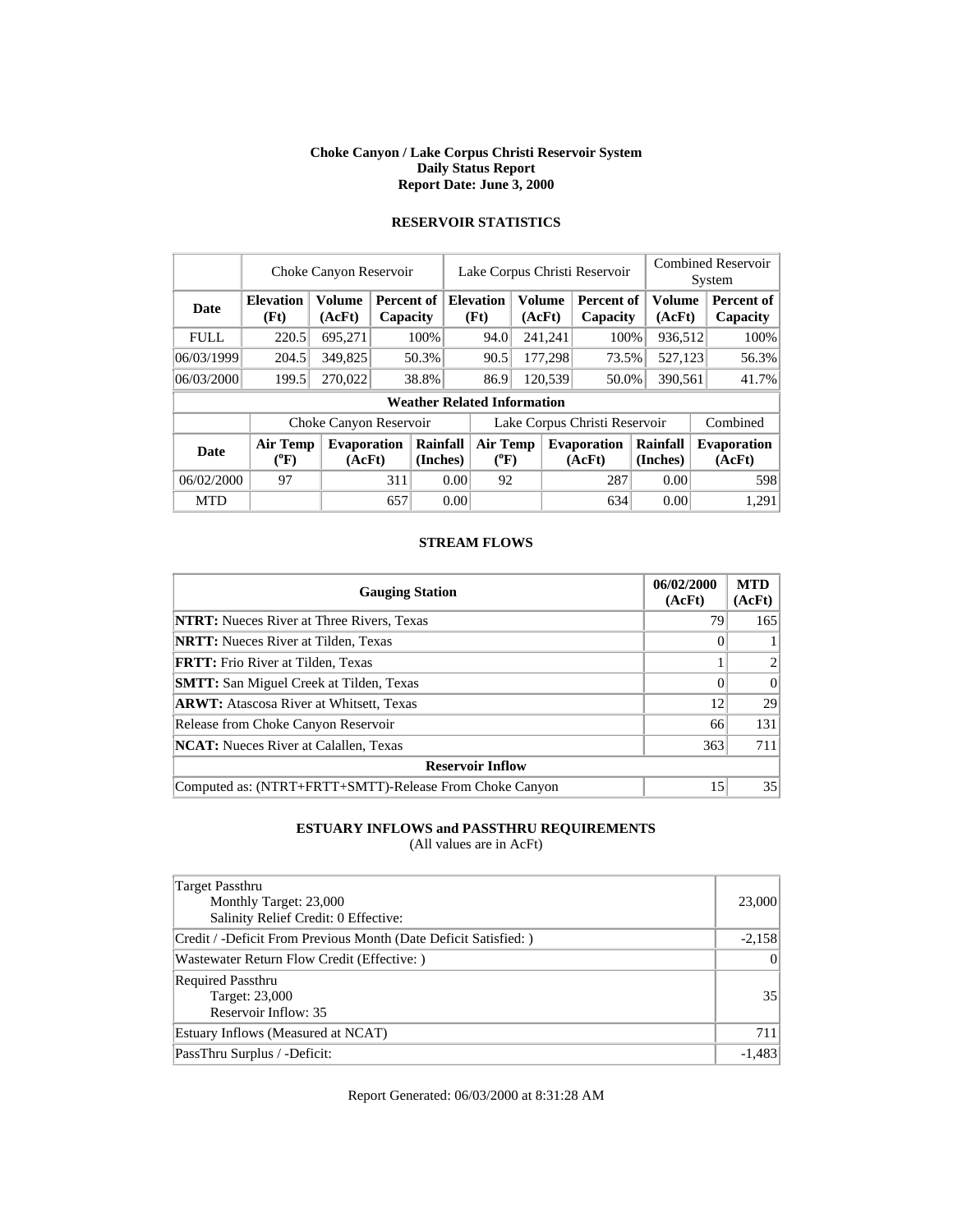#### **Choke Canyon / Lake Corpus Christi Reservoir System Daily Status Report Report Date: June 4, 2000**

|             | Choke Canyon Reservoir                                       |                        | Lake Corpus Christi Reservoir |                              |                                    | <b>Combined Reservoir</b><br>System |                              |                        |                  |                              |                               |
|-------------|--------------------------------------------------------------|------------------------|-------------------------------|------------------------------|------------------------------------|-------------------------------------|------------------------------|------------------------|------------------|------------------------------|-------------------------------|
| Date        | <b>Elevation</b><br>(Ft)                                     | Volume<br>(AcFt)       | Percent of<br>Capacity        |                              | <b>Elevation</b><br>(Ft)           | Volume<br>(AcFt)                    |                              | Percent of<br>Capacity | Volume<br>(AcFt) |                              | <b>Percent of</b><br>Capacity |
| <b>FULL</b> | 220.5                                                        | 695,271                |                               | 100%                         | 94.0                               |                                     | 241,241                      | 100%                   | 936,512          |                              | 100%                          |
| 06/04/1999  | 204.5                                                        | 349,134                |                               | 50.2%                        | 90.4                               |                                     | 175,763                      | 72.9%                  | 524,897          |                              | 56.0%                         |
| 06/04/2000  | 199.5                                                        | 269,578                |                               | 38.8%                        | 86.8                               |                                     | 119,671                      | 49.6%                  | 389,249          |                              | 41.6%                         |
|             |                                                              |                        |                               |                              | <b>Weather Related Information</b> |                                     |                              |                        |                  |                              |                               |
|             |                                                              | Choke Canyon Reservoir |                               |                              | Lake Corpus Christi Reservoir      |                                     |                              |                        |                  |                              | Combined                      |
| <b>Date</b> | <b>Air Temp</b><br><b>Evaporation</b><br>$(^{0}F)$<br>(AcFt) |                        | Rainfall<br>(Inches)          | <b>Air Temp</b><br>$(^{0}F)$ |                                    |                                     | <b>Evaporation</b><br>(AcFt) | Rainfall<br>(Inches)   |                  | <b>Evaporation</b><br>(AcFt) |                               |
| 06/03/2000  | 96                                                           |                        | 276                           |                              | 0.00<br>94                         |                                     |                              | 311                    | 0.00             |                              | 587                           |
| <b>MTD</b>  |                                                              |                        | 933                           |                              | 0.00                               |                                     |                              | 945                    | 0.00             |                              | 1,878                         |

## **RESERVOIR STATISTICS**

#### **STREAM FLOWS**

| <b>Gauging Station</b>                                  | 06/03/2000<br>(AcFt) | <b>MTD</b><br>(AcFt) |  |  |  |  |  |
|---------------------------------------------------------|----------------------|----------------------|--|--|--|--|--|
| <b>NTRT:</b> Nueces River at Three Rivers, Texas        | 73                   | 238                  |  |  |  |  |  |
| <b>NRTT:</b> Nueces River at Tilden, Texas              |                      |                      |  |  |  |  |  |
| <b>FRTT:</b> Frio River at Tilden, Texas                | 0                    | 2                    |  |  |  |  |  |
| <b>SMTT:</b> San Miguel Creek at Tilden, Texas          |                      | $\Omega$             |  |  |  |  |  |
| <b>ARWT:</b> Atascosa River at Whitsett, Texas          | 10                   | 39                   |  |  |  |  |  |
| Release from Choke Canyon Reservoir                     | 66                   | 197                  |  |  |  |  |  |
| <b>NCAT:</b> Nueces River at Calallen, Texas            | 429                  | 1,139                |  |  |  |  |  |
| <b>Reservoir Inflow</b>                                 |                      |                      |  |  |  |  |  |
| Computed as: (NTRT+FRTT+SMTT)-Release From Choke Canyon | 8                    | 44                   |  |  |  |  |  |

### **ESTUARY INFLOWS and PASSTHRU REQUIREMENTS**

(All values are in AcFt)

| Target Passthru<br>Monthly Target: 23,000<br>Salinity Relief Credit: 0 Effective: | 23,000   |
|-----------------------------------------------------------------------------------|----------|
| Credit / -Deficit From Previous Month (Date Deficit Satisfied: )                  | $-2,158$ |
| Wastewater Return Flow Credit (Effective: )                                       | $\Omega$ |
| <b>Required Passthru</b><br>Target: 23,000<br>Reservoir Inflow: 44                | 44       |
| Estuary Inflows (Measured at NCAT)                                                | 1,139    |
| PassThru Surplus / -Deficit:                                                      | $-1,062$ |

Report Generated: 06/04/2000 at 7:56:45 AM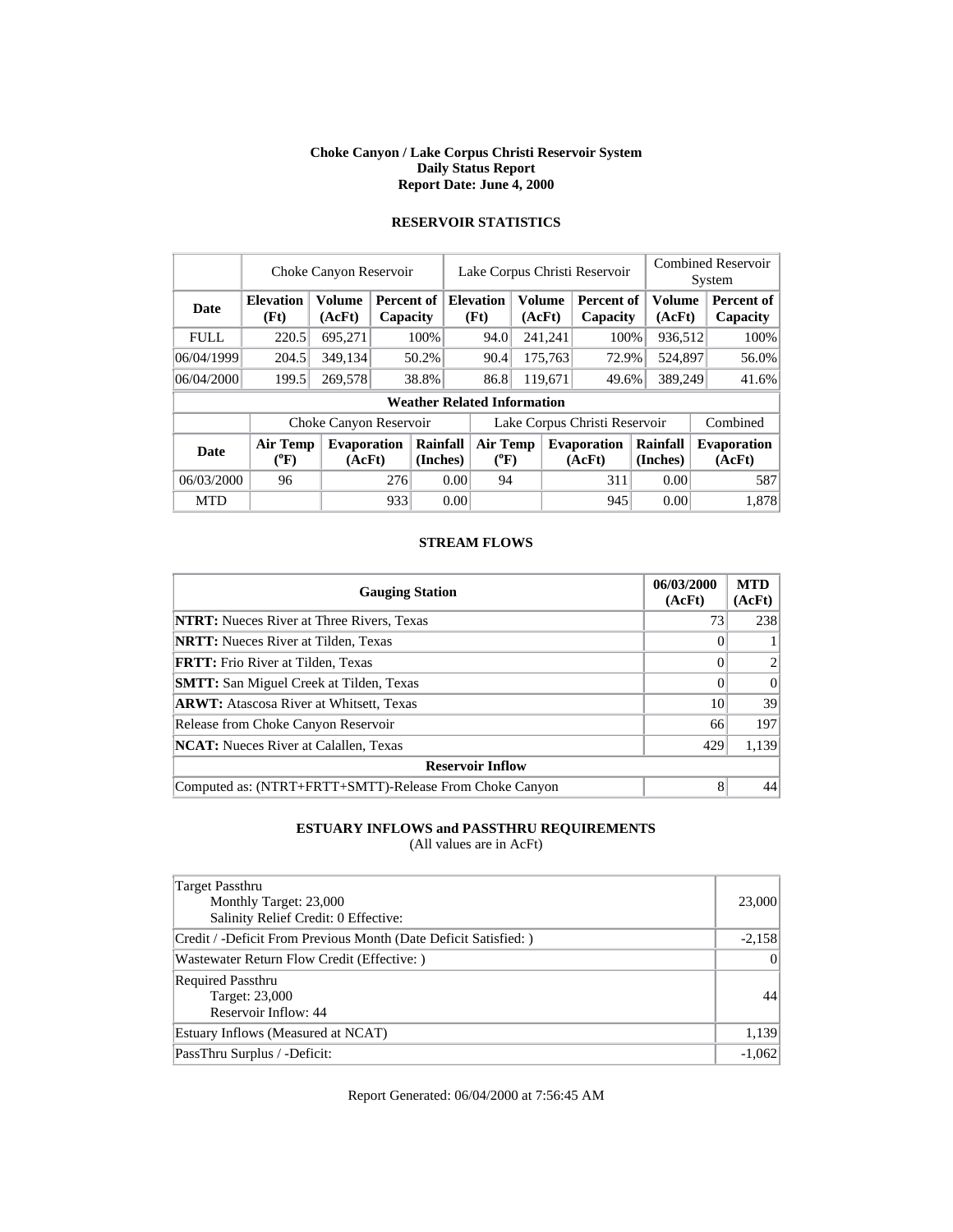#### **Choke Canyon / Lake Corpus Christi Reservoir System Daily Status Report Report Date: June 5, 2000**

### **RESERVOIR STATISTICS**

|             | Choke Canyon Reservoir         |                         |          |                             | Lake Corpus Christi Reservoir |                                    |  |                         |                              | <b>Combined Reservoir</b><br>System |  |                              |
|-------------|--------------------------------|-------------------------|----------|-----------------------------|-------------------------------|------------------------------------|--|-------------------------|------------------------------|-------------------------------------|--|------------------------------|
| <b>Date</b> | <b>Elevation</b><br>(Ft)       | <b>Volume</b><br>(AcFt) | Capacity | <b>Percent of Elevation</b> |                               | (Ft)                               |  | <b>Volume</b><br>(AcFt) | Percent of<br>Capacity       | <b>Volume</b><br>(AcFt)             |  | Percent of<br>Capacity       |
| <b>FULL</b> | 220.5                          | 695.271                 |          | 100%                        |                               | 94.0                               |  | 241,241                 | 100%                         | 936,512                             |  | 100%                         |
| 06/05/1999  | 204.4                          | 348,961                 |          | 50.2%                       |                               | 90.3                               |  | 174,233                 | 72.2%                        | 523,194                             |  | 55.9%                        |
| 06/05/2000  | 199.7                          | 273,150                 |          | 39.3%                       |                               | 86.8                               |  | 119,094                 | 49.4%                        | 392,244                             |  | 41.9%                        |
|             |                                |                         |          |                             |                               | <b>Weather Related Information</b> |  |                         |                              |                                     |  |                              |
|             |                                | Choke Canyon Reservoir  |          |                             | Lake Corpus Christi Reservoir |                                    |  |                         |                              |                                     |  | Combined                     |
| <b>Date</b> | Air Temp<br>$({}^0\mathrm{F})$ | Evaporation<br>(AcFt)   |          | Rainfall<br>(Inches)        |                               | Air Temp<br>$(^{\circ}F)$          |  |                         | <b>Evaporation</b><br>(AcFt) | Rainfall<br>(Inches)                |  | <b>Evaporation</b><br>(AcFt) |
| 06/04/2000  | 100                            |                         | 174      |                             | 3.40                          | 98                                 |  |                         | 370                          | 0.07                                |  | 544                          |
| <b>MTD</b>  |                                |                         | 1.107    |                             | 3.40                          |                                    |  |                         | 1.315                        | 0.07                                |  | 2.422                        |

### **STREAM FLOWS**

| <b>Gauging Station</b>                                  | 06/04/2000<br>(AcFt) | <b>MTD</b><br>(AcFt) |
|---------------------------------------------------------|----------------------|----------------------|
| <b>NTRT:</b> Nueces River at Three Rivers, Texas        | 75                   | 314                  |
| <b>NRTT:</b> Nueces River at Tilden, Texas              |                      |                      |
| <b>FRTT:</b> Frio River at Tilden, Texas                | 0                    | 3                    |
| <b>SMTT:</b> San Miguel Creek at Tilden, Texas          | $\Omega$             | $\Omega$             |
| <b>ARWT:</b> Atascosa River at Whitsett, Texas          | $\mathbf Q$          | 48                   |
| Release from Choke Canyon Reservoir                     | 66                   | 262                  |
| <b>NCAT:</b> Nueces River at Calallen, Texas            | 421                  | 1,560                |
| <b>Reservoir Inflow</b>                                 |                      |                      |
| Computed as: (NTRT+FRTT+SMTT)-Release From Choke Canyon | 10                   | 54                   |

## **ESTUARY INFLOWS and PASSTHRU REQUIREMENTS**

(All values are in AcFt)

| Target Passthru<br>Monthly Target: 23,000<br>Salinity Relief Credit: 0 Effective: | 23,000   |
|-----------------------------------------------------------------------------------|----------|
| Credit / -Deficit From Previous Month (Date Deficit Satisfied:)                   | $-2,158$ |
| Wastewater Return Flow Credit (Effective:)                                        | $\Omega$ |
| <b>Required Passthru</b><br>Target: 23,000<br>Reservoir Inflow: 54                | 54       |
| Estuary Inflows (Measured at NCAT)                                                | 1,560    |
| PassThru Surplus / -Deficit:                                                      | $-652$   |

Report Generated: 06/05/2000 at 8:46:31 AM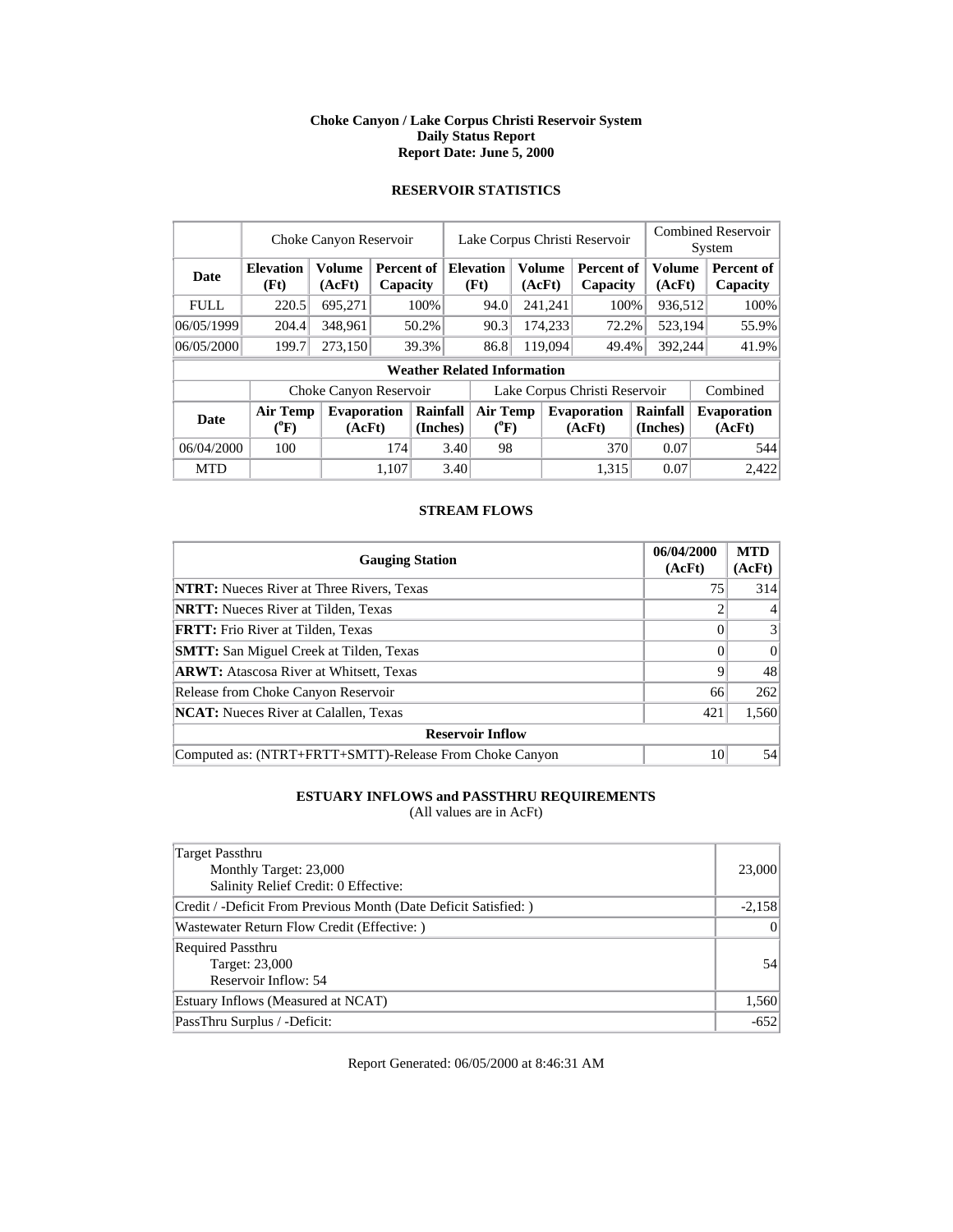#### **Choke Canyon / Lake Corpus Christi Reservoir System Daily Status Report Report Date: June 6, 2000**

|             |                                | Choke Canyon Reservoir       |                        |                                    | Lake Corpus Christi Reservoir |                                       |        |         |                              |                      | <b>Combined Reservoir</b><br>System |  |                              |  |
|-------------|--------------------------------|------------------------------|------------------------|------------------------------------|-------------------------------|---------------------------------------|--------|---------|------------------------------|----------------------|-------------------------------------|--|------------------------------|--|
| Date        | <b>Elevation</b><br>(Ft)       | <b>Volume</b><br>(AcFt)      | Percent of<br>Capacity |                                    |                               | <b>Elevation</b><br>(Ft)              | (AcFt) | Volume  | Percent of<br>Capacity       |                      | <b>Volume</b><br>(AcFt)             |  | Percent of<br>Capacity       |  |
| <b>FULL</b> | 220.5                          | 695.271                      |                        | 100%                               |                               | 94.0                                  |        | 241,241 | 100%                         |                      | 936,512                             |  | 100%                         |  |
| 06/06/1999  | 204.4                          | 348,270                      |                        | 50.1%                              |                               | 90.3                                  |        | 173,725 | 72.0%                        |                      | 521,995                             |  | 55.7%                        |  |
| 06/06/2000  | 199.7                          | 272,552                      |                        | 39.2%                              |                               | 86.8                                  |        | 118,805 | 49.2%                        |                      | 391.357                             |  | 41.8%                        |  |
|             |                                |                              |                        | <b>Weather Related Information</b> |                               |                                       |        |         |                              |                      |                                     |  |                              |  |
|             |                                | Choke Canyon Reservoir       |                        |                                    | Lake Corpus Christi Reservoir |                                       |        |         |                              |                      |                                     |  | Combined                     |  |
| <b>Date</b> | Air Temp<br>$({}^0\mathrm{F})$ | <b>Evaporation</b><br>(AcFt) |                        | Rainfall<br>(Inches)               |                               | <b>Air Temp</b><br>$({}^0\mathrm{F})$ |        |         | <b>Evaporation</b><br>(AcFt) | Rainfall<br>(Inches) |                                     |  | <b>Evaporation</b><br>(AcFt) |  |
| 06/05/2000  | 83                             |                              | 87                     |                                    | 0.00                          | 83                                    |        |         | 109                          |                      | 0.00                                |  | 196                          |  |
| <b>MTD</b>  |                                |                              | 1.194                  |                                    | 3.40                          |                                       |        |         | 1.424                        |                      | 0.07                                |  | 2,618                        |  |

## **RESERVOIR STATISTICS**

### **STREAM FLOWS**

| <b>Gauging Station</b>                                  | 06/05/2000<br>(AcFt) | <b>MTD</b><br>(AcFt) |
|---------------------------------------------------------|----------------------|----------------------|
| <b>NTRT:</b> Nueces River at Three Rivers, Texas        | 284                  | 597                  |
| <b>NRTT:</b> Nueces River at Tilden, Texas              | 153                  | 156                  |
| <b>FRTT:</b> Frio River at Tilden, Texas                | 26                   | 28                   |
| <b>SMTT:</b> San Miguel Creek at Tilden, Texas          | $\Omega$             | $\Omega$             |
| <b>ARWT:</b> Atascosa River at Whitsett, Texas          | 95                   | 144                  |
| Release from Choke Canyon Reservoir                     | 66                   | 328                  |
| <b>NCAT:</b> Nueces River at Calallen, Texas            | 308                  | 1,868                |
| <b>Reservoir Inflow</b>                                 |                      |                      |
| Computed as: (NTRT+FRTT+SMTT)-Release From Choke Canyon | 244                  | 298                  |

## **ESTUARY INFLOWS and PASSTHRU REQUIREMENTS**

(All values are in AcFt)

| Target Passthru<br>Monthly Target: 23,000<br>Salinity Relief Credit: 0 Effective: | 23,000   |
|-----------------------------------------------------------------------------------|----------|
| Credit / -Deficit From Previous Month (Date Deficit Satisfied: )                  | $-2,158$ |
| Wastewater Return Flow Credit (Effective: )                                       | 0        |
| Required Passthru<br>Target: 23,000<br>Reservoir Inflow: 298                      | 298      |
| Estuary Inflows (Measured at NCAT)                                                | 1,868    |
| PassThru Surplus / -Deficit:                                                      | $-588$   |

Report Generated: 06/06/2000 at 8:33:29 AM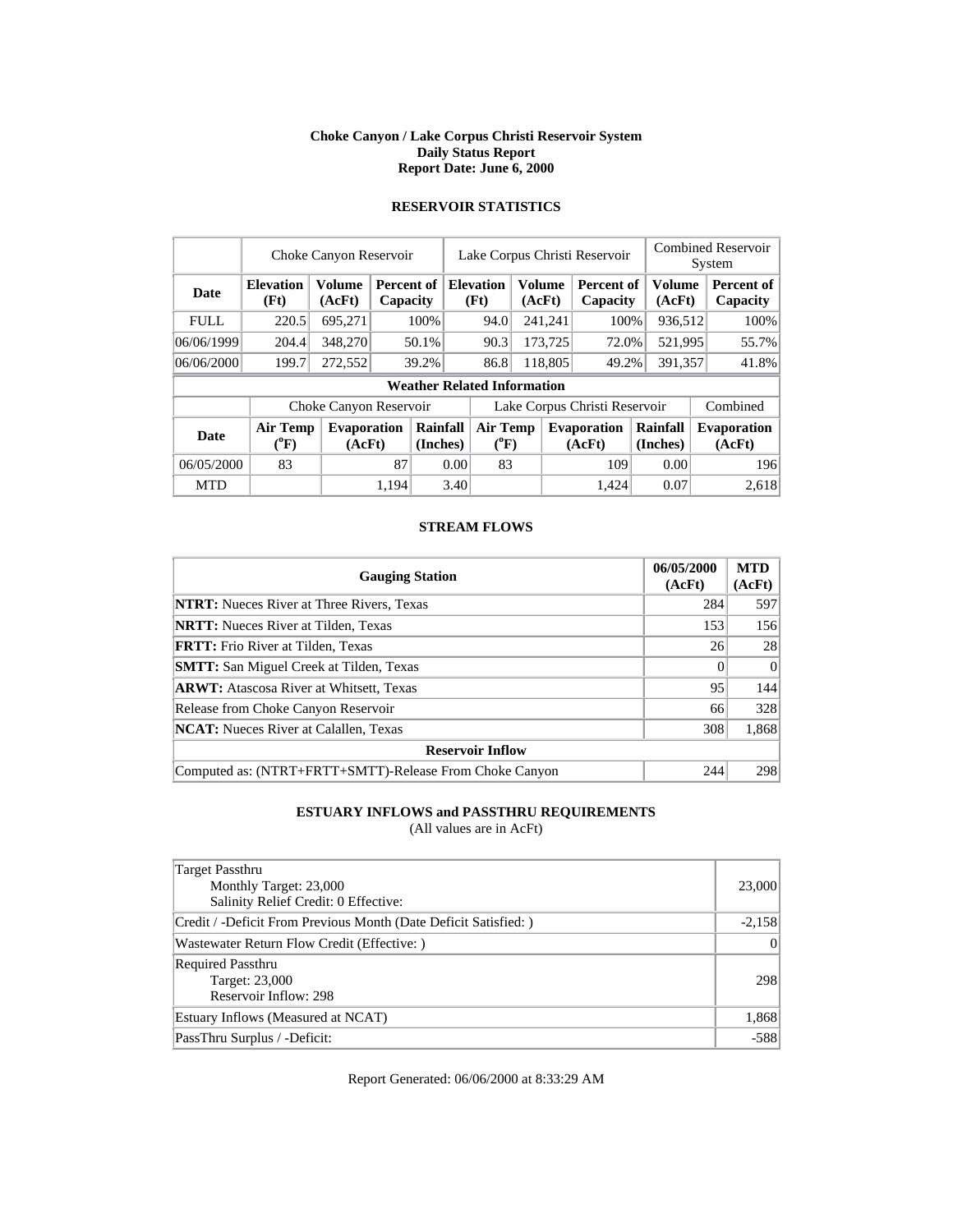#### **Choke Canyon / Lake Corpus Christi Reservoir System Daily Status Report Report Date: June 7, 2000**

|             |                          | Choke Canyon Reservoir       |                        |                                    | Lake Corpus Christi Reservoir |                              |                         |         |                               | <b>Combined Reservoir</b><br>System |                         |                              |
|-------------|--------------------------|------------------------------|------------------------|------------------------------------|-------------------------------|------------------------------|-------------------------|---------|-------------------------------|-------------------------------------|-------------------------|------------------------------|
| <b>Date</b> | <b>Elevation</b><br>(Ft) | <b>Volume</b><br>(AcFt)      | Percent of<br>Capacity |                                    |                               | <b>Elevation</b><br>(Ft)     | <b>Volume</b><br>(AcFt) |         | <b>Percent of</b><br>Capacity |                                     | <b>Volume</b><br>(AcFt) | Percent of<br>Capacity       |
| <b>FULL</b> | 220.5                    | 695,271                      |                        | 100%                               |                               | 94.0                         |                         | 241,241 | 100%                          |                                     | 936,512                 | 100%                         |
| 06/07/1999  | 204.4                    | 347,925                      |                        | 50.0%                              |                               | 90.2                         |                         | 173,386 | 71.9%                         |                                     | 521,311                 | 55.7%                        |
| 06/07/2000  | 199.7                    | 272,403                      |                        | 39.2%                              |                               | 86.8                         |                         | 118.517 | 49.1%                         |                                     | 390,920                 | 41.7%                        |
|             |                          |                              |                        | <b>Weather Related Information</b> |                               |                              |                         |         |                               |                                     |                         |                              |
|             |                          | Choke Canyon Reservoir       |                        |                                    |                               |                              |                         |         | Lake Corpus Christi Reservoir |                                     |                         | Combined                     |
| <b>Date</b> | Air Temp<br>$(^{0}F)$    | <b>Evaporation</b><br>(AcFt) |                        | Rainfall<br>(Inches)               |                               | <b>Air Temp</b><br>$(^{0}F)$ |                         |         | <b>Evaporation</b><br>(AcFt)  | <b>Rainfall</b><br>(Inches)         |                         | <b>Evaporation</b><br>(AcFt) |
| 06/06/2000  | 90                       |                              | 287                    |                                    | 0.00                          | 91                           |                         |         | 277                           |                                     | 0.00                    | 564                          |
| <b>MTD</b>  |                          |                              | 1.481                  |                                    | 3.40                          |                              |                         |         | 1,701                         |                                     | 0.07                    | 3.182                        |

## **RESERVOIR STATISTICS**

#### **STREAM FLOWS**

| <b>Gauging Station</b>                                  | 06/06/2000<br>(AcFt) | <b>MTD</b><br>(AcFt) |
|---------------------------------------------------------|----------------------|----------------------|
| <b>NTRT:</b> Nueces River at Three Rivers, Texas        | 451                  | 1,048                |
| <b>NRTT:</b> Nueces River at Tilden, Texas              | 20                   | 176                  |
| <b>FRTT:</b> Frio River at Tilden, Texas                | 40                   | 68                   |
| <b>SMTT:</b> San Miguel Creek at Tilden, Texas          |                      | $\Omega$             |
| <b>ARWT:</b> Atascosa River at Whitsett, Texas          | 310                  | 453                  |
| Release from Choke Canyon Reservoir                     | 66                   | 393                  |
| <b>NCAT:</b> Nueces River at Calallen, Texas            | 314                  | 2,182                |
| <b>Reservoir Inflow</b>                                 |                      |                      |
| Computed as: (NTRT+FRTT+SMTT)-Release From Choke Canyon | 425                  | 723                  |

### **ESTUARY INFLOWS and PASSTHRU REQUIREMENTS**

(All values are in AcFt)

| Target Passthru<br>Monthly Target: 23,000<br>Salinity Relief Credit: 0 Effective: | 23,000   |
|-----------------------------------------------------------------------------------|----------|
| Credit / -Deficit From Previous Month (Date Deficit Satisfied: 06/06/2000)        | $-2,158$ |
| Wastewater Return Flow Credit (Effective: 06/07/2000)                             | 500      |
| <b>Required Passthru</b><br>Target: 23,000<br>Reservoir Inflow: 723               | 7231     |
| Estuary Inflows (Measured at NCAT)                                                | 2,182    |
| PassThru Surplus / -Deficit:                                                      | $-200$   |

Report Generated: 06/07/2000 at 10:00:50 AM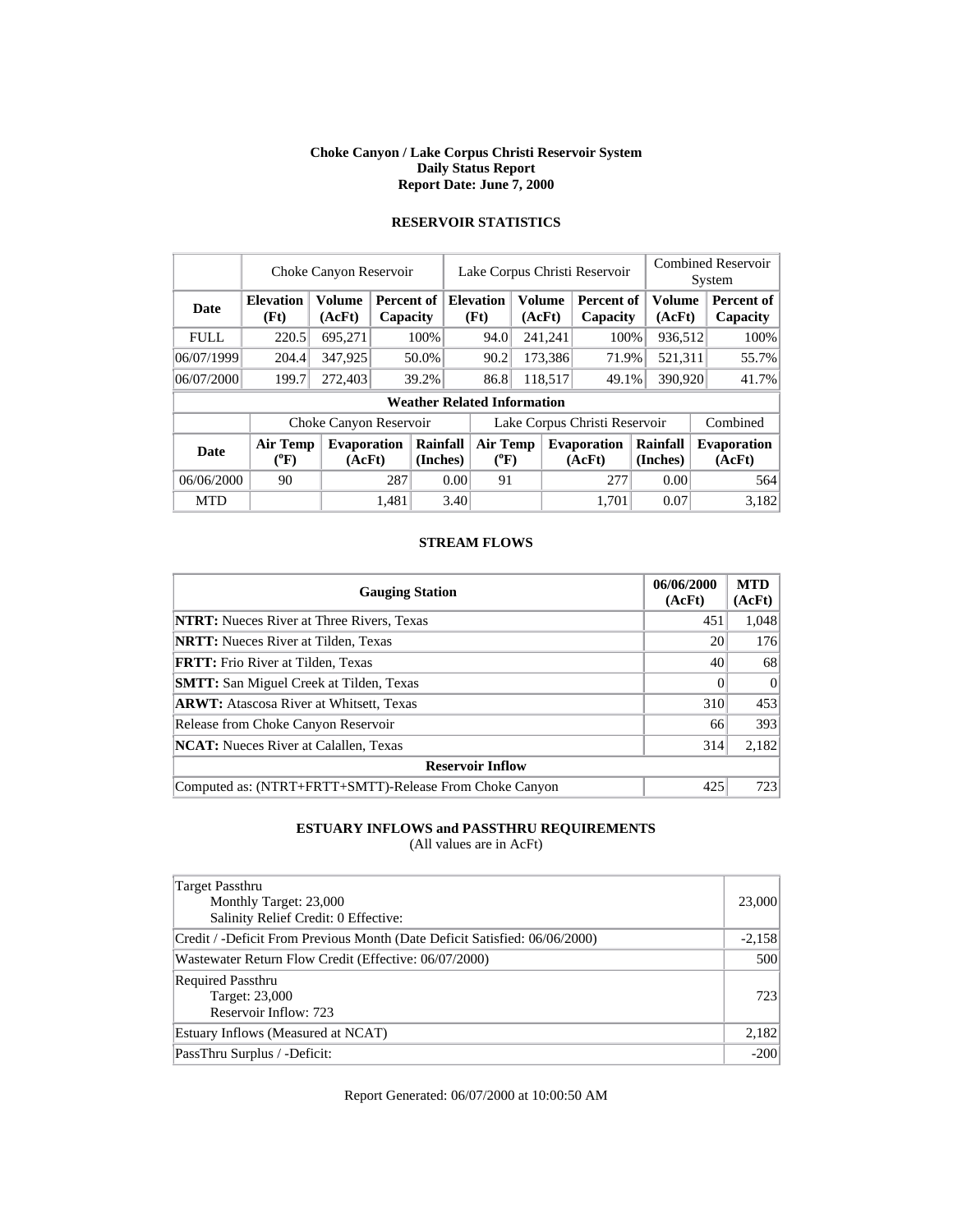#### **Choke Canyon / Lake Corpus Christi Reservoir System Daily Status Report Report Date: June 8, 2000**

|             |                          | Lake Corpus Christi Reservoir<br>Choke Canyon Reservoir |                                                      |      | <b>Combined Reservoir</b><br>System |         |                                                       |      |
|-------------|--------------------------|---------------------------------------------------------|------------------------------------------------------|------|-------------------------------------|---------|-------------------------------------------------------|------|
| Date        | <b>Elevation</b><br>(Ft) | (AcFt)                                                  | Volume   Percent of   Elevation  <br><b>Capacity</b> | (Ft) | (AcFt)                              | (AcFt)  | Volume   Percent of   Volume   Percent of<br>Capacity |      |
| <b>FULL</b> | 220.5                    | 695.271                                                 | 100%                                                 | 94.0 | 241,241                             | $100\%$ | 936.512                                               | 100% |

06/08/1999 204.4 347,407 50.0% 90.2 172,540 71.5% 519,947 55.5%

#### **RESERVOIR STATISTICS**

| 06/08/2000                                                          | 199.7                              | 272,254                      | $39.2\%$                    | 86.8                  | 119.238<br>49.4%             | 391.492              | 41.8%                        |  |  |  |
|---------------------------------------------------------------------|------------------------------------|------------------------------|-----------------------------|-----------------------|------------------------------|----------------------|------------------------------|--|--|--|
|                                                                     | <b>Weather Related Information</b> |                              |                             |                       |                              |                      |                              |  |  |  |
| Combined<br>Lake Corpus Christi Reservoir<br>Choke Canyon Reservoir |                                    |                              |                             |                       |                              |                      |                              |  |  |  |
| Date                                                                | Air Temp<br>$({}^0\mathrm{F})$     | <b>Evaporation</b><br>(AcFt) | <b>Rainfall</b><br>(Inches) | Air Temp<br>$(^{0}F)$ | <b>Evaporation</b><br>(AcFt) | Rainfall<br>(Inches) | <b>Evaporation</b><br>(AcFt) |  |  |  |
| 06/07/2000                                                          | 90                                 | 252                          | 0.00                        | 91                    | 269                          | 0.00                 | 521                          |  |  |  |
| <b>MTD</b>                                                          |                                    | 1,733                        | 3.40                        |                       | 1,970                        | 0.07                 | 3,703                        |  |  |  |

#### **STREAM FLOWS**

| <b>Gauging Station</b>                                  | 06/07/2000<br>(AcFt) | <b>MTD</b><br>(AcFt) |
|---------------------------------------------------------|----------------------|----------------------|
| <b>NTRT:</b> Nueces River at Three Rivers, Texas        | 399                  | 1,447                |
| <b>NRTT:</b> Nueces River at Tilden, Texas              |                      | 182                  |
| <b>FRTT:</b> Frio River at Tilden, Texas                | 24                   | 92                   |
| <b>SMTT:</b> San Miguel Creek at Tilden, Texas          |                      | $\Omega$             |
| <b>ARWT:</b> Atascosa River at Whitsett, Texas          | 193                  | 646                  |
| Release from Choke Canyon Reservoir                     | 66                   | 459                  |
| <b>NCAT:</b> Nueces River at Calallen, Texas            | 75                   | 2,257                |
| <b>Reservoir Inflow</b>                                 |                      |                      |
| Computed as: (NTRT+FRTT+SMTT)-Release From Choke Canyon | 357                  | 1,080                |

### **ESTUARY INFLOWS and PASSTHRU REQUIREMENTS**

(All values are in AcFt)

| Target Passthru<br>Monthly Target: 23,000<br>Salinity Relief Credit: 0 Effective: | 23,000   |
|-----------------------------------------------------------------------------------|----------|
| Credit / -Deficit From Previous Month (Date Deficit Satisfied: 06/06/2000)        | $-2,158$ |
| Wastewater Return Flow Credit (Effective: 06/07/2000)                             | 500      |
| <b>Required Passthru</b><br>Target: 23,000<br>Reservoir Inflow: 1,080             | 1,080    |
| Estuary Inflows (Measured at NCAT)                                                | 2,257    |
| PassThru Surplus / -Deficit:                                                      | $-481$   |

Report Generated: 06/08/2000 at 10:04:50 AM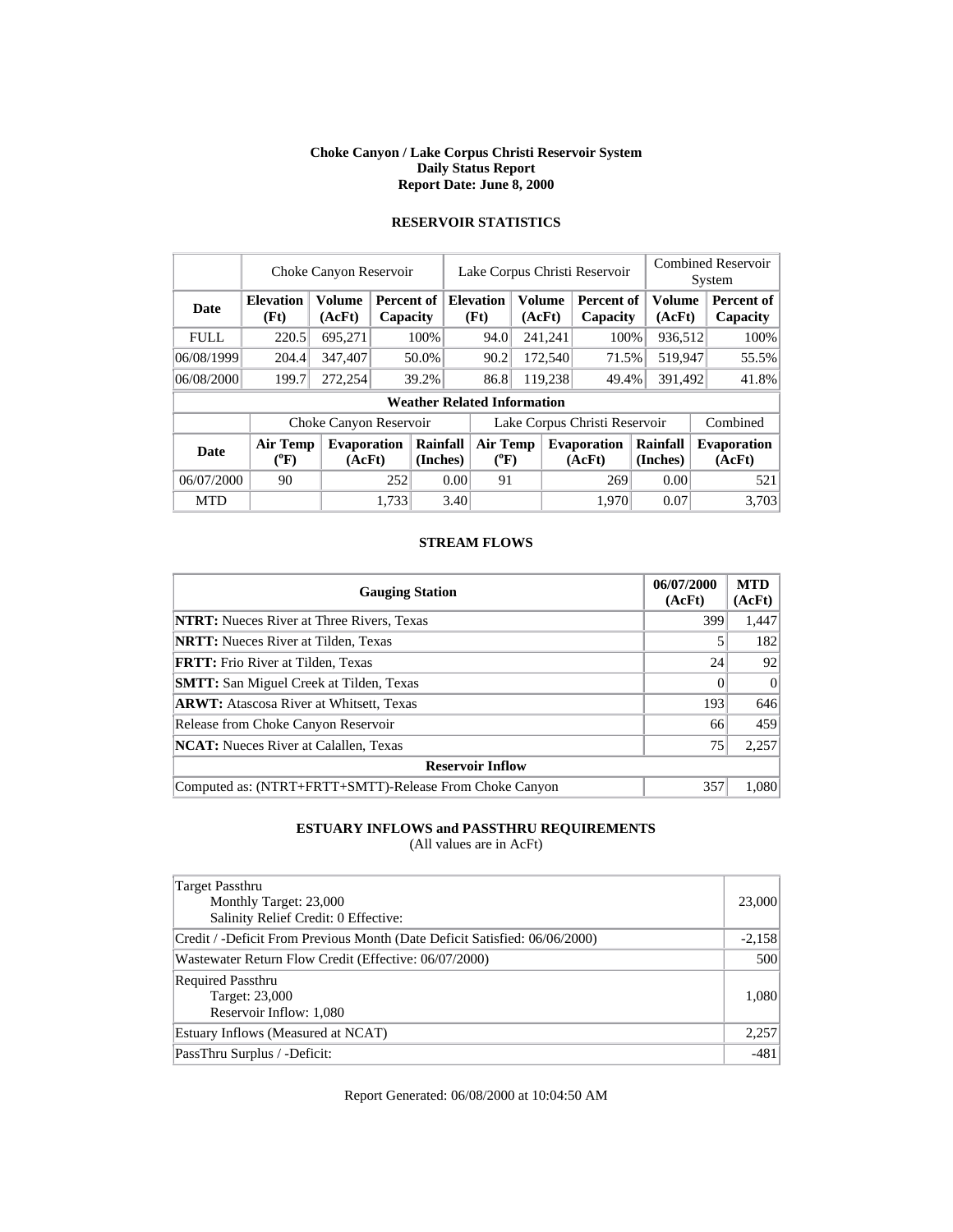#### **Choke Canyon / Lake Corpus Christi Reservoir System Daily Status Report Report Date: June 9, 2000**

|             |                                | Choke Canyon Reservoir       |            | Lake Corpus Christi Reservoir |          |                                    |        |               |                               | <b>Combined Reservoir</b> |                      |  |                              |
|-------------|--------------------------------|------------------------------|------------|-------------------------------|----------|------------------------------------|--------|---------------|-------------------------------|---------------------------|----------------------|--|------------------------------|
|             |                                |                              |            |                               |          |                                    |        |               |                               | System                    |                      |  |                              |
| Date        | <b>Elevation</b>               | <b>Volume</b>                | Percent of |                               |          | <b>Elevation</b>                   |        | <b>Volume</b> | Percent of                    |                           | Volume               |  | Percent of                   |
|             | (Ft)                           | (AcFt)                       | Capacity   |                               |          | (Ft)                               | (AcFt) |               | Capacity                      |                           | (AcFt)               |  | Capacity                     |
| <b>FULL</b> | 220.5                          | 695.271                      |            | 100%                          |          | 94.0                               |        | 241,241       | 100%                          |                           | 936,512              |  | 100%                         |
| 06/09/1999  | 204.3                          | 347,235                      |            | 49.9%                         |          |                                    |        | 172,202       | 71.4%                         |                           | 519,437              |  | 55.5%                        |
| 06/09/2000  | 199.7                          | 272,702                      |            | 39.2%                         |          | 86.8                               |        | 118,661       | 49.2%                         |                           | 391,363              |  | 41.8%                        |
|             |                                |                              |            |                               |          | <b>Weather Related Information</b> |        |               |                               |                           |                      |  |                              |
|             |                                | Choke Canyon Reservoir       |            |                               |          |                                    |        |               | Lake Corpus Christi Reservoir |                           |                      |  | Combined                     |
| <b>Date</b> | Air Temp<br>$({}^0\mathrm{F})$ | <b>Evaporation</b><br>(AcFt) |            | Rainfall<br>(Inches)          | Air Temp |                                    |        |               | <b>Evaporation</b><br>(AcFt)  |                           | Rainfall<br>(Inches) |  | <b>Evaporation</b><br>(AcFt) |
|             |                                |                              |            |                               |          | $(^{0}F)$                          |        |               |                               |                           |                      |  |                              |
| 06/08/2000  | 90                             |                              | 244        | 0.57                          |          |                                    | 100    |               | 302                           |                           | 0.00                 |  | 546                          |
| <b>MTD</b>  |                                |                              | 1.977      |                               | 3.97     |                                    |        |               | 2.272                         |                           | 0.07                 |  | 4,249                        |

## **RESERVOIR STATISTICS**

### **STREAM FLOWS**

| <b>Gauging Station</b>                                  | 06/08/2000<br>(AcFt) | <b>MTD</b><br>(AcFt) |
|---------------------------------------------------------|----------------------|----------------------|
| <b>NTRT:</b> Nueces River at Three Rivers, Texas        | 234                  | 1,681                |
| <b>NRTT:</b> Nueces River at Tilden, Texas              | $\overline{c}$       | 184                  |
| <b>FRTT:</b> Frio River at Tilden, Texas                | 9                    | 101                  |
| <b>SMTT:</b> San Miguel Creek at Tilden, Texas          | 10                   | 10                   |
| <b>ARWT:</b> Atascosa River at Whitsett, Texas          | 66                   | 711                  |
| Release from Choke Canyon Reservoir                     | 66                   | 524                  |
| <b>NCAT:</b> Nueces River at Calallen, Texas            | 15                   | 2,272                |
| <b>Reservoir Inflow</b>                                 |                      |                      |
| Computed as: (NTRT+FRTT+SMTT)-Release From Choke Canyon | 187                  | 1,267                |

## **ESTUARY INFLOWS and PASSTHRU REQUIREMENTS**

(All values are in AcFt)

| Target Passthru<br>Monthly Target: 23,000<br>Salinity Relief Credit: 0 Effective: | 23,000   |
|-----------------------------------------------------------------------------------|----------|
| Credit / -Deficit From Previous Month (Date Deficit Satisfied: 06/06/2000)        | $-2,158$ |
| Wastewater Return Flow Credit (Effective: 06/07/2000)                             | 500      |
| Required Passthru<br>Target: 23,000<br>Reservoir Inflow: 1,267                    | 1,267    |
| Estuary Inflows (Measured at NCAT)                                                | 2,272    |
| PassThru Surplus / -Deficit:                                                      | $-653$   |

Report Generated: 06/09/2000 at 8:51:16 AM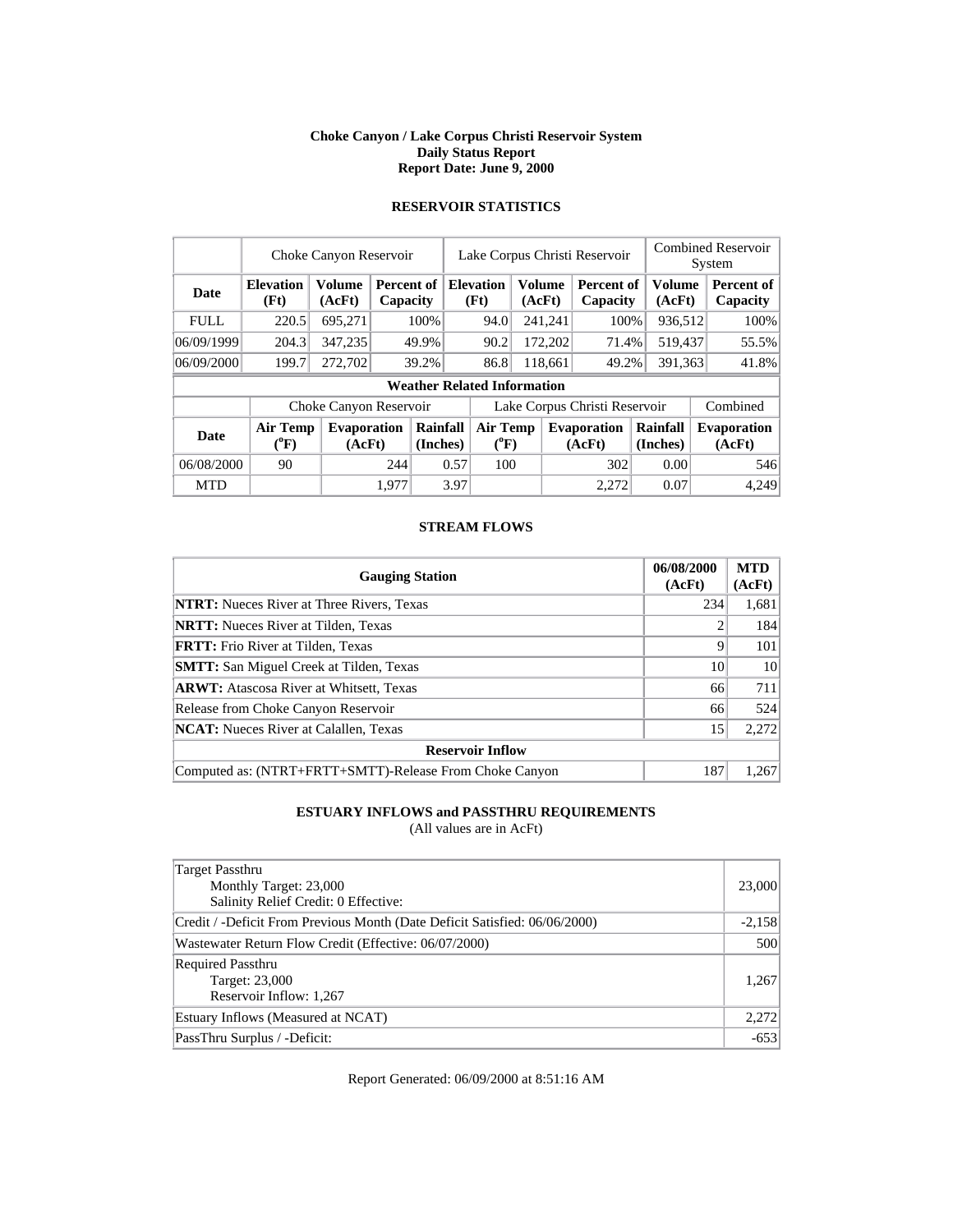#### **Choke Canyon / Lake Corpus Christi Reservoir System Daily Status Report Report Date: June 10, 2000**

|             | Choke Canyon Reservoir   | Lake Corpus Christi Reservoir |                               |                      |                       |                                    |         | <b>Combined Reservoir</b><br>System |                               |         |                         |  |                              |
|-------------|--------------------------|-------------------------------|-------------------------------|----------------------|-----------------------|------------------------------------|---------|-------------------------------------|-------------------------------|---------|-------------------------|--|------------------------------|
| Date        | <b>Elevation</b><br>(Ft) | <b>Volume</b><br>(AcFt)       | <b>Percent of</b><br>Capacity |                      |                       | <b>Elevation</b><br>(Ft)           | (AcFt)  | Volume                              | Percent of<br>Capacity        |         | <b>Volume</b><br>(AcFt) |  | Percent of<br>Capacity       |
| <b>FULL</b> | 220.5                    | 695,271                       |                               | 100%                 |                       | 94.0                               |         | 241,241                             | 100%                          |         | 936,512                 |  | 100%                         |
| 06/10/1999  | 204.3                    | 346,890                       |                               | 49.9%                |                       | 90.1                               | 171,526 |                                     | 71.1%                         | 518,416 |                         |  | 55.4%                        |
| 06/10/2000  | 200.0                    | 276,452                       |                               | 39.8%                |                       | 86.8                               |         | 119,094                             | 49.4%                         |         | 395,546                 |  | 42.2%                        |
|             |                          |                               |                               |                      |                       | <b>Weather Related Information</b> |         |                                     |                               |         |                         |  |                              |
|             |                          | Choke Canyon Reservoir        |                               |                      |                       |                                    |         |                                     | Lake Corpus Christi Reservoir |         |                         |  | Combined                     |
| <b>Date</b> | Air Temp<br>$(^oF)$      | <b>Evaporation</b><br>(AcFt)  |                               | Rainfall<br>(Inches) | Air Temp<br>$(^{0}F)$ |                                    |         |                                     | <b>Evaporation</b><br>(AcFt)  |         | Rainfall<br>(Inches)    |  | <b>Evaporation</b><br>(AcFt) |
| 06/09/2000  | 88                       |                               | 88                            |                      | 2.64                  | 89                                 |         |                                     | 101                           |         | 0.46                    |  | 189                          |
| <b>MTD</b>  |                          |                               | 2,065                         |                      | 6.61                  |                                    |         |                                     | 2.373                         |         | 0.53                    |  | 4,438                        |

## **RESERVOIR STATISTICS**

#### **STREAM FLOWS**

| <b>Gauging Station</b>                                  | 06/09/2000<br>(AcFt) | <b>MTD</b><br>(AcFt) |
|---------------------------------------------------------|----------------------|----------------------|
| <b>NTRT:</b> Nueces River at Three Rivers, Texas        | 169                  | 1,850                |
| <b>NRTT:</b> Nueces River at Tilden, Texas              | 6                    | 190                  |
| <b>FRTT:</b> Frio River at Tilden, Texas                | 15                   | 116                  |
| <b>SMTT:</b> San Miguel Creek at Tilden, Texas          | 36                   | 45                   |
| <b>ARWT:</b> Atascosa River at Whitsett, Texas          | 85                   | 797                  |
| Release from Choke Canyon Reservoir                     | 66                   | 590                  |
| <b>NCAT:</b> Nueces River at Calallen, Texas            | 16                   | 2,288                |
| <b>Reservoir Inflow</b>                                 |                      |                      |
| Computed as: (NTRT+FRTT+SMTT)-Release From Choke Canyon | 154                  | 1.422                |

## **ESTUARY INFLOWS and PASSTHRU REQUIREMENTS**

(All values are in AcFt)

| Target Passthru<br>Monthly Target: 23,000<br>Salinity Relief Credit: 0 Effective: | 23,000   |
|-----------------------------------------------------------------------------------|----------|
| Credit / -Deficit From Previous Month (Date Deficit Satisfied: 06/06/2000)        | $-2,158$ |
| Wastewater Return Flow Credit (Effective: 06/07/2000)                             | 500      |
| <b>Required Passthru</b><br>Target: 23,000<br>Reservoir Inflow: 1,422             | 1.422    |
| Estuary Inflows (Measured at NCAT)                                                | 2,288    |
| PassThru Surplus / -Deficit:                                                      | $-791$   |

Report Generated: 06/10/2000 at 8:50:11 AM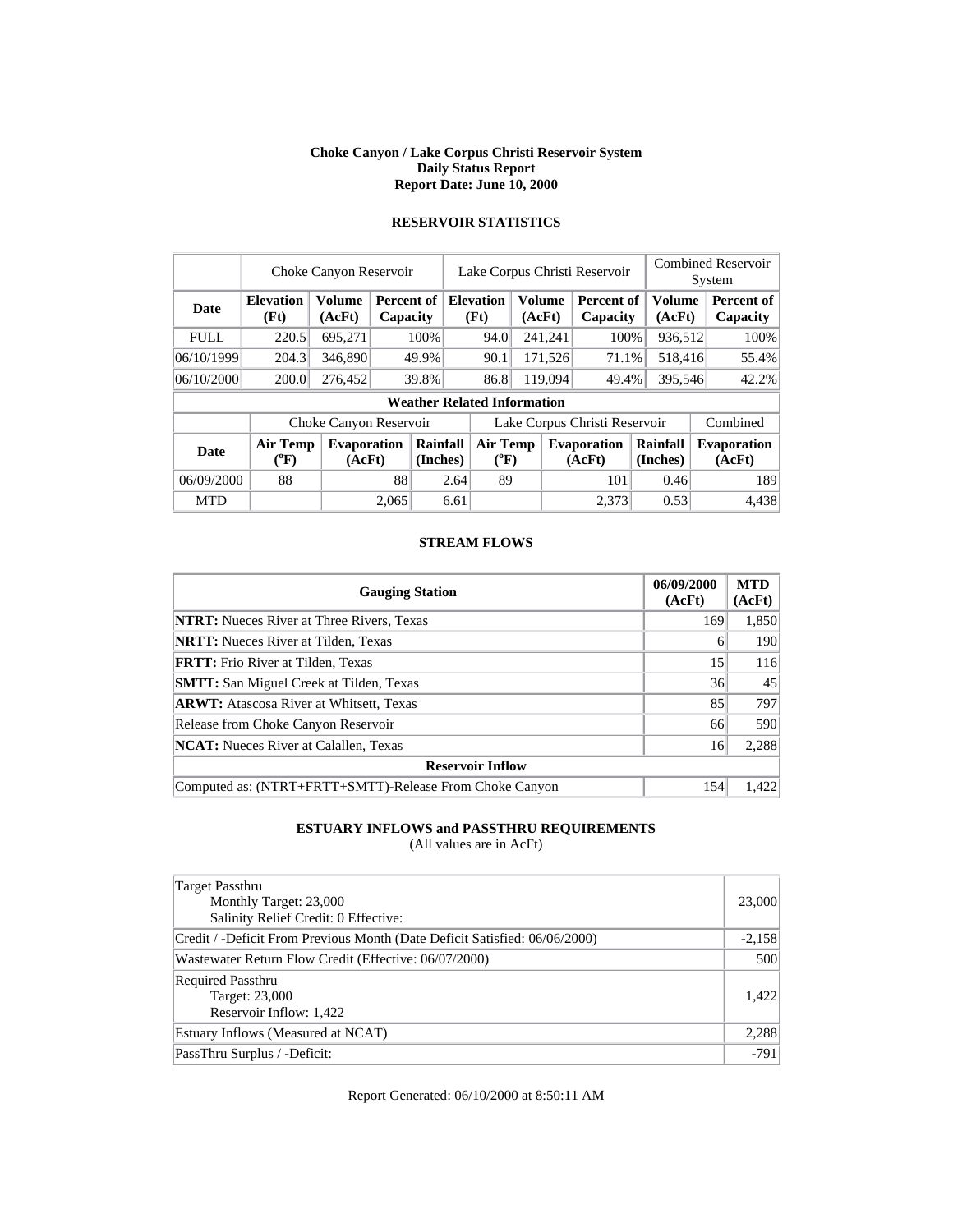#### **Choke Canyon / Lake Corpus Christi Reservoir System Daily Status Report Report Date: June 11, 2000**

|             |                            | Choke Canyon Reservoir       |                               |                      |      | Lake Corpus Christi Reservoir      |         |               |                               |                      |         | <b>Combined Reservoir</b><br>System |  |  |
|-------------|----------------------------|------------------------------|-------------------------------|----------------------|------|------------------------------------|---------|---------------|-------------------------------|----------------------|---------|-------------------------------------|--|--|
| Date        | <b>Elevation</b><br>(Ft)   | <b>Volume</b><br>(AcFt)      | <b>Percent of</b><br>Capacity |                      |      | <b>Elevation</b><br>(Ft)           | (AcFt)  | <b>Volume</b> | <b>Percent of</b><br>Capacity | Volume<br>(AcFt)     |         | Percent of<br>Capacity              |  |  |
| <b>FULL</b> | 220.5                      | 695,271                      |                               | 100%                 |      | 94.0                               |         | 241,241       | 100%                          |                      | 936,512 | 100%                                |  |  |
| 06/11/1999  | 204.3                      | 346,374                      |                               | 49.8%                |      | 90.1                               |         | 170,852       | 70.8%                         |                      | 517,226 | 55.2%                               |  |  |
| 06/11/2000  | 200.0                      | 277,055                      |                               | 39.8%                |      | 86.9                               | 120,394 |               | 49.9%                         |                      | 397,449 | 42.4%                               |  |  |
|             |                            |                              |                               |                      |      | <b>Weather Related Information</b> |         |               |                               |                      |         |                                     |  |  |
|             |                            | Choke Canyon Reservoir       |                               |                      |      |                                    |         |               | Lake Corpus Christi Reservoir |                      |         | Combined                            |  |  |
| <b>Date</b> | <b>Air Temp</b><br>$(^oF)$ | <b>Evaporation</b><br>(AcFt) |                               | Rainfall<br>(Inches) |      | Air Temp<br>$(^{\circ}\text{F})$   |         |               | <b>Evaporation</b><br>(AcFt)  | Rainfall<br>(Inches) |         | <b>Evaporation</b><br>(AcFt)        |  |  |
| 06/10/2000  | 85                         |                              | 132                           |                      | 0.40 | 87                                 |         |               | 169                           | 0.05                 |         | 301                                 |  |  |
| <b>MTD</b>  |                            |                              | 2,197                         |                      | 7.01 |                                    |         |               | 2,542                         | 0.58                 |         | 4,739                               |  |  |

## **RESERVOIR STATISTICS**

#### **STREAM FLOWS**

| <b>Gauging Station</b>                                  | 06/10/2000<br>(AcFt) | <b>MTD</b><br>(AcFt) |
|---------------------------------------------------------|----------------------|----------------------|
| <b>NTRT:</b> Nueces River at Three Rivers, Texas        | 1,078                | 2,928                |
| <b>NRTT:</b> Nueces River at Tilden, Texas              | 328                  | 517                  |
| <b>FRTT:</b> Frio River at Tilden, Texas                | 83                   | 199                  |
| <b>SMTT:</b> San Miguel Creek at Tilden, Texas          | 10                   | 55                   |
| <b>ARWT:</b> Atascosa River at Whitsett, Texas          | 1,108                | 1,904                |
| Release from Choke Canyon Reservoir                     | 66                   | 655                  |
| <b>NCAT:</b> Nueces River at Calallen, Texas            | 69                   | 2,358                |
| <b>Reservoir Inflow</b>                                 |                      |                      |
| Computed as: (NTRT+FRTT+SMTT)-Release From Choke Canyon | 1.106                | 2,527                |

## **ESTUARY INFLOWS and PASSTHRU REQUIREMENTS**

(All values are in AcFt)

| <b>Target Passthru</b><br>Monthly Target: 23,000<br>Salinity Relief Credit: 0 Effective: | 23,000   |
|------------------------------------------------------------------------------------------|----------|
| Credit / -Deficit From Previous Month (Date Deficit Satisfied: 06/06/2000)               | $-2,158$ |
| Wastewater Return Flow Credit (Effective: 06/07/2000)                                    | 500      |
| <b>Required Passthru</b><br>Target: 23,000<br>Reservoir Inflow: 2,527                    | 2,527    |
| Estuary Inflows (Measured at NCAT)                                                       | 2,358    |
| PassThru Surplus / -Deficit:                                                             | $-1,828$ |

Report Generated: 06/11/2000 at 8:33:07 AM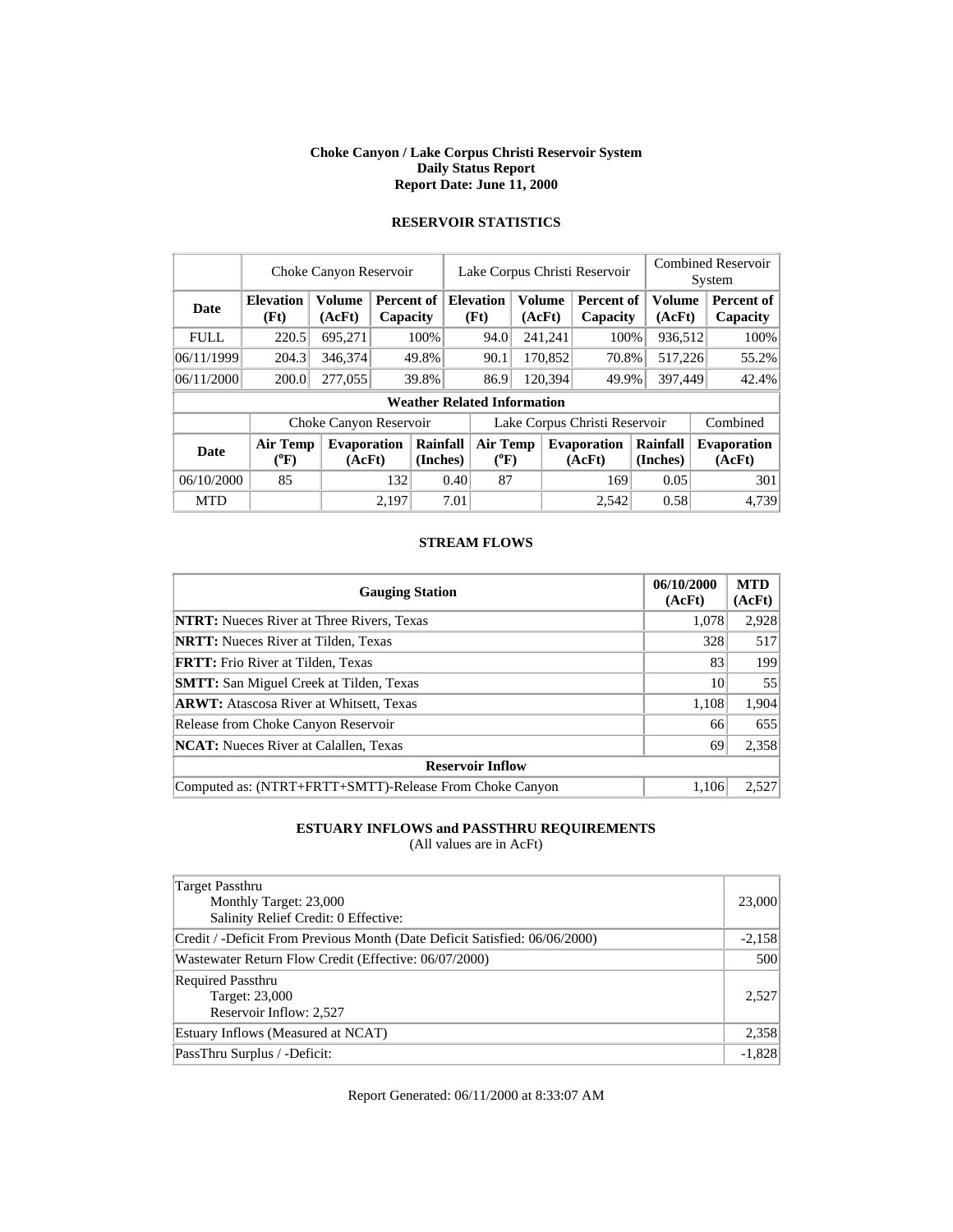#### **Choke Canyon / Lake Corpus Christi Reservoir System Daily Status Report Report Date: June 12, 2000**

|             |                            | Choke Canyon Reservoir       |                               | Lake Corpus Christi Reservoir |      |                                    |  |                         |                               | <b>Combined Reservoir</b><br>System |                      |         |                               |  |       |
|-------------|----------------------------|------------------------------|-------------------------------|-------------------------------|------|------------------------------------|--|-------------------------|-------------------------------|-------------------------------------|----------------------|---------|-------------------------------|--|-------|
| Date        | <b>Elevation</b><br>(Ft)   | <b>Volume</b><br>(AcFt)      | <b>Percent of</b><br>Capacity |                               |      | <b>Elevation</b><br>(Ft)           |  | <b>Volume</b><br>(AcFt) | <b>Percent of</b><br>Capacity |                                     | Volume<br>(AcFt)     |         | <b>Percent of</b><br>Capacity |  |       |
| <b>FULL</b> | 220.5                      | 695,271                      |                               | 100%                          |      | 94.0                               |  | 241,241                 | 100%                          |                                     | 936,512              |         | 100%                          |  |       |
| 06/12/1999  | 204.3                      | 345,686                      |                               | 49.7%                         |      | 90.1                               |  | 170,347<br>70.6%        |                               |                                     | 516,033              |         | 55.1%                         |  |       |
| 06/12/2000  | 200.0                      | 277,055                      |                               | 39.8%                         |      |                                    |  | 87.0                    |                               | 122,137<br>50.6%                    |                      | 399,192 |                               |  | 42.6% |
|             |                            |                              |                               |                               |      | <b>Weather Related Information</b> |  |                         |                               |                                     |                      |         |                               |  |       |
|             |                            | Choke Canyon Reservoir       |                               |                               |      |                                    |  |                         | Lake Corpus Christi Reservoir |                                     |                      |         | Combined                      |  |       |
| <b>Date</b> | <b>Air Temp</b><br>$(^oF)$ | <b>Evaporation</b><br>(AcFt) |                               | Rainfall<br>(Inches)          |      | Air Temp<br>$(^{\circ}\text{F})$   |  |                         | <b>Evaporation</b><br>(AcFt)  |                                     | Rainfall<br>(Inches) |         | <b>Evaporation</b><br>(AcFt)  |  |       |
| 06/11/2000  | 91                         |                              |                               | 299<br>0.00                   |      | 91                                 |  |                         | 297                           |                                     | 0.00                 |         | 596                           |  |       |
| <b>MTD</b>  |                            |                              | 2,496                         |                               | 7.01 |                                    |  |                         | 2,839                         |                                     | 0.58                 |         | 5,335                         |  |       |

## **RESERVOIR STATISTICS**

#### **STREAM FLOWS**

| <b>Gauging Station</b>                                  | 06/11/2000<br>(AcFt) | <b>MTD</b><br>(AcFt) |
|---------------------------------------------------------|----------------------|----------------------|
| <b>NTRT:</b> Nueces River at Three Rivers, Texas        | 3,533                | 6,461                |
| <b>NRTT:</b> Nueces River at Tilden, Texas              | 1,135                | 1,653                |
| <b>FRTT:</b> Frio River at Tilden, Texas                | 97                   | 297                  |
| <b>SMTT:</b> San Miguel Creek at Tilden, Texas          |                      | 56                   |
| <b>ARWT:</b> Atascosa River at Whitsett, Texas          | 4,188                | 6,093                |
| Release from Choke Canyon Reservoir                     | 66                   | 721                  |
| <b>NCAT:</b> Nueces River at Calallen, Texas            | 97                   | 2,455                |
| <b>Reservoir Inflow</b>                                 |                      |                      |
| Computed as: (NTRT+FRTT+SMTT)-Release From Choke Canyon | 3,566                | 6,093                |

## **ESTUARY INFLOWS and PASSTHRU REQUIREMENTS**

(All values are in AcFt)

| Target Passthru<br>Monthly Target: 23,000<br>Salinity Relief Credit: 0 Effective: | 23,000   |
|-----------------------------------------------------------------------------------|----------|
| Credit / -Deficit From Previous Month (Date Deficit Satisfied: 06/06/2000)        | $-2,158$ |
| Wastewater Return Flow Credit (Effective: 06/07/2000)                             | 500      |
| <b>Required Passthru</b><br>Target: 23,000<br>Reservoir Inflow: 6,093             | 6,093    |
| Estuary Inflows (Measured at NCAT)                                                | 2,455    |
| PassThru Surplus / -Deficit:                                                      | $-5,296$ |

Report Generated: 06/12/2000 at 8:37:02 AM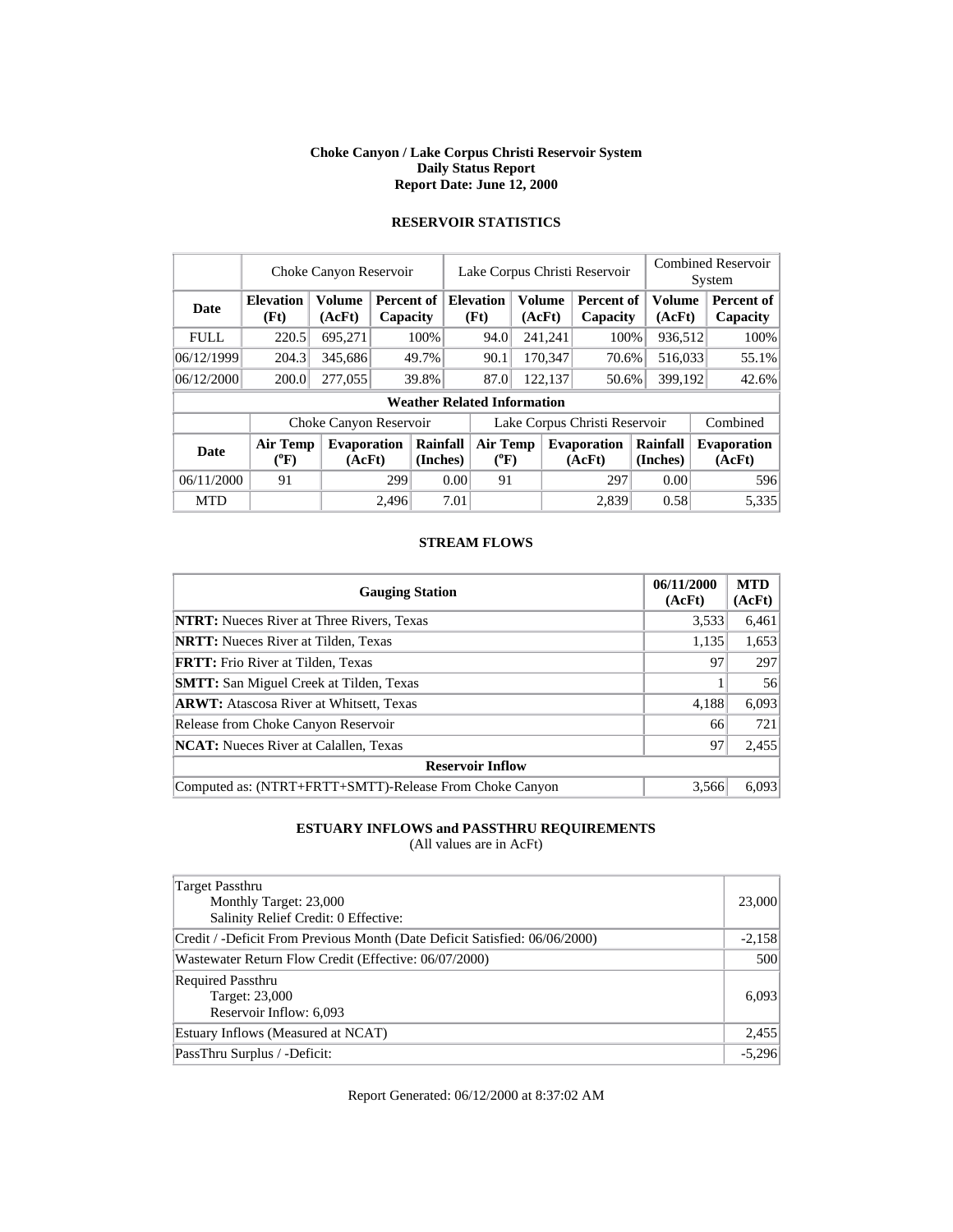#### **Choke Canyon / Lake Corpus Christi Reservoir System Daily Status Report Report Date: June 13, 2000**

|             | Choke Canyon Reservoir   | Lake Corpus Christi Reservoir |                                   |                      |                       |                                    |        | <b>Combined Reservoir</b><br>System |                               |                      |                         |                              |
|-------------|--------------------------|-------------------------------|-----------------------------------|----------------------|-----------------------|------------------------------------|--------|-------------------------------------|-------------------------------|----------------------|-------------------------|------------------------------|
| Date        | <b>Elevation</b><br>(Ft) | Volume<br>(AcFt)              | Percent of<br>Capacity            |                      |                       | <b>Elevation</b><br>(Ft)           | (AcFt) | <b>Volume</b>                       | Percent of<br>Capacity        |                      | <b>Volume</b><br>(AcFt) | Percent of<br>Capacity       |
| <b>FULL</b> | 220.5                    | 695,271                       |                                   | 100%                 |                       | 94.0                               |        | 241,241                             | 100%                          |                      | 936,512                 | 100%                         |
| 06/13/1999  | 204.2                    | 345,342                       | 169,674<br>49.7%<br>90.0<br>70.3% |                      |                       | 515,016                            | 55.0%  |                                     |                               |                      |                         |                              |
| 06/13/2000  | 199.9                    | 276,000                       |                                   | 39.7%                |                       | 87.3<br>126,542<br>52.5%           |        |                                     | 402,542                       | 43.0%                |                         |                              |
|             |                          |                               |                                   |                      |                       | <b>Weather Related Information</b> |        |                                     |                               |                      |                         |                              |
|             |                          | Choke Canyon Reservoir        |                                   |                      |                       |                                    |        |                                     | Lake Corpus Christi Reservoir |                      |                         | Combined                     |
| <b>Date</b> | Air Temp<br>$(^oF)$      | <b>Evaporation</b><br>(AcFt)  |                                   | Rainfall<br>(Inches) | Air Temp<br>$(^{0}F)$ |                                    |        |                                     | <b>Evaporation</b><br>(AcFt)  | Rainfall<br>(Inches) |                         | <b>Evaporation</b><br>(AcFt) |
| 06/12/2000  | 91                       |                               | 246                               |                      | 0.32                  | 92                                 |        |                                     | 302                           |                      | 0.00                    | 548                          |
| <b>MTD</b>  |                          |                               | 2,742                             |                      | 7.33                  |                                    |        |                                     | 3.141                         |                      | 0.58                    | 5,883                        |

## **RESERVOIR STATISTICS**

#### **STREAM FLOWS**

| <b>Gauging Station</b>                                  | 06/12/2000<br>(AcFt) | <b>MTD</b><br>(AcFt) |
|---------------------------------------------------------|----------------------|----------------------|
| <b>NTRT:</b> Nueces River at Three Rivers, Texas        | 5,459                | 11,920               |
| <b>NRTT:</b> Nueces River at Tilden, Texas              | 1,455                | 3,108                |
| <b>FRTT:</b> Frio River at Tilden, Texas                | 48                   | 344                  |
| <b>SMTT:</b> San Miguel Creek at Tilden, Texas          | 87                   | 143                  |
| <b>ARWT:</b> Atascosa River at Whitsett, Texas          | 7.126                | 13,219               |
| Release from Choke Canyon Reservoir                     | 66                   | 786                  |
| <b>NCAT:</b> Nueces River at Calallen, Texas            | 36                   | 2,491                |
| <b>Reservoir Inflow</b>                                 |                      |                      |
| Computed as: (NTRT+FRTT+SMTT)-Release From Choke Canyon | 5.528                | 11.621               |

## **ESTUARY INFLOWS and PASSTHRU REQUIREMENTS**

(All values are in AcFt)

| Target Passthru<br>Monthly Target: 23,000<br>Salinity Relief Credit: 0 Effective: | 23,000    |
|-----------------------------------------------------------------------------------|-----------|
| Credit / -Deficit From Previous Month (Date Deficit Satisfied: 06/06/2000)        | $-2,158$  |
| Wastewater Return Flow Credit (Effective: 06/07/2000)                             | 500       |
| <b>Required Passthru</b><br>Target: 23,000<br>Reservoir Inflow: 11,621            | 11.621    |
| Estuary Inflows (Measured at NCAT)                                                | 2,491     |
| PassThru Surplus / -Deficit:                                                      | $-10.789$ |

Report Generated: 06/13/2000 at 8:42:07 AM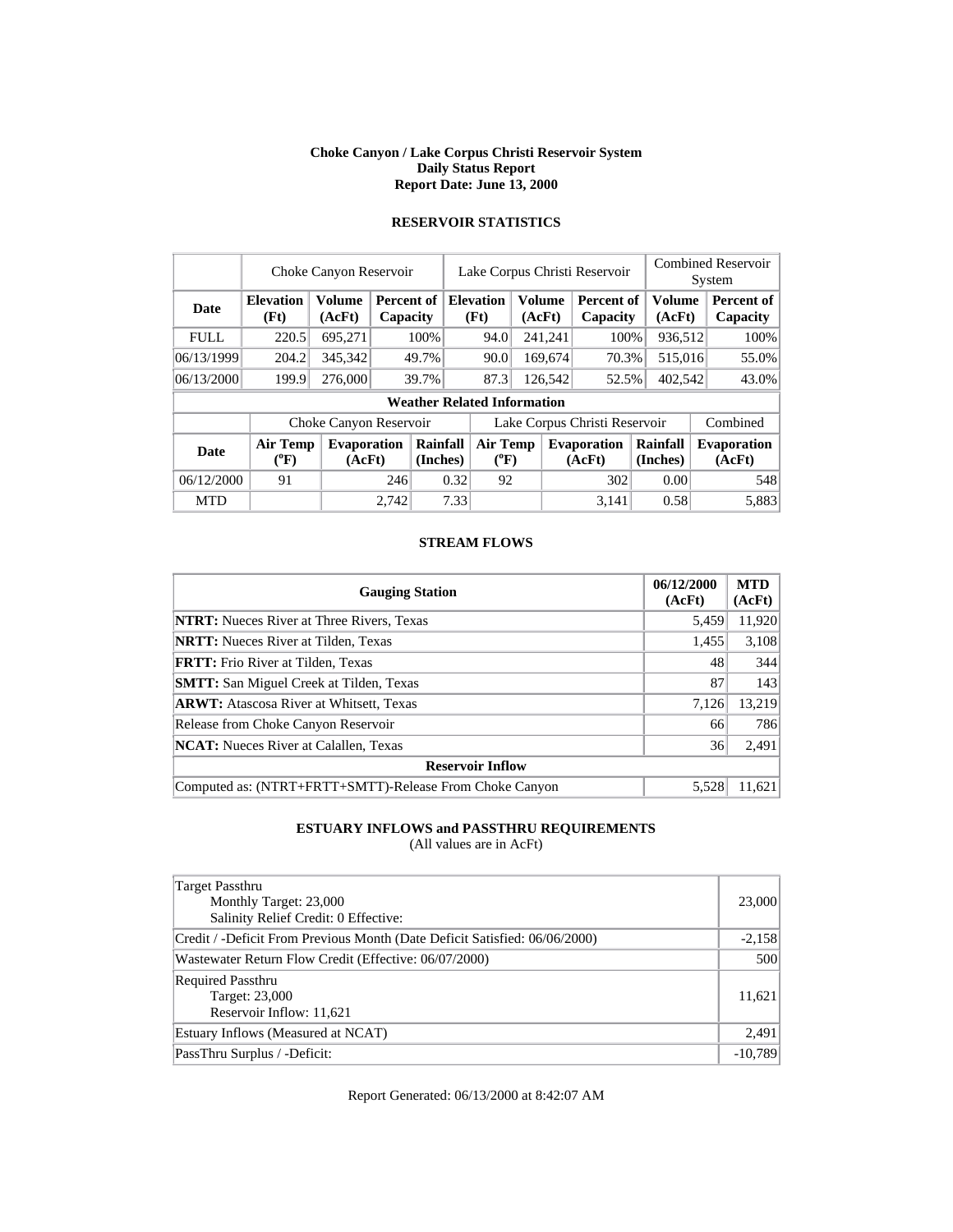#### **Choke Canyon / Lake Corpus Christi Reservoir System Daily Status Report Report Date: June 14, 2000**

|             | Choke Canyon Reservoir   | Lake Corpus Christi Reservoir |                               |                      |                          |                                    |        | <b>Combined Reservoir</b><br>System |                               |                         |         |                              |         |       |
|-------------|--------------------------|-------------------------------|-------------------------------|----------------------|--------------------------|------------------------------------|--------|-------------------------------------|-------------------------------|-------------------------|---------|------------------------------|---------|-------|
| Date        | <b>Elevation</b><br>(Ft) | <b>Volume</b><br>(AcFt)       | <b>Percent of</b><br>Capacity |                      |                          | <b>Elevation</b><br>(Ft)           | (AcFt) | Volume                              | Percent of<br>Capacity        | <b>Volume</b><br>(AcFt) |         | Percent of<br>Capacity       |         |       |
| <b>FULL</b> | 220.5                    | 695,271                       |                               | 100%                 |                          | 94.0                               |        | 241,241                             | 100%                          |                         | 936,512 | 100%                         |         |       |
| 06/14/1999  | 204.3                    | 346,890                       | 49.9%                         |                      | 169,338<br>90.0<br>70.2% |                                    |        | 516,228                             | 55.1%                         |                         |         |                              |         |       |
| 06/14/2000  | 199.9                    | 276,151                       |                               | 39.7%                |                          |                                    |        | 87.6                                |                               | 131,313                 | 54.4%   |                              | 407,464 | 43.5% |
|             |                          |                               |                               |                      |                          | <b>Weather Related Information</b> |        |                                     |                               |                         |         |                              |         |       |
|             |                          | Choke Canyon Reservoir        |                               |                      |                          |                                    |        |                                     | Lake Corpus Christi Reservoir |                         |         | Combined                     |         |       |
| <b>Date</b> | Air Temp<br>$(^oF)$      | <b>Evaporation</b><br>(AcFt)  |                               | Rainfall<br>(Inches) |                          | Air Temp<br>$(^{0}F)$              |        |                                     | <b>Evaporation</b><br>(AcFt)  | Rainfall<br>(Inches)    |         | <b>Evaporation</b><br>(AcFt) |         |       |
| 06/13/2000  | 92                       |                               | 281                           | 0.00                 |                          | 93                                 |        |                                     | 341                           | 0.00                    |         | 622                          |         |       |
| <b>MTD</b>  |                          |                               | 3,023                         |                      | 7.33                     |                                    |        |                                     | 3.482                         | 0.58                    |         | 6,505                        |         |       |

## **RESERVOIR STATISTICS**

#### **STREAM FLOWS**

| <b>Gauging Station</b>                                  | 06/13/2000<br>(AcFt) | <b>MTD</b><br>(AcFt) |
|---------------------------------------------------------|----------------------|----------------------|
| <b>NTRT:</b> Nueces River at Three Rivers, Texas        | 7,305                | 19,225               |
| <b>NRTT:</b> Nueces River at Tilden, Texas              | 1,336                | 4,444                |
| <b>FRTT:</b> Frio River at Tilden, Texas                | 28                   | 372                  |
| <b>SMTT:</b> San Miguel Creek at Tilden, Texas          | 83                   | 227                  |
| <b>ARWT:</b> Atascosa River at Whitsett, Texas          | 5,201                | 18,419               |
| Release from Choke Canyon Reservoir                     | 66                   | 852                  |
| <b>NCAT:</b> Nueces River at Calallen, Texas            | 14                   | 2,505                |
| <b>Reservoir Inflow</b>                                 |                      |                      |
| Computed as: (NTRT+FRTT+SMTT)-Release From Choke Canyon | 7.350                | 18.972               |

## **ESTUARY INFLOWS and PASSTHRU REQUIREMENTS**

(All values are in AcFt)

| Target Passthru<br>Monthly Target: 23,000<br>Salinity Relief Credit: 0 Effective: | 23,000    |
|-----------------------------------------------------------------------------------|-----------|
| Credit / -Deficit From Previous Month (Date Deficit Satisfied: 06/06/2000)        | $-2,158$  |
| Wastewater Return Flow Credit (Effective: 06/07/2000)                             | 500       |
| <b>Required Passthru</b><br>Target: 23,000<br>Reservoir Inflow: 18,972            | 18.972    |
| Estuary Inflows (Measured at NCAT)                                                | 2,505     |
| PassThru Surplus / -Deficit:                                                      | $-18,125$ |

Report Generated: 06/14/2000 at 9:47:34 AM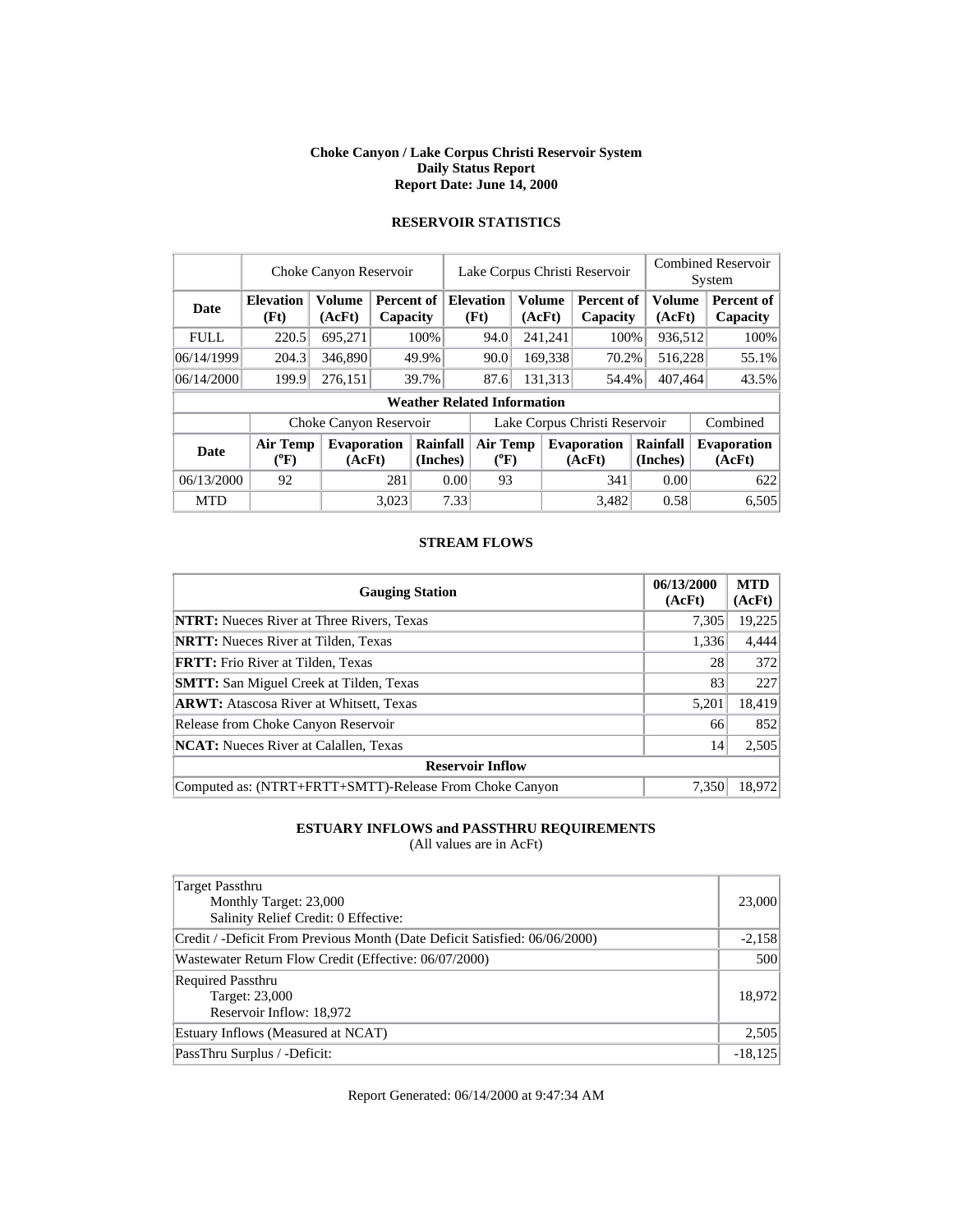#### **Choke Canyon / Lake Corpus Christi Reservoir System Daily Status Report Report Date: June 15, 2000**

|             | Choke Canyon Reservoir   | Lake Corpus Christi Reservoir |                        |                      |                       |                                    |        | <b>Combined Reservoir</b><br>System |                               |  |                         |  |                              |
|-------------|--------------------------|-------------------------------|------------------------|----------------------|-----------------------|------------------------------------|--------|-------------------------------------|-------------------------------|--|-------------------------|--|------------------------------|
| Date        | <b>Elevation</b><br>(Ft) | <b>Volume</b><br>(AcFt)       | Percent of<br>Capacity |                      |                       | <b>Elevation</b><br>(Ft)           | (AcFt) | <b>Volume</b>                       | Percent of<br>Capacity        |  | <b>Volume</b><br>(AcFt) |  | Percent of<br>Capacity       |
| <b>FULL</b> | 220.5                    | 695,271                       |                        | 100%                 |                       | 94.0                               |        | 241,241                             | 100%                          |  | 936,512                 |  | 100%                         |
| 06/15/1999  | 204.3                    | 347,235                       | 49.9%                  |                      |                       | 90.0                               |        | 169,003                             | 70.1%                         |  | 516,238                 |  | 55.1%                        |
| 06/15/2000  | 199.9                    | 275,098                       |                        | 39.6%                |                       | 88.0                               |        | 137,078                             | 56.8%                         |  | 412,176                 |  | 44.0%                        |
|             |                          |                               |                        |                      |                       | <b>Weather Related Information</b> |        |                                     |                               |  |                         |  |                              |
|             |                          | Choke Canyon Reservoir        |                        |                      |                       |                                    |        |                                     | Lake Corpus Christi Reservoir |  |                         |  | Combined                     |
| <b>Date</b> | Air Temp<br>$(^oF)$      | <b>Evaporation</b><br>(AcFt)  |                        | Rainfall<br>(Inches) | Air Temp<br>$(^{0}F)$ |                                    |        |                                     | <b>Evaporation</b><br>(AcFt)  |  | Rainfall<br>(Inches)    |  | <b>Evaporation</b><br>(AcFt) |
| 06/14/2000  | 91                       |                               | 184                    | 0.00                 |                       |                                    | 91     |                                     | 321                           |  | 0.00                    |  | 505                          |
| <b>MTD</b>  |                          |                               | 3,207                  |                      | 7.33                  |                                    |        |                                     | 3.803                         |  | 0.58                    |  | 7.010                        |

## **RESERVOIR STATISTICS**

#### **STREAM FLOWS**

| <b>Gauging Station</b>                                  | 06/14/2000<br>(AcFt) | <b>MTD</b><br>(AcFt) |
|---------------------------------------------------------|----------------------|----------------------|
| <b>NTRT:</b> Nueces River at Three Rivers, Texas        | 6,154                | 25,378               |
| <b>NRTT:</b> Nueces River at Tilden, Texas              | 935                  | 5,379                |
| <b>FRTT:</b> Frio River at Tilden, Texas                | 12                   | 383                  |
| <b>SMTT:</b> San Miguel Creek at Tilden, Texas          | 66                   | 292                  |
| <b>ARWT:</b> Atascosa River at Whitsett, Texas          | 1,024                | 19,444               |
| Release from Choke Canyon Reservoir                     | 66                   | 917                  |
| <b>NCAT:</b> Nueces River at Calallen, Texas            | 131                  | 2,636                |
| <b>Reservoir Inflow</b>                                 |                      |                      |
| Computed as: (NTRT+FRTT+SMTT)-Release From Choke Canyon | 6.165                | 25,137               |

## **ESTUARY INFLOWS and PASSTHRU REQUIREMENTS**

(All values are in AcFt)

| Target Passthru<br>Monthly Target: 23,000<br>Salinity Relief Credit: 0 Effective: | 23,000    |
|-----------------------------------------------------------------------------------|-----------|
| Credit / -Deficit From Previous Month (Date Deficit Satisfied: 06/06/2000)        | $-2,158$  |
| Wastewater Return Flow Credit (Effective: 06/07/2000)                             | 500       |
| <b>Required Passthru</b><br>Target: 23,000<br>Reservoir Inflow: 25,137            | 23,000    |
| Estuary Inflows (Measured at NCAT)                                                | 2,636     |
| PassThru Surplus / -Deficit:                                                      | $-22,022$ |

Report Generated: 06/15/2000 at 9:05:32 AM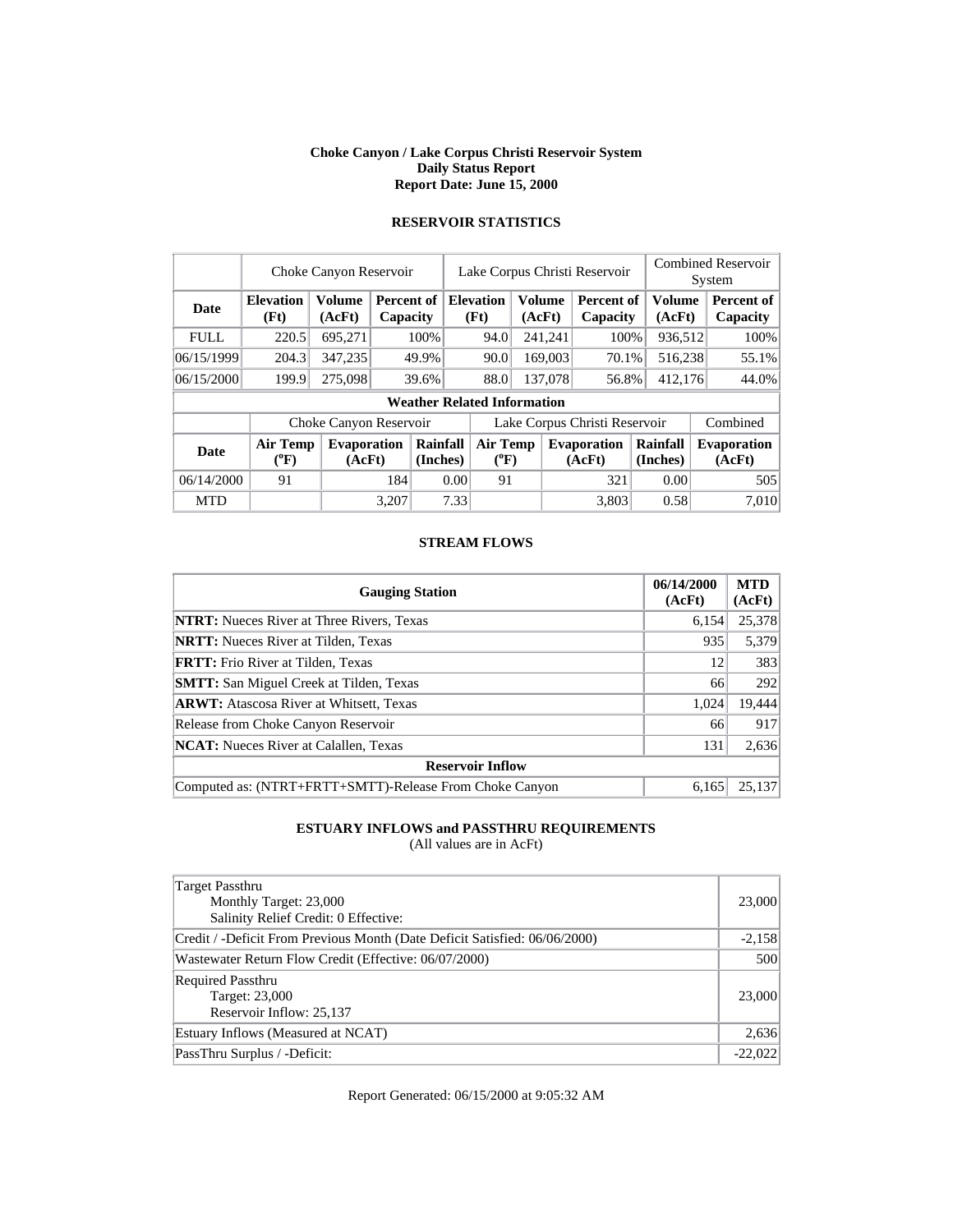#### **Choke Canyon / Lake Corpus Christi Reservoir System Daily Status Report Report Date: June 16, 2000**

|             | Choke Canyon Reservoir     | Lake Corpus Christi Reservoir |                                   |             |                                  |                                    |  | <b>Combined Reservoir</b><br>System |                               |  |                      |  |                               |
|-------------|----------------------------|-------------------------------|-----------------------------------|-------------|----------------------------------|------------------------------------|--|-------------------------------------|-------------------------------|--|----------------------|--|-------------------------------|
| Date        | <b>Elevation</b><br>(Ft)   | <b>Volume</b><br>(AcFt)       | <b>Percent of</b><br>Capacity     |             |                                  | <b>Elevation</b><br>(Ft)           |  | <b>Volume</b><br>(AcFt)             | <b>Percent of</b><br>Capacity |  | Volume<br>(AcFt)     |  | <b>Percent of</b><br>Capacity |
| <b>FULL</b> | 220.5                      | 695,271                       |                                   | 100%        |                                  | 94.0                               |  | 241,241                             | 100%                          |  | 936,512              |  | 100%                          |
| 06/16/1999  | 204.3                      | 346,030                       | 170,010<br>49.8%<br>90.0<br>70.5% |             |                                  | 516,040                            |  | 55.1%                               |                               |  |                      |  |                               |
| 06/16/2000  | 199.8                      | 274,348                       |                                   | 39.5%       |                                  | 88.1<br>138,458<br>57.4%           |  |                                     | 412,806                       |  | 44.1%                |  |                               |
|             |                            |                               |                                   |             |                                  | <b>Weather Related Information</b> |  |                                     |                               |  |                      |  |                               |
|             |                            | Choke Canyon Reservoir        |                                   |             |                                  |                                    |  |                                     | Lake Corpus Christi Reservoir |  |                      |  | Combined                      |
| <b>Date</b> | <b>Air Temp</b><br>$(^oF)$ | <b>Evaporation</b><br>(AcFt)  | Rainfall<br>(Inches)              |             | Air Temp<br>$(^{\circ}\text{F})$ |                                    |  |                                     | <b>Evaporation</b><br>(AcFt)  |  | Rainfall<br>(Inches) |  | <b>Evaporation</b><br>(AcFt)  |
| 06/15/2000  | 92                         |                               |                                   | 253<br>0.00 |                                  | 96                                 |  |                                     | 349                           |  | 0.00                 |  | 602                           |
| <b>MTD</b>  |                            |                               | 3.460                             |             | 7.33                             |                                    |  |                                     | 4,152                         |  | 0.58                 |  | 7.612                         |

## **RESERVOIR STATISTICS**

#### **STREAM FLOWS**

| <b>Gauging Station</b>                                  | 06/15/2000<br>(AcFt) | <b>MTD</b><br>(AcFt) |
|---------------------------------------------------------|----------------------|----------------------|
| <b>NTRT:</b> Nueces River at Three Rivers, Texas        | 1,860                | 27,238               |
| <b>NRTT:</b> Nueces River at Tilden, Texas              | 546                  | 5,924                |
| <b>FRTT:</b> Frio River at Tilden, Texas                | 153                  | 536                  |
| <b>SMTT:</b> San Miguel Creek at Tilden, Texas          | 36                   | 328                  |
| <b>ARWT:</b> Atascosa River at Whitsett, Texas          | 274                  | 19,718               |
| Release from Choke Canyon Reservoir                     | 66                   | 983                  |
| <b>NCAT:</b> Nueces River at Calallen, Texas            | 496                  | 3,132                |
| <b>Reservoir Inflow</b>                                 |                      |                      |
| Computed as: (NTRT+FRTT+SMTT)-Release From Choke Canyon | 1,983                | 27,120               |

## **ESTUARY INFLOWS and PASSTHRU REQUIREMENTS**

(All values are in AcFt)

| Target Passthru<br>Monthly Target: 23,000<br>Salinity Relief Credit: 0 Effective: | 23,000    |
|-----------------------------------------------------------------------------------|-----------|
| Credit / -Deficit From Previous Month (Date Deficit Satisfied: 06/06/2000)        | $-2,158$  |
| Wastewater Return Flow Credit (Effective: 06/07/2000)                             | 500       |
| <b>Required Passthru</b><br>Target: 23,000<br>Reservoir Inflow: 27,120            | 23,000    |
| Estuary Inflows (Measured at NCAT)                                                | 3,132     |
| PassThru Surplus / -Deficit:                                                      | $-21,526$ |

Report Generated: 06/16/2000 at 9:06:52 AM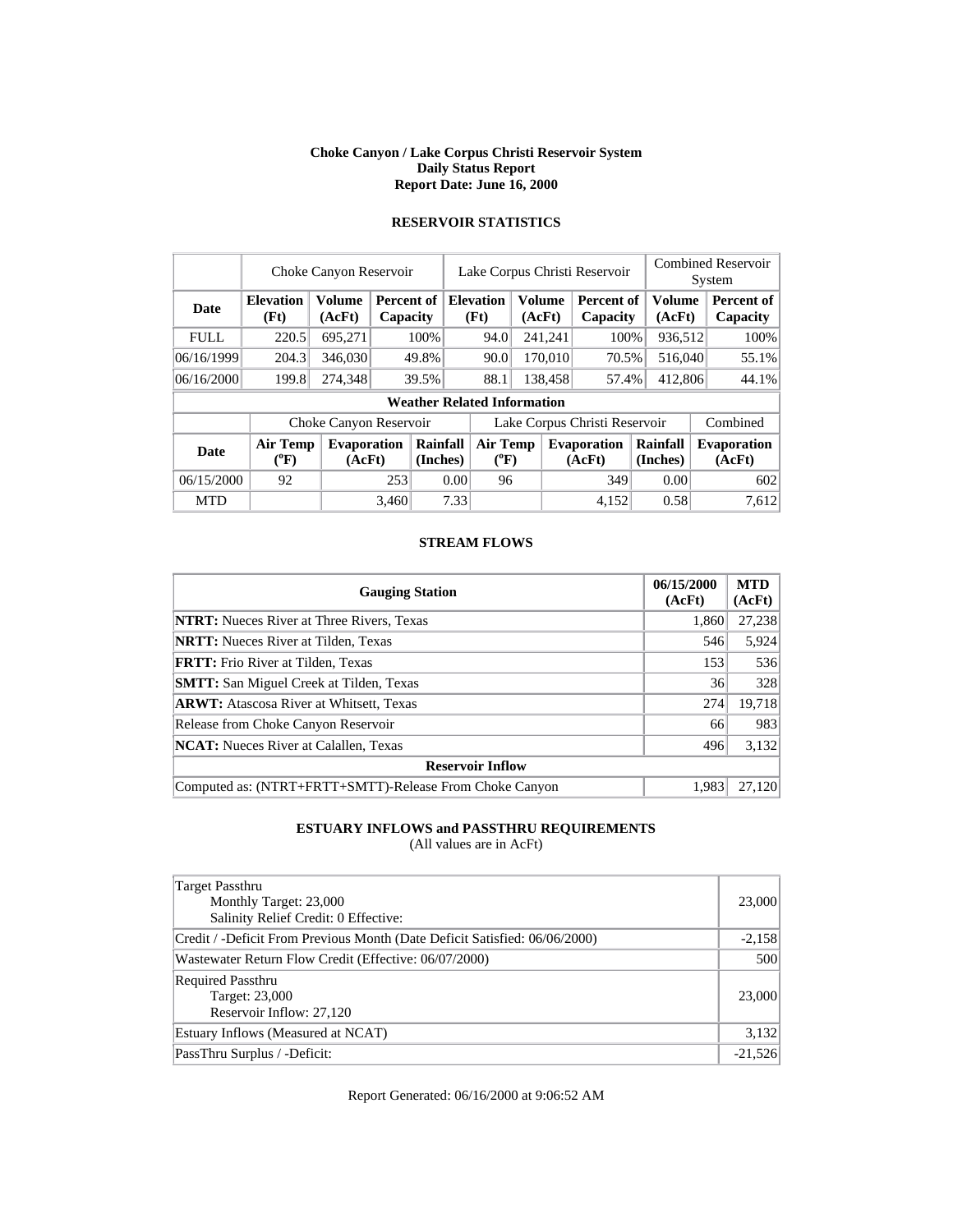#### **Choke Canyon / Lake Corpus Christi Reservoir System Daily Status Report Report Date: June 17, 2000**

|             | Choke Canyon Reservoir   |                              | Lake Corpus Christi Reservoir |                                    |                               |                          |        | <b>Combined Reservoir</b><br>System |                              |          |                                                      |  |                        |
|-------------|--------------------------|------------------------------|-------------------------------|------------------------------------|-------------------------------|--------------------------|--------|-------------------------------------|------------------------------|----------|------------------------------------------------------|--|------------------------|
| Date        | <b>Elevation</b><br>(Ft) | <b>Volume</b><br>(AcFt)      | Percent of<br>Capacity        |                                    |                               | <b>Elevation</b><br>(Ft) | (AcFt) | <b>Volume</b>                       | Percent of<br>Capacity       |          | <b>Volume</b><br>(AcFt)                              |  | Percent of<br>Capacity |
| <b>FULL</b> | 220.5                    | 695,271                      |                               | 100%                               |                               | 94.0                     |        | 241,241                             | 100%                         |          | 936,512                                              |  | 100%                   |
| 06/17/1999  | 204.3                    | 346,202                      |                               | 49.8%                              |                               | 90.0                     |        | 169,506                             | 70.3%                        |          | 515,708                                              |  | 55.1%                  |
| 06/17/2000  | 199.7                    | 273,150                      |                               | 39.3%                              |                               | 88.1                     |        | 137,997                             | 57.2%                        |          | 411,147                                              |  | 43.9%                  |
|             |                          |                              |                               | <b>Weather Related Information</b> |                               |                          |        |                                     |                              |          |                                                      |  |                        |
|             |                          | Choke Canyon Reservoir       |                               |                                    | Lake Corpus Christi Reservoir |                          |        |                                     |                              | Combined |                                                      |  |                        |
| <b>Date</b> | Air Temp<br>$(^{0}F)$    | <b>Evaporation</b><br>(AcFt) |                               | Rainfall<br>(Inches)               |                               | Air Temp<br>$(^{0}F)$    |        |                                     | <b>Evaporation</b><br>(AcFt) |          | Rainfall<br><b>Evaporation</b><br>(Inches)<br>(AcFt) |  |                        |
| 06/16/2000  | 92                       |                              | 279                           |                                    | 0.00                          | 96                       |        |                                     | 349                          |          | 0.02                                                 |  | 628                    |
| <b>MTD</b>  |                          |                              | 3.739                         |                                    | 7.33                          |                          |        |                                     | 4.501                        |          | 0.60                                                 |  | 8,240                  |

## **RESERVOIR STATISTICS**

#### **STREAM FLOWS**

| <b>Gauging Station</b>                                  | 06/16/2000<br>(AcFt) | <b>MTD</b><br>(AcFt) |
|---------------------------------------------------------|----------------------|----------------------|
| <b>NTRT:</b> Nueces River at Three Rivers, Texas        | 967                  | 28,205               |
| <b>NRTT:</b> Nueces River at Tilden, Texas              | 149                  | 6,073                |
| <b>FRTT:</b> Frio River at Tilden, Texas                | 204                  | 741                  |
| <b>SMTT:</b> San Miguel Creek at Tilden, Texas          | 19                   | 347                  |
| <b>ARWT:</b> Atascosa River at Whitsett, Texas          | 169                  | 19,886               |
| Release from Choke Canyon Reservoir                     | 66                   | 1,048                |
| <b>NCAT:</b> Nueces River at Calallen, Texas            | 490                  | 3,623                |
| <b>Reservoir Inflow</b>                                 |                      |                      |
| Computed as: (NTRT+FRTT+SMTT)-Release From Choke Canyon | 1.125                | 28.245               |

## **ESTUARY INFLOWS and PASSTHRU REQUIREMENTS**

(All values are in AcFt)

| Target Passthru<br>Monthly Target: 23,000<br>Salinity Relief Credit: 0 Effective: | 23,000    |
|-----------------------------------------------------------------------------------|-----------|
| Credit / -Deficit From Previous Month (Date Deficit Satisfied: 06/06/2000)        | $-2,158$  |
| Wastewater Return Flow Credit (Effective: 06/07/2000)                             | 500       |
| <b>Required Passthru</b><br>Target: 23,000<br>Reservoir Inflow: 28,245            | 23,000    |
| Estuary Inflows (Measured at NCAT)                                                | 3,623     |
| PassThru Surplus / -Deficit:                                                      | $-21,035$ |

Report Generated: 06/17/2000 at 10:55:10 AM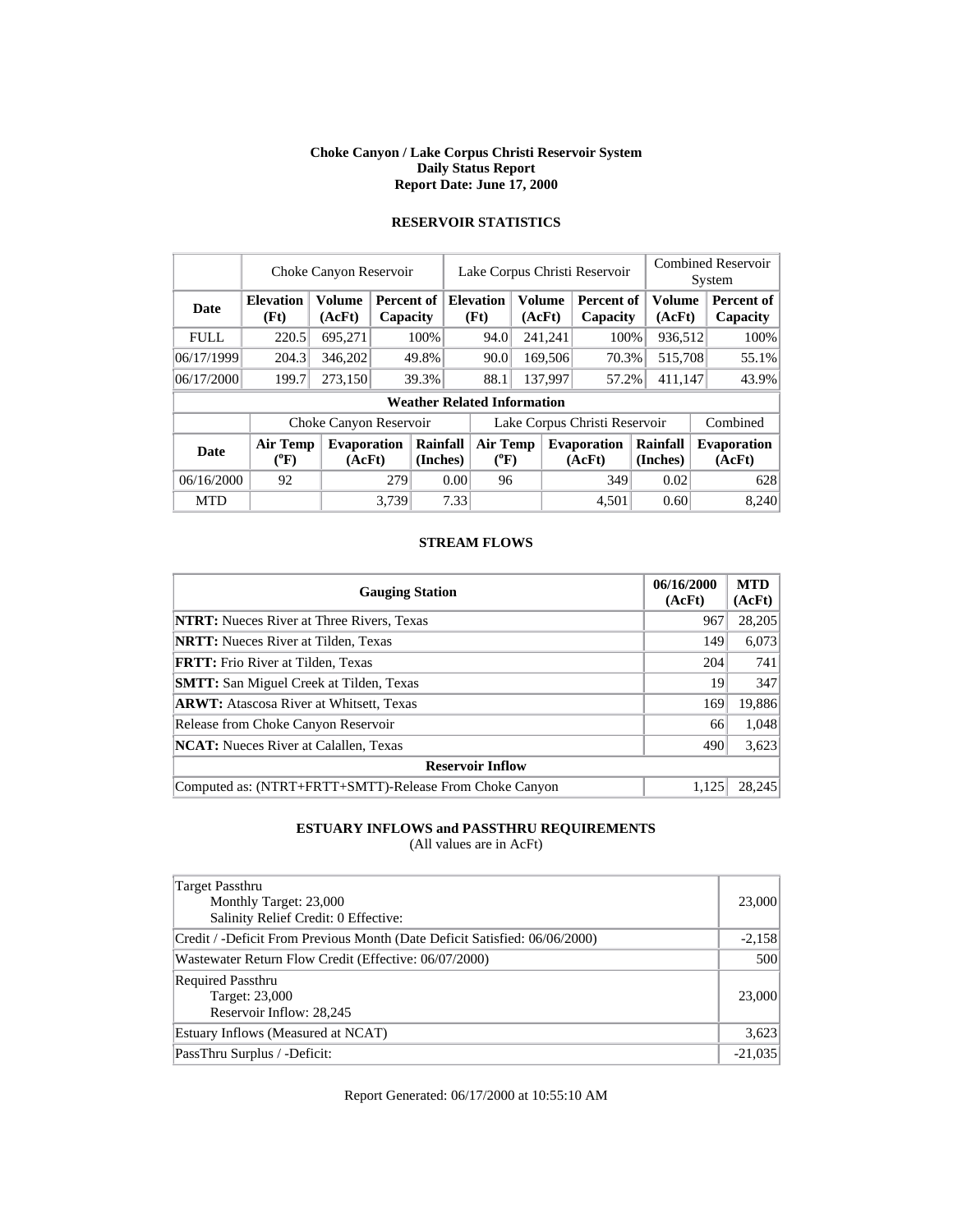#### **Choke Canyon / Lake Corpus Christi Reservoir System Daily Status Report Report Date: June 18, 2000**

|             | Choke Canyon Reservoir       |                              |       |                        |      | Lake Corpus Christi Reservoir                |  | <b>Combined Reservoir</b><br>System |                               |                      |                  |  |                              |
|-------------|------------------------------|------------------------------|-------|------------------------|------|----------------------------------------------|--|-------------------------------------|-------------------------------|----------------------|------------------|--|------------------------------|
| Date        | <b>Elevation</b><br>(Ft)     | <b>Volume</b><br>(AcFt)      |       | Percent of<br>Capacity |      | <b>Elevation</b><br>Volume<br>(Ft)<br>(AcFt) |  |                                     | Percent of<br>Capacity        |                      | Volume<br>(AcFt) |  | Percent of<br>Capacity       |
| <b>FULL</b> | 220.5                        | 695,271                      |       | 100%                   |      | 94.0                                         |  | 241,241                             | 100%                          |                      | 936,512          |  | 100%                         |
| 06/18/1999  | 204.3                        | 346,030                      |       | 49.8%                  |      | 90.0                                         |  | 169,171                             | 70.1%                         |                      | 515,201          |  | 55.0%                        |
| 06/18/2000  | 199.7                        | 272,254                      | 39.2% |                        |      | 88.0                                         |  | 137,690                             | 57.1%                         |                      | 409.944          |  | 43.8%                        |
|             |                              |                              |       |                        |      | <b>Weather Related Information</b>           |  |                                     |                               |                      |                  |  |                              |
|             |                              | Choke Canyon Reservoir       |       |                        |      |                                              |  |                                     | Lake Corpus Christi Reservoir |                      |                  |  | Combined                     |
| <b>Date</b> | <b>Air Temp</b><br>$(^{0}F)$ | <b>Evaporation</b><br>(AcFt) |       | Rainfall<br>(Inches)   |      | Air Temp<br>$(^{0}F)$                        |  |                                     | <b>Evaporation</b><br>(AcFt)  | Rainfall<br>(Inches) |                  |  | <b>Evaporation</b><br>(AcFt) |
| 06/17/2000  | 93                           |                              | 295   |                        | 0.00 | 96                                           |  |                                     | 375                           |                      | 0.27             |  | 670                          |
| <b>MTD</b>  |                              |                              | 4.034 |                        | 7.33 |                                              |  |                                     | 4.876                         |                      | 0.87             |  | 8,910                        |

## **RESERVOIR STATISTICS**

#### **STREAM FLOWS**

| <b>Gauging Station</b>                                  | 06/17/2000<br>(AcFt) | <b>MTD</b><br>(AcFt) |
|---------------------------------------------------------|----------------------|----------------------|
| <b>NTRT:</b> Nueces River at Three Rivers, Texas        | 484                  | 28,689               |
| <b>NRTT:</b> Nueces River at Tilden, Texas              | 56                   | 6,129                |
| <b>FRTT:</b> Frio River at Tilden, Texas                | 75                   | 816                  |
| <b>SMTT:</b> San Miguel Creek at Tilden, Texas          | 10                   | 357                  |
| <b>ARWT:</b> Atascosa River at Whitsett, Texas          | 121                  | 20,007               |
| Release from Choke Canyon Reservoir                     | 66                   | 1,114                |
| <b>NCAT:</b> Nueces River at Calallen, Texas            | 639                  | 4,262                |
| <b>Reservoir Inflow</b>                                 |                      |                      |
| Computed as: (NTRT+FRTT+SMTT)-Release From Choke Canyon | 504                  | 28,749               |

## **ESTUARY INFLOWS and PASSTHRU REQUIREMENTS**

(All values are in AcFt)

| Target Passthru<br>Monthly Target: 23,000<br>Salinity Relief Credit: 0 Effective: | 23,000    |
|-----------------------------------------------------------------------------------|-----------|
| Credit / -Deficit From Previous Month (Date Deficit Satisfied: 06/06/2000)        | $-2,158$  |
| Wastewater Return Flow Credit (Effective: 06/07/2000)                             | 500       |
| <b>Required Passthru</b><br>Target: 23,000<br>Reservoir Inflow: 28,749            | 23,000    |
| Estuary Inflows (Measured at NCAT)                                                | 4,262     |
| PassThru Surplus / -Deficit:                                                      | $-20,396$ |

Report Generated: 06/18/2000 at 9:11:18 AM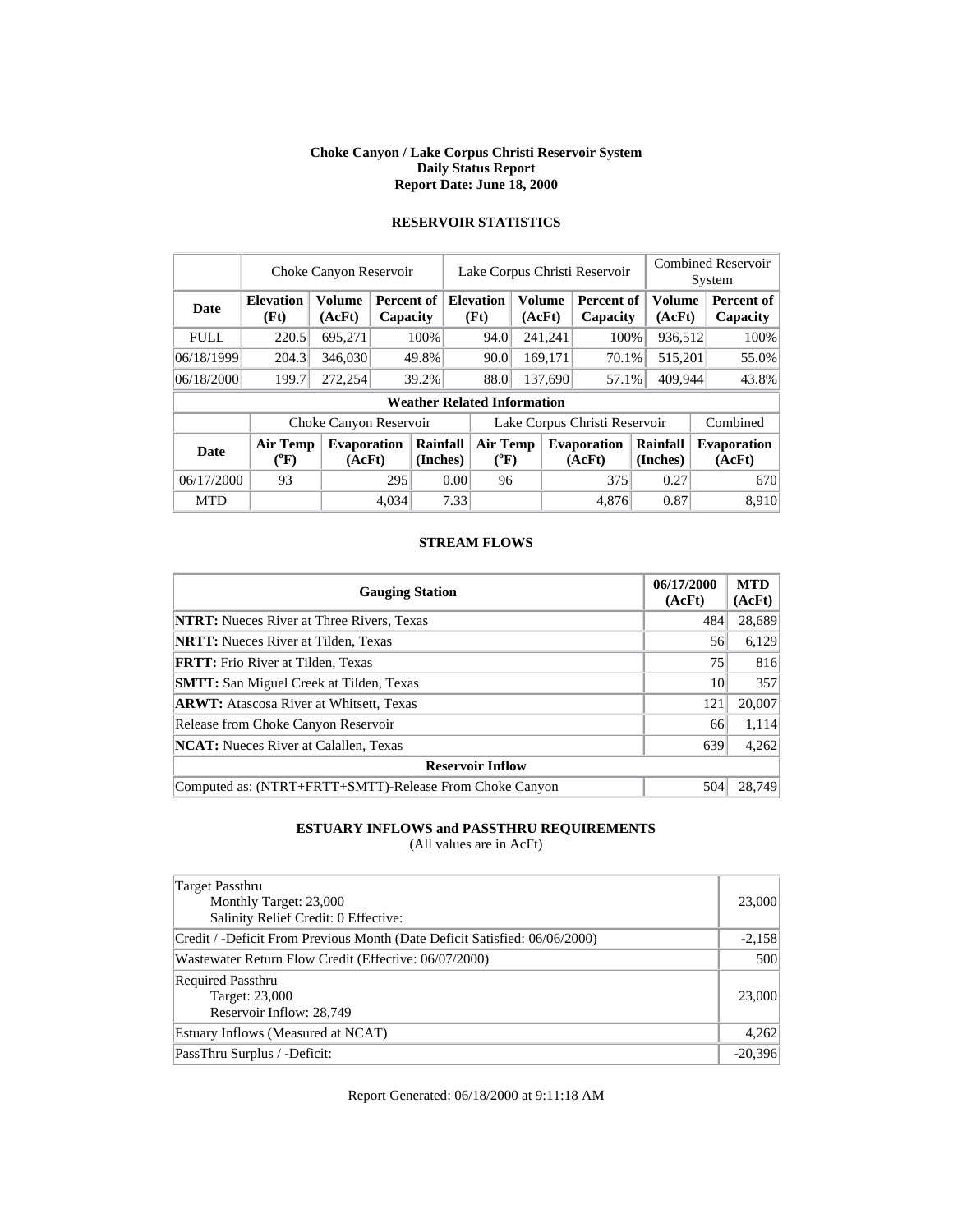#### **Choke Canyon / Lake Corpus Christi Reservoir System Daily Status Report Report Date: June 19, 2000**

|             | Choke Canyon Reservoir   |                              |                        |                      |      | Lake Corpus Christi Reservoir      |                                                     | <b>Combined Reservoir</b><br>System |                              |         |                        |  |                              |  |                        |
|-------------|--------------------------|------------------------------|------------------------|----------------------|------|------------------------------------|-----------------------------------------------------|-------------------------------------|------------------------------|---------|------------------------|--|------------------------------|--|------------------------|
| Date        | <b>Elevation</b><br>(Ft) | <b>Volume</b><br>(AcFt)      | Percent of<br>Capacity |                      |      |                                    | <b>Volume</b><br><b>Elevation</b><br>(Ft)<br>(AcFt) |                                     |                              |         | Percent of<br>Capacity |  | <b>Volume</b><br>(AcFt)      |  | Percent of<br>Capacity |
| <b>FULL</b> | 220.5                    | 695,271                      |                        | 100%                 |      | 94.0                               |                                                     | 241,241                             | 100%                         |         | 936,512                |  | 100%                         |  |                        |
| 06/19/1999  | 204.3                    | 345,858                      |                        | 49.7%                |      | 90.0                               |                                                     | 170,010                             | 70.5%                        |         | 515,868                |  | 55.1%                        |  |                        |
| 06/19/2000  | 199.8                    | 274,048                      |                        | 39.4%                |      |                                    |                                                     | 88.1                                |                              | 137.997 | 57.2%                  |  | 412,045                      |  | 44.0%                  |
|             |                          |                              |                        |                      |      | <b>Weather Related Information</b> |                                                     |                                     |                              |         |                        |  |                              |  |                        |
|             |                          | Choke Canyon Reservoir       |                        |                      |      | Lake Corpus Christi Reservoir      |                                                     |                                     |                              |         | Combined               |  |                              |  |                        |
| <b>Date</b> | Air Temp<br>$(^{0}F)$    | <b>Evaporation</b><br>(AcFt) |                        | Rainfall<br>(Inches) |      | Air Temp<br>$(^{0}F)$              |                                                     |                                     | <b>Evaporation</b><br>(AcFt) |         | Rainfall<br>(Inches)   |  | <b>Evaporation</b><br>(AcFt) |  |                        |
| 06/18/2000  | 95                       |                              | 332                    |                      | 0.90 | 92                                 |                                                     |                                     | 277                          |         | 0.56                   |  | 609                          |  |                        |
| <b>MTD</b>  |                          |                              | 4,366                  |                      | 8.23 |                                    |                                                     |                                     | 5,153                        |         | 1.43                   |  | 9,519                        |  |                        |

## **RESERVOIR STATISTICS**

#### **STREAM FLOWS**

| <b>Gauging Station</b>                                  | 06/18/2000<br>(AcFt) | <b>MTD</b><br>(AcFt) |
|---------------------------------------------------------|----------------------|----------------------|
| <b>NTRT:</b> Nueces River at Three Rivers, Texas        | 312                  | 29,001               |
| <b>NRTT:</b> Nueces River at Tilden, Texas              | 24                   | 6,153                |
| <b>FRTT:</b> Frio River at Tilden, Texas                | 44                   | 860                  |
| <b>SMTT:</b> San Miguel Creek at Tilden, Texas          | 10                   | 368                  |
| <b>ARWT:</b> Atascosa River at Whitsett, Texas          | 99                   | 20,107               |
| Release from Choke Canyon Reservoir                     | 66                   | 1,179                |
| <b>NCAT:</b> Nueces River at Calallen, Texas            | 736                  | 4,998                |
| <b>Reservoir Inflow</b>                                 |                      |                      |
| Computed as: (NTRT+FRTT+SMTT)-Release From Choke Canyon | 300                  | 29,049               |

## **ESTUARY INFLOWS and PASSTHRU REQUIREMENTS**

(All values are in AcFt)

| Target Passthru<br>Monthly Target: 23,000<br>Salinity Relief Credit: 0 Effective: | 23,000    |
|-----------------------------------------------------------------------------------|-----------|
| Credit / -Deficit From Previous Month (Date Deficit Satisfied: 06/06/2000)        | $-2,158$  |
| Wastewater Return Flow Credit (Effective: 06/07/2000)                             | 500       |
| <b>Required Passthru</b><br>Target: 23,000<br>Reservoir Inflow: 29,049            | 23,000    |
| Estuary Inflows (Measured at NCAT)                                                | 4,998     |
| PassThru Surplus / -Deficit:                                                      | $-19,660$ |

Report Generated: 06/19/2000 at 8:34:00 AM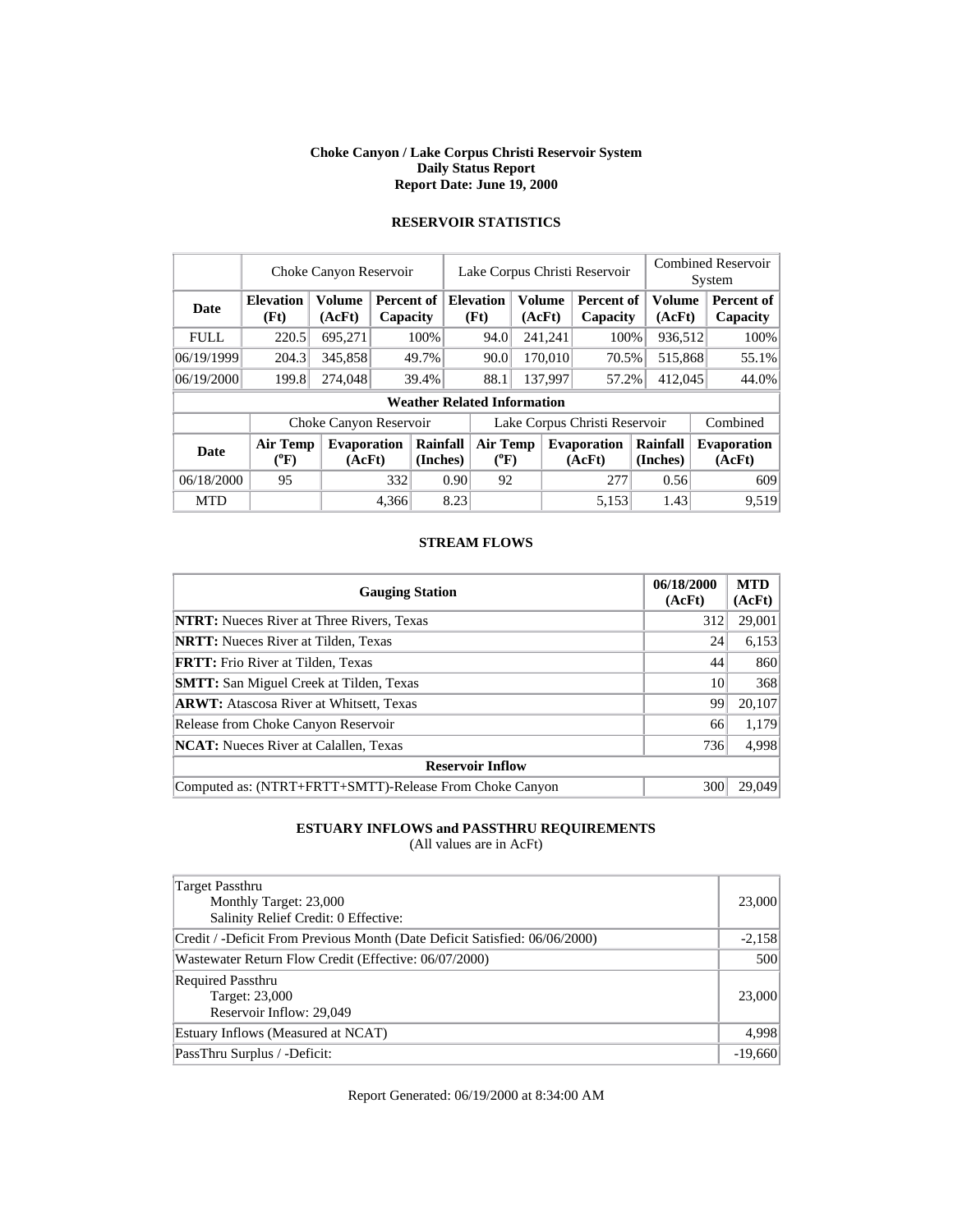#### **Choke Canyon / Lake Corpus Christi Reservoir System Daily Status Report Report Date: June 20, 2000**

|             | Choke Canyon Reservoir   |                              | Lake Corpus Christi Reservoir |                        |      |                                    |  | <b>Combined Reservoir</b><br>System |                               |                      |                               |  |                              |  |                        |
|-------------|--------------------------|------------------------------|-------------------------------|------------------------|------|------------------------------------|--|-------------------------------------|-------------------------------|----------------------|-------------------------------|--|------------------------------|--|------------------------|
| Date        | <b>Elevation</b><br>(Ft) | <b>Volume</b><br>(AcFt)      |                               | Percent of<br>Capacity |      |                                    |  | <b>Elevation</b><br>(Ft)            | (AcFt)                        | <b>Volume</b>        | <b>Percent of</b><br>Capacity |  | Volume<br>(AcFt)             |  | Percent of<br>Capacity |
| <b>FULL</b> | 220.5                    | 695,271                      |                               | 100%                   |      | 94.0                               |  | 241,241                             | 100%                          |                      | 936,512                       |  | 100%                         |  |                        |
| 06/20/1999  | 204.3                    | 346,030                      | 49.8%                         |                        |      | 170,852<br>90.1<br>70.8%           |  |                                     | 516,882                       |                      | 55.2%                         |  |                              |  |                        |
| 06/20/2000  | 199.8                    | 273.449                      | 39.3%                         |                        |      | 88.0                               |  | 137,231                             | 56.9%                         | 410,680              |                               |  | 43.9%                        |  |                        |
|             |                          |                              |                               |                        |      | <b>Weather Related Information</b> |  |                                     |                               |                      |                               |  |                              |  |                        |
|             |                          | Choke Canyon Reservoir       |                               |                        |      |                                    |  |                                     | Lake Corpus Christi Reservoir |                      |                               |  | Combined                     |  |                        |
| Date        | Air Temp<br>$(^{0}F)$    | <b>Evaporation</b><br>(AcFt) | Rainfall<br>(Inches)          |                        |      | <b>Air Temp</b><br>$(^oF)$         |  |                                     | <b>Evaporation</b><br>(AcFt)  | Rainfall<br>(Inches) |                               |  | <b>Evaporation</b><br>(AcFt) |  |                        |
| 06/19/2000  | 91                       |                              | 279                           |                        |      | 93<br>0.00                         |  |                                     | 339                           |                      | 0.00                          |  | 618                          |  |                        |
| <b>MTD</b>  |                          |                              | 4.645                         |                        | 8.23 |                                    |  |                                     | 5.492                         |                      | 1.43                          |  | 10.137                       |  |                        |

## **RESERVOIR STATISTICS**

#### **STREAM FLOWS**

| <b>Gauging Station</b>                                  | 06/19/2000<br>(AcFt) | <b>MTD</b><br>(AcFt) |
|---------------------------------------------------------|----------------------|----------------------|
| <b>NTRT:</b> Nueces River at Three Rivers, Texas        | 256                  | 29,257               |
| <b>NRTT:</b> Nueces River at Tilden, Texas              | 13                   | 6,166                |
| <b>FRTT:</b> Frio River at Tilden, Texas                | 30                   | 890                  |
| <b>SMTT:</b> San Miguel Creek at Tilden, Texas          | 3                    | 370                  |
| <b>ARWT:</b> Atascosa River at Whitsett, Texas          | 119                  | 20,226               |
| Release from Choke Canyon Reservoir                     | 66                   | 1,245                |
| <b>NCAT:</b> Nueces River at Calallen, Texas            | 810                  | 5,808                |
| <b>Reservoir Inflow</b>                                 |                      |                      |
| Computed as: (NTRT+FRTT+SMTT)-Release From Choke Canyon | 223                  | 29,272               |

## **ESTUARY INFLOWS and PASSTHRU REQUIREMENTS**

(All values are in AcFt)

| Target Passthru<br>Monthly Target: 23,000<br>Salinity Relief Credit: 0 Effective: | 23,000    |
|-----------------------------------------------------------------------------------|-----------|
| Credit / -Deficit From Previous Month (Date Deficit Satisfied: 06/06/2000)        | $-2,158$  |
| Wastewater Return Flow Credit (Effective: 06/07/2000)                             | 500       |
| <b>Required Passthru</b><br>Target: 23,000<br>Reservoir Inflow: 29,272            | 23,000    |
| Estuary Inflows (Measured at NCAT)                                                | 5,808     |
| PassThru Surplus / -Deficit:                                                      | $-18,850$ |

Report Generated: 06/20/2000 at 9:22:08 AM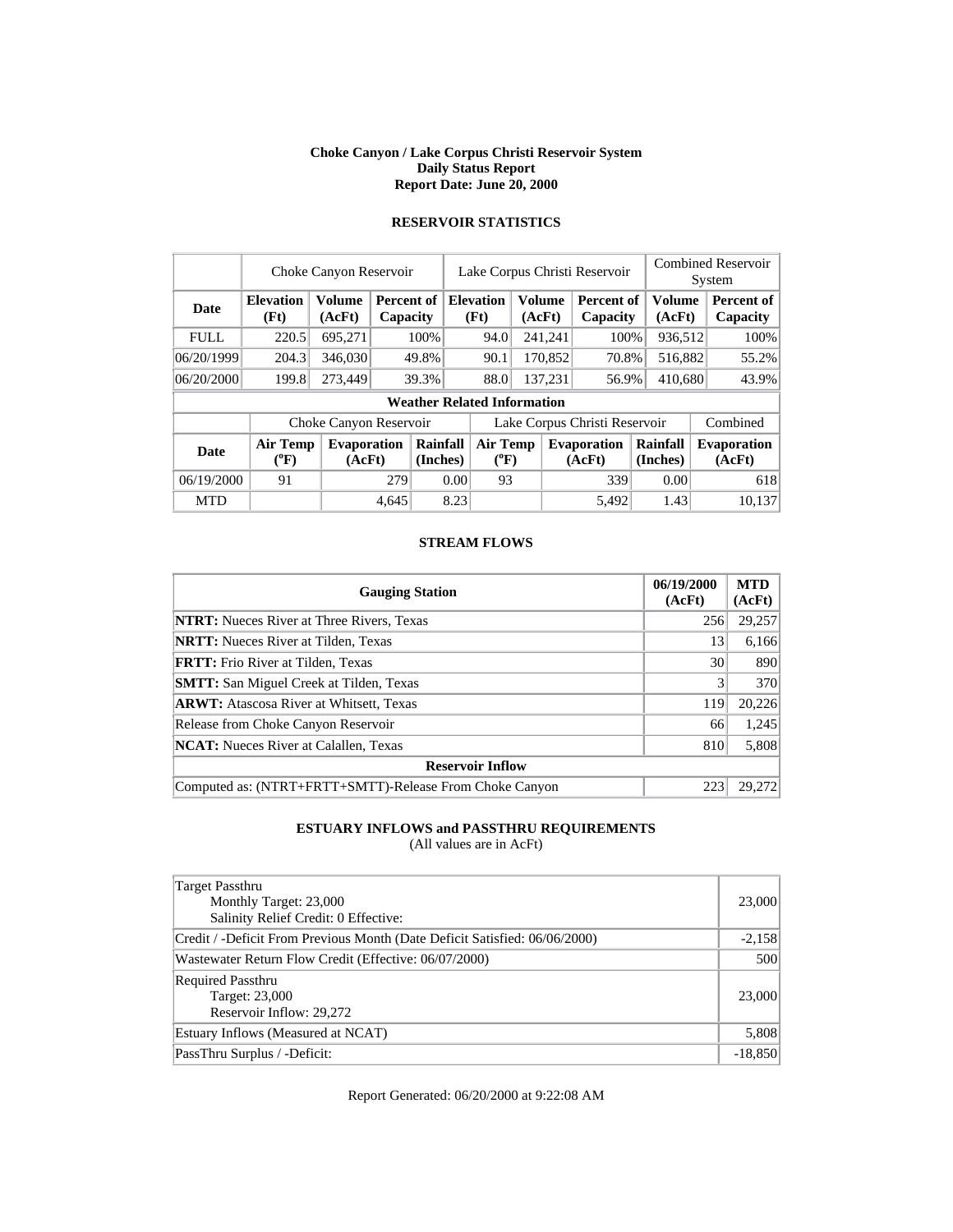#### **Choke Canyon / Lake Corpus Christi Reservoir System Daily Status Report Report Date: June 21, 2000**

|             | Choke Canyon Reservoir   | Lake Corpus Christi Reservoir |                        |                      |      |                                    |         | <b>Combined Reservoir</b><br>System               |                               |                      |                         |  |                              |
|-------------|--------------------------|-------------------------------|------------------------|----------------------|------|------------------------------------|---------|---------------------------------------------------|-------------------------------|----------------------|-------------------------|--|------------------------------|
| Date        | <b>Elevation</b><br>(Ft) | <b>Volume</b><br>(AcFt)       | Percent of<br>Capacity |                      |      | <b>Elevation</b><br>(Ft)           |         | <b>Volume</b><br>Percent of<br>(AcFt)<br>Capacity |                               |                      | <b>Volume</b><br>(AcFt) |  | Percent of<br>Capacity       |
| <b>FULL</b> | 220.5                    | 695,271                       |                        | 100%                 |      | 94.0                               |         | 241,241                                           | 100%                          |                      | 936,512                 |  | 100%                         |
| 06/21/1999  | 204.3                    | 346,202                       |                        | 49.8%                |      | 90.4                               | 175,083 |                                                   | 72.6%                         | 521,285              |                         |  | 55.7%                        |
| 06/21/2000  | 200.0                    | 277,659                       |                        | 39.9%                |      | 87.9                               | 135,398 |                                                   | 56.1%                         | 413,057              |                         |  | 44.1%                        |
|             |                          |                               |                        |                      |      | <b>Weather Related Information</b> |         |                                                   |                               |                      |                         |  |                              |
|             |                          | Choke Canyon Reservoir        |                        |                      |      |                                    |         |                                                   | Lake Corpus Christi Reservoir |                      |                         |  | Combined                     |
| <b>Date</b> | Air Temp<br>$(^{0}F)$    | <b>Evaporation</b><br>(AcFt)  |                        | Rainfall<br>(Inches) |      | Air Temp<br>$(^{0}F)$              |         |                                                   | <b>Evaporation</b><br>(AcFt)  | Rainfall<br>(Inches) |                         |  | <b>Evaporation</b><br>(AcFt) |
| 06/20/2000  | 93                       |                               | 264                    | 0.00                 |      | 96                                 |         |                                                   | 364                           |                      | 0.00                    |  | 628                          |
| <b>MTD</b>  |                          |                               | 4.909                  |                      | 8.23 |                                    |         |                                                   | 5,856                         |                      | 1.43                    |  | 10.765                       |

## **RESERVOIR STATISTICS**

#### **STREAM FLOWS**

| <b>Gauging Station</b>                                  | 06/20/2000<br>(AcFt) | <b>MTD</b><br>(AcFt) |
|---------------------------------------------------------|----------------------|----------------------|
| <b>NTRT:</b> Nueces River at Three Rivers, Texas        | 230                  | 29,487               |
| <b>NRTT:</b> Nueces River at Tilden, Texas              | 8                    | 6,173                |
| <b>FRTT:</b> Frio River at Tilden, Texas                | 19                   | 908                  |
| <b>SMTT:</b> San Miguel Creek at Tilden, Texas          | $\Omega$             | 370                  |
| <b>ARWT:</b> Atascosa River at Whitsett, Texas          | 75                   | 20,301               |
| Release from Choke Canyon Reservoir                     | 66                   | 1,310                |
| <b>NCAT:</b> Nueces River at Calallen, Texas            | 812                  | 6,620                |
| <b>Reservoir Inflow</b>                                 |                      |                      |
| Computed as: (NTRT+FRTT+SMTT)-Release From Choke Canyon | 184                  | 29.456               |

## **ESTUARY INFLOWS and PASSTHRU REQUIREMENTS**

(All values are in AcFt)

| Target Passthru<br>Monthly Target: 23,000<br>Salinity Relief Credit: 0 Effective: | 23,000    |
|-----------------------------------------------------------------------------------|-----------|
| Credit / -Deficit From Previous Month (Date Deficit Satisfied: 06/06/2000)        | $-2,158$  |
| Wastewater Return Flow Credit (Effective: 06/07/2000)                             | 500       |
| <b>Required Passthru</b><br>Target: 23,000<br>Reservoir Inflow: 29,456            | 23,000    |
| Estuary Inflows (Measured at NCAT)                                                | 6,620     |
| PassThru Surplus / -Deficit:                                                      | $-18,038$ |

Report Generated: 06/21/2000 at 8:50:23 AM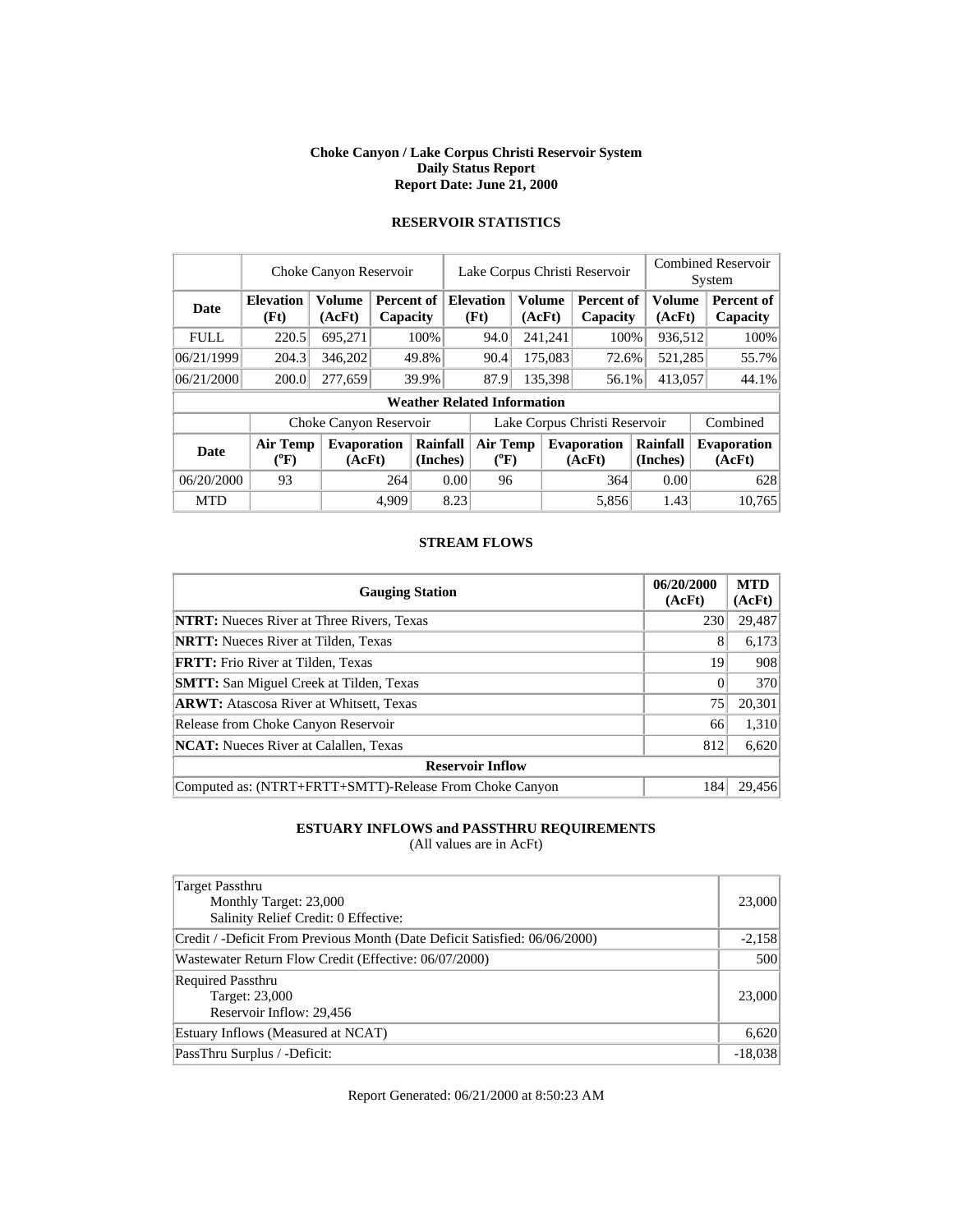#### **Choke Canyon / Lake Corpus Christi Reservoir System Daily Status Report Report Date: June 22, 2000**

|             | Choke Canyon Reservoir       | Lake Corpus Christi Reservoir |                               |                      |      |                                    |  | <b>Combined Reservoir</b><br>System |                               |         |                      |  |                               |  |         |  |       |
|-------------|------------------------------|-------------------------------|-------------------------------|----------------------|------|------------------------------------|--|-------------------------------------|-------------------------------|---------|----------------------|--|-------------------------------|--|---------|--|-------|
| Date        | <b>Elevation</b><br>(Ft)     | <b>Volume</b><br>(AcFt)       | <b>Percent of</b><br>Capacity |                      |      | <b>Elevation</b><br>(Ft)           |  | <b>Volume</b><br>(AcFt)             | <b>Percent of</b><br>Capacity |         | Volume<br>(AcFt)     |  | <b>Percent of</b><br>Capacity |  |         |  |       |
| <b>FULL</b> | 220.5                        | 695,271                       |                               | 100%                 |      | 94.0                               |  | 241,241                             | 100%                          |         | 936,512              |  | 100%                          |  |         |  |       |
| 06/22/1999  | 204.3                        | 346,890                       |                               | 49.9%                |      |                                    |  |                                     |                               | 90.4    | 176,786              |  | 73.3%                         |  | 523,676 |  | 55.9% |
| 06/22/2000  | 200.0                        | 277,206                       |                               | 39.9%                |      |                                    |  | 87.9                                |                               | 134,941 | 55.9%                |  | 412,147                       |  | 44.0%   |  |       |
|             |                              |                               |                               |                      |      | <b>Weather Related Information</b> |  |                                     |                               |         |                      |  |                               |  |         |  |       |
|             |                              | Choke Canyon Reservoir        |                               |                      |      |                                    |  |                                     | Lake Corpus Christi Reservoir |         |                      |  | Combined                      |  |         |  |       |
| <b>Date</b> | <b>Air Temp</b><br>$(^{0}F)$ | <b>Evaporation</b><br>(AcFt)  |                               | Rainfall<br>(Inches) |      | Air Temp<br>$(^{\circ}\text{F})$   |  |                                     | <b>Evaporation</b><br>(AcFt)  |         | Rainfall<br>(Inches) |  | <b>Evaporation</b><br>(AcFt)  |  |         |  |       |
| 06/21/2000  | 93                           |                               |                               | 308<br>0.00          |      | 95                                 |  |                                     | 345                           |         | 0.00                 |  | 653                           |  |         |  |       |
| <b>MTD</b>  |                              |                               | 5,217                         |                      | 8.23 |                                    |  |                                     | 6.201                         |         | 1.43                 |  | 11.418                        |  |         |  |       |

## **RESERVOIR STATISTICS**

#### **STREAM FLOWS**

| <b>Gauging Station</b>                                  | 06/21/2000<br>(AcFt) | <b>MTD</b><br>(AcFt) |
|---------------------------------------------------------|----------------------|----------------------|
| <b>NTRT:</b> Nueces River at Three Rivers, Texas        | 189                  | 29,676               |
| <b>NRTT:</b> Nueces River at Tilden, Texas              |                      | 6,178                |
| <b>FRTT:</b> Frio River at Tilden, Texas                | 12                   | 920                  |
| <b>SMTT:</b> San Miguel Creek at Tilden, Texas          | $\Omega$             | 370                  |
| <b>ARWT:</b> Atascosa River at Whitsett, Texas          | 66                   | 20,367               |
| Release from Choke Canyon Reservoir                     | 66                   | 1,376                |
| <b>NCAT:</b> Nueces River at Calallen, Texas            | 750                  | 7,370                |
| <b>Reservoir Inflow</b>                                 |                      |                      |
| Computed as: (NTRT+FRTT+SMTT)-Release From Choke Canyon | 135                  | 29.591               |

## **ESTUARY INFLOWS and PASSTHRU REQUIREMENTS**

(All values are in AcFt)

| Target Passthru<br>Monthly Target: 23,000<br>Salinity Relief Credit: 0 Effective: | 23,000    |
|-----------------------------------------------------------------------------------|-----------|
| Credit / -Deficit From Previous Month (Date Deficit Satisfied: 06/06/2000)        | $-2,158$  |
| Wastewater Return Flow Credit (Effective: 06/07/2000)                             | 500       |
| <b>Required Passthru</b><br>Target: 23,000<br>Reservoir Inflow: 29,591            | 23,000    |
| Estuary Inflows (Measured at NCAT)                                                | 7,370     |
| PassThru Surplus / -Deficit:                                                      | $-17,288$ |

Report Generated: 06/22/2000 at 8:40:58 AM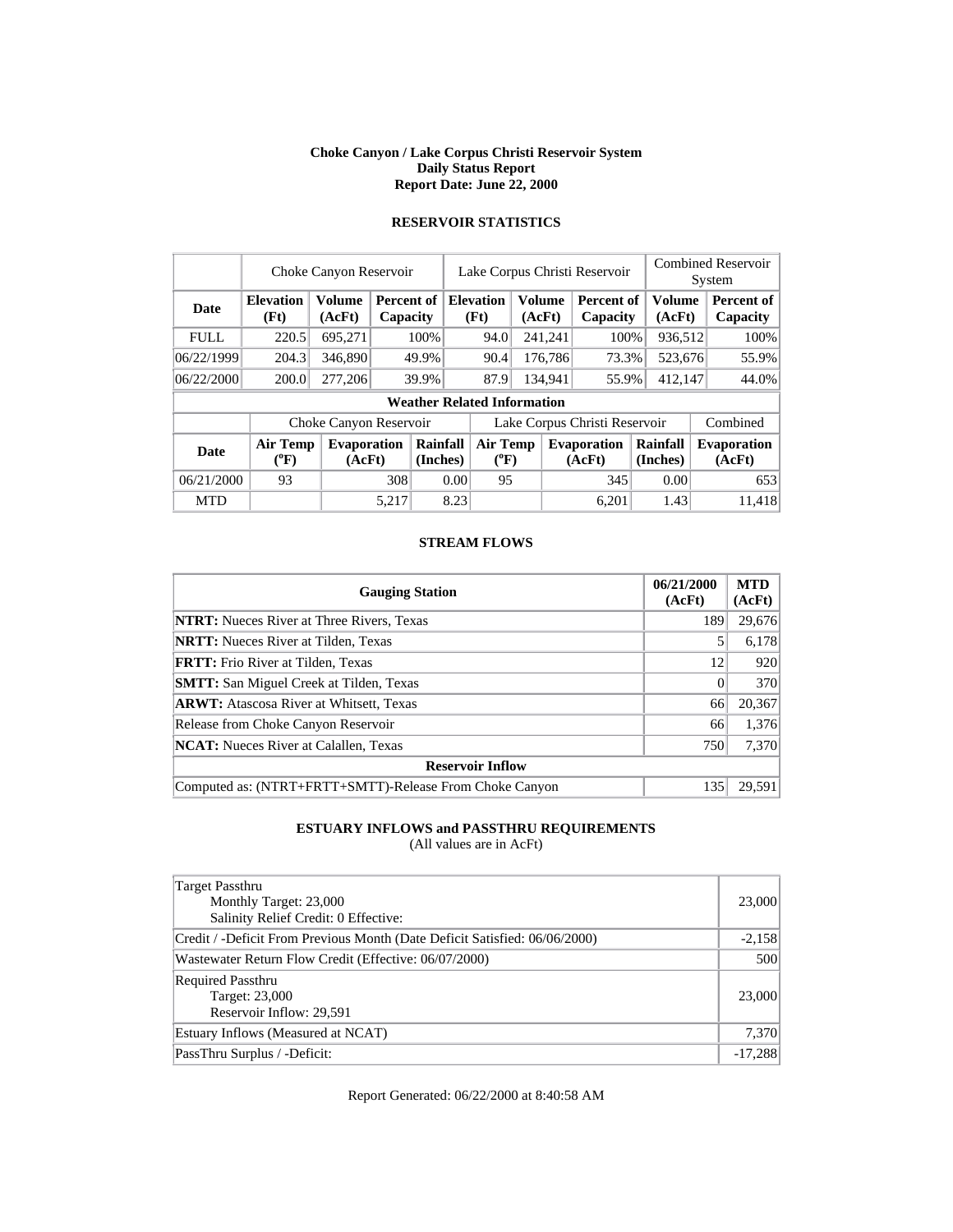#### **Choke Canyon / Lake Corpus Christi Reservoir System Daily Status Report Report Date: June 23, 2000**

|             | Choke Canyon Reservoir   |                              |                               | Lake Corpus Christi Reservoir     |                               | <b>Combined Reservoir</b><br>System |                         |         |                               |                      |  |                              |
|-------------|--------------------------|------------------------------|-------------------------------|-----------------------------------|-------------------------------|-------------------------------------|-------------------------|---------|-------------------------------|----------------------|--|------------------------------|
| Date        | <b>Elevation</b><br>(Ft) | Volume<br>(AcFt)             | <b>Percent of</b><br>Capacity |                                   |                               | <b>Elevation</b><br>(Ft)            | <b>Volume</b><br>(AcFt) |         | <b>Percent of</b><br>Capacity | Volume<br>(AcFt)     |  | Percent of<br>Capacity       |
| <b>FULL</b> | 220.5                    | 695,271                      |                               | 100%                              |                               | 94.0                                |                         | 241,241 | 100%                          | 936,512              |  | 100%                         |
| 06/23/1999  | 204.3                    | 347,063                      |                               | 176,956<br>90.5<br>73.4%<br>49.9% |                               | 524,019                             |                         | 56.0%   |                               |                      |  |                              |
| 06/23/2000  | 200.0                    | 277,055                      | 133.879<br>39.8%<br>87.8      |                                   |                               | 55.5%                               | 410.934                 |         | 43.9%                         |                      |  |                              |
|             |                          |                              |                               |                                   |                               | <b>Weather Related Information</b>  |                         |         |                               |                      |  |                              |
|             |                          | Choke Canyon Reservoir       |                               |                                   | Lake Corpus Christi Reservoir |                                     |                         |         |                               |                      |  | Combined                     |
| Date        | Air Temp<br>$(^{0}F)$    | <b>Evaporation</b><br>(AcFt) |                               | Rainfall<br>(Inches)              |                               | <b>Air Temp</b><br>$(^{0}F)$        |                         |         | <b>Evaporation</b><br>(AcFt)  | Rainfall<br>(Inches) |  | <b>Evaporation</b><br>(AcFt) |
| 06/22/2000  | 93                       |                              |                               | 290<br>0.00                       |                               | 94                                  |                         |         | 318                           | 0.00                 |  | 608                          |
| <b>MTD</b>  |                          |                              | 5.507                         |                                   | 8.23                          |                                     |                         |         | 6.519                         | 1.43                 |  | 12,026                       |

## **RESERVOIR STATISTICS**

#### **STREAM FLOWS**

| <b>Gauging Station</b>                                  | 06/22/2000<br>(AcFt) | <b>MTD</b><br>(AcFt) |
|---------------------------------------------------------|----------------------|----------------------|
| <b>NTRT:</b> Nueces River at Three Rivers, Texas        | 171                  | 29,846               |
| <b>NRTT:</b> Nueces River at Tilden, Texas              | 3                    | 6,182                |
| <b>FRTT:</b> Frio River at Tilden, Texas                | 8                    | 928                  |
| <b>SMTT:</b> San Miguel Creek at Tilden, Texas          | $\Omega$             | 370                  |
| <b>ARWT:</b> Atascosa River at Whitsett, Texas          | 52                   | 20,418               |
| Release from Choke Canyon Reservoir                     | 66                   | 1,441                |
| <b>NCAT:</b> Nueces River at Calallen, Texas            | 764                  | 8,135                |
| <b>Reservoir Inflow</b>                                 |                      |                      |
| Computed as: (NTRT+FRTT+SMTT)-Release From Choke Canyon | 113                  | 29,704               |

## **ESTUARY INFLOWS and PASSTHRU REQUIREMENTS**

(All values are in AcFt)

| Target Passthru<br>Monthly Target: 23,000<br>Salinity Relief Credit: 0 Effective: | 23,000    |
|-----------------------------------------------------------------------------------|-----------|
| Credit / -Deficit From Previous Month (Date Deficit Satisfied: 06/06/2000)        | $-2,158$  |
| Wastewater Return Flow Credit (Effective: 06/07/2000)                             | 500       |
| <b>Required Passthru</b><br>Target: 23,000<br>Reservoir Inflow: 29,704            | 23,000    |
| Estuary Inflows (Measured at NCAT)                                                | 8,135     |
| PassThru Surplus / -Deficit:                                                      | $-16,523$ |

Report Generated: 06/23/2000 at 8:45:29 AM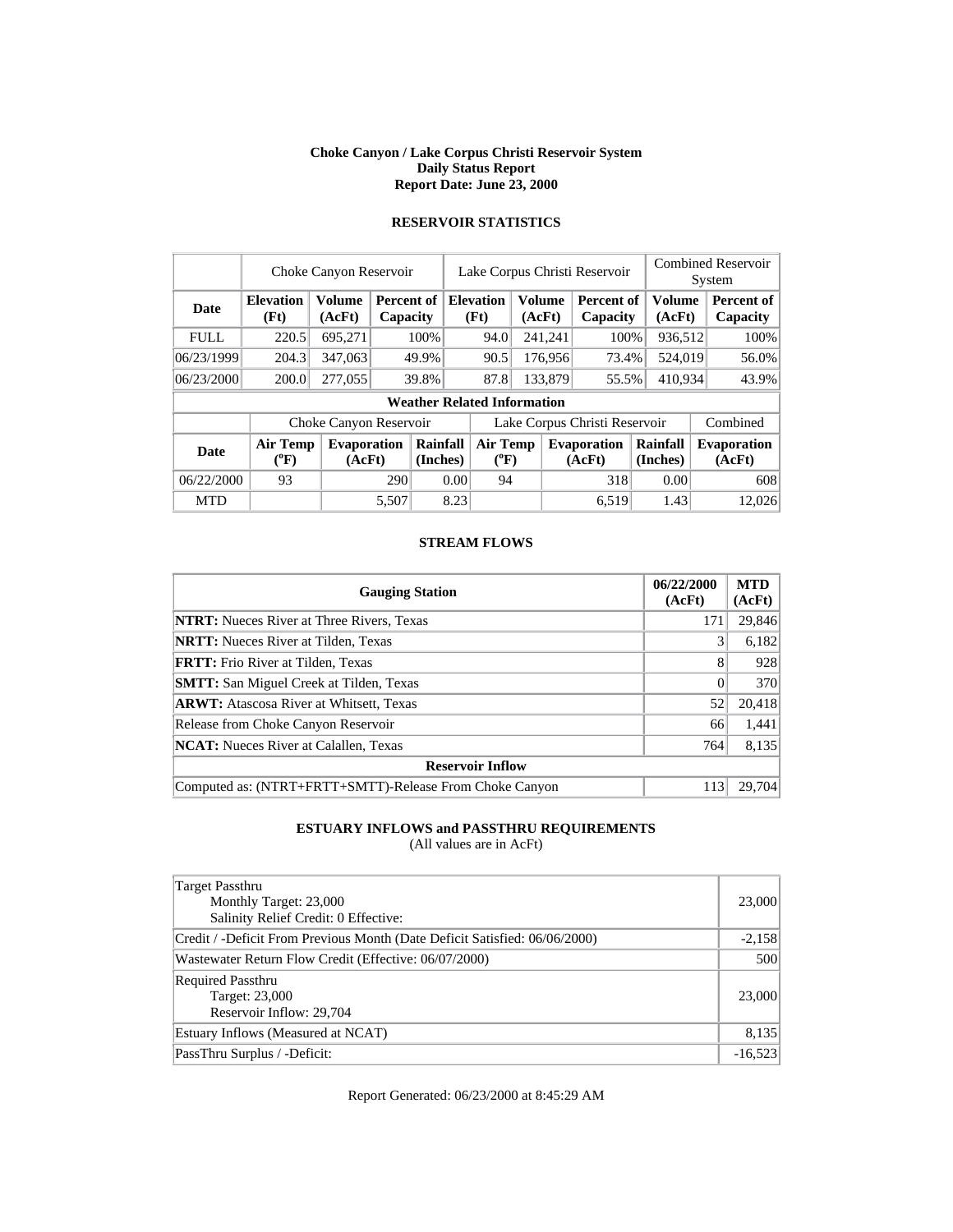#### **Choke Canyon / Lake Corpus Christi Reservoir System Daily Status Report Report Date: June 24, 2000**

|             | Choke Canyon Reservoir   |                              | Lake Corpus Christi Reservoir |                      |      |                                    |  |                         | <b>Combined Reservoir</b><br>System |                      |                         |  |                               |
|-------------|--------------------------|------------------------------|-------------------------------|----------------------|------|------------------------------------|--|-------------------------|-------------------------------------|----------------------|-------------------------|--|-------------------------------|
| Date        | <b>Elevation</b><br>(Ft) | <b>Volume</b><br>(AcFt)      | Percent of<br>Capacity        |                      |      | <b>Elevation</b><br>(Ft)           |  | <b>Volume</b><br>(AcFt) | Percent of<br>Capacity              |                      | <b>Volume</b><br>(AcFt) |  | <b>Percent of</b><br>Capacity |
| <b>FULL</b> | 220.5                    | 695,271                      |                               | 100%                 |      | 94.0                               |  | 241,241                 | 100%                                |                      | 936,512                 |  | 100%                          |
| 06/24/1999  | 204.3                    | 346.718                      |                               | 49.9%                |      | 90.5                               |  | 177,640                 | 73.6%                               |                      | 524,358                 |  | 56.0%                         |
| 06/24/2000  | 200.0                    | 276.904                      |                               | 39.8%                |      | 87.7                               |  | 132,066                 | 54.7%                               |                      | 408,970                 |  | 43.7%                         |
|             |                          |                              |                               |                      |      | <b>Weather Related Information</b> |  |                         |                                     |                      |                         |  |                               |
|             |                          | Choke Canyon Reservoir       |                               |                      |      |                                    |  |                         | Lake Corpus Christi Reservoir       |                      |                         |  | Combined                      |
| <b>Date</b> | Air Temp<br>$(^{0}F)$    | <b>Evaporation</b><br>(AcFt) |                               | Rainfall<br>(Inches) |      | Air Temp<br>$(^{0}F)$              |  |                         | <b>Evaporation</b><br>(AcFt)        | Rainfall<br>(Inches) |                         |  | <b>Evaporation</b><br>(AcFt)  |
| 06/23/2000  | 97                       |                              |                               | 0.00<br>369          |      | 100                                |  |                         | 386                                 |                      | 0.00                    |  | 755                           |
| <b>MTD</b>  |                          |                              | 5,876                         |                      | 8.23 |                                    |  |                         | 6.905                               |                      | 1.43                    |  | 12.781                        |

## **RESERVOIR STATISTICS**

#### **STREAM FLOWS**

| <b>Gauging Station</b>                                  | 06/23/2000<br>(AcFt) | <b>MTD</b><br>(AcFt) |
|---------------------------------------------------------|----------------------|----------------------|
| <b>NTRT:</b> Nueces River at Three Rivers, Texas        | 153                  | 29,999               |
| <b>NRTT:</b> Nueces River at Tilden, Texas              |                      | 6,184                |
| <b>FRTT:</b> Frio River at Tilden, Texas                | 6                    | 934                  |
| <b>SMTT:</b> San Miguel Creek at Tilden, Texas          | $\Omega$             | 370                  |
| <b>ARWT:</b> Atascosa River at Whitsett, Texas          | 42                   | 20,460               |
| Release from Choke Canyon Reservoir                     | 66                   | 1,507                |
| <b>NCAT:</b> Nueces River at Calallen, Texas            | 778                  | 8,913                |
| <b>Reservoir Inflow</b>                                 |                      |                      |
| Computed as: (NTRT+FRTT+SMTT)-Release From Choke Canyon | 93                   | 29.797               |

## **ESTUARY INFLOWS and PASSTHRU REQUIREMENTS**

(All values are in AcFt)

| Target Passthru<br>Monthly Target: 23,000<br>Salinity Relief Credit: 0 Effective: | 23,000    |
|-----------------------------------------------------------------------------------|-----------|
| Credit / -Deficit From Previous Month (Date Deficit Satisfied: 06/06/2000)        | $-2,158$  |
| Wastewater Return Flow Credit (Effective: 06/07/2000)                             | 500       |
| <b>Required Passthru</b><br>Target: 23,000<br>Reservoir Inflow: 29,797            | 23,000    |
| Estuary Inflows (Measured at NCAT)                                                | 8,913     |
| PassThru Surplus / -Deficit:                                                      | $-15,745$ |

Report Generated: 06/24/2000 at 8:27:03 AM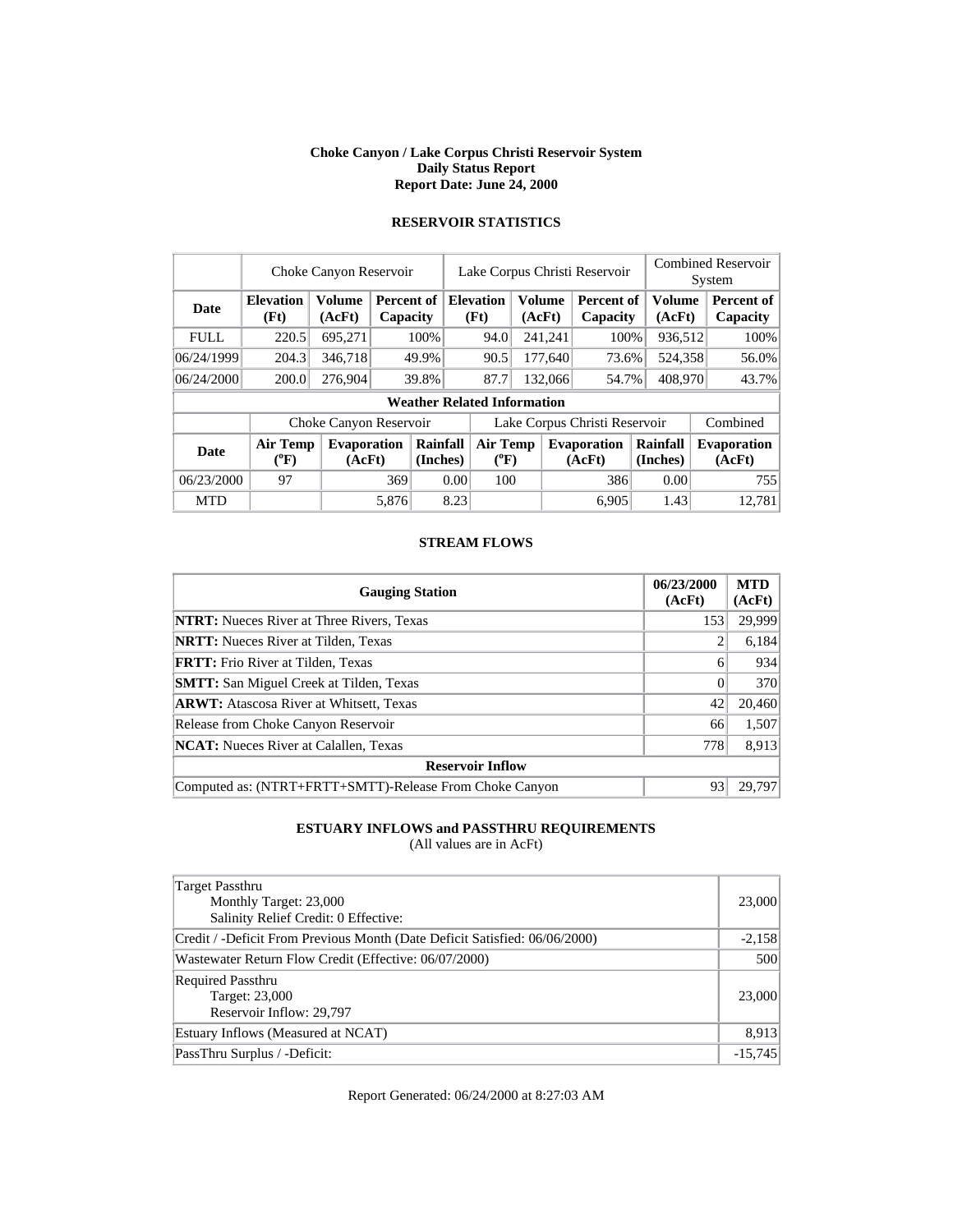#### **Choke Canyon / Lake Corpus Christi Reservoir System Daily Status Report Report Date: June 25, 2000**

|             | Choke Canyon Reservoir | Lake Corpus Christi Reservoir |            |                      |      |                                    |  | <b>Combined Reservoir</b> |             |          |          |  |                    |
|-------------|------------------------|-------------------------------|------------|----------------------|------|------------------------------------|--|---------------------------|-------------|----------|----------|--|--------------------|
|             |                        |                               |            |                      |      |                                    |  |                           |             | System   |          |  |                    |
| Date        | <b>Elevation</b>       | <b>Volume</b>                 | Percent of |                      |      | <b>Elevation</b>                   |  | <b>Volume</b>             | Percent of  |          | Volume   |  | Percent of         |
|             | (Ft)                   | (AcFt)                        | Capacity   |                      |      | (Ft)                               |  | (AcFt)                    | Capacity    |          | (AcFt)   |  | Capacity           |
| <b>FULL</b> | 220.5                  | 695.271                       |            | 100%                 |      | 94.0                               |  | 241,241                   | 100%        |          | 936,512  |  | 100%               |
| 06/25/1999  | 204.3                  | 346,890                       | 49.9%      |                      |      | 90.5                               |  | 178,153<br>73.8%          |             |          | 525,043  |  | 56.1%              |
| 06/25/2000  | 200.0                  | 276,603                       |            | 39.8%                |      | 87.6                               |  | 130,863                   | 54.2%       |          | 407,466  |  | 43.5%              |
|             |                        |                               |            |                      |      | <b>Weather Related Information</b> |  |                           |             |          |          |  |                    |
|             |                        | Choke Canyon Reservoir        |            |                      |      | Lake Corpus Christi Reservoir      |  |                           |             |          | Combined |  |                    |
| <b>Date</b> | Air Temp               | <b>Evaporation</b>            |            | Rainfall<br>(Inches) |      | <b>Air Temp</b>                    |  |                           | Evaporation | Rainfall |          |  | <b>Evaporation</b> |
|             | $({}^0\mathrm{F})$     | (AcFt)                        |            |                      |      | $({}^0\mathrm{F})$                 |  |                           | (AcFt)      | (Inches) |          |  | (AcFt)             |
| 06/24/2000  | 97                     |                               |            | 386<br>0.00          |      | 98                                 |  |                           | 455         |          | 0.00     |  | 841                |
| <b>MTD</b>  |                        |                               | 6,262      |                      | 8.23 |                                    |  |                           | 7.360       |          | 1.43     |  | 13.622             |

## **RESERVOIR STATISTICS**

### **STREAM FLOWS**

| <b>Gauging Station</b>                                  | 06/24/2000<br>(AcFt) | <b>MTD</b><br>(AcFt) |
|---------------------------------------------------------|----------------------|----------------------|
| <b>NTRT:</b> Nueces River at Three Rivers, Texas        | 137                  | 30,136               |
| <b>NRTT:</b> Nueces River at Tilden, Texas              | 3                    | 6,187                |
| <b>FRTT:</b> Frio River at Tilden, Texas                | 4                    | 938                  |
| <b>SMTT:</b> San Miguel Creek at Tilden, Texas          | $\Omega$             | 370                  |
| <b>ARWT:</b> Atascosa River at Whitsett, Texas          | 36                   | 20,496               |
| Release from Choke Canyon Reservoir                     | 66                   | 1,572                |
| <b>NCAT:</b> Nueces River at Calallen, Texas            | 798                  | 9,711                |
| <b>Reservoir Inflow</b>                                 |                      |                      |
| Computed as: (NTRT+FRTT+SMTT)-Release From Choke Canyon | 76                   | 29.873               |

## **ESTUARY INFLOWS and PASSTHRU REQUIREMENTS**

(All values are in AcFt)

| Target Passthru<br>Monthly Target: 23,000<br>Salinity Relief Credit: 0 Effective: | 23,000    |
|-----------------------------------------------------------------------------------|-----------|
| Credit / -Deficit From Previous Month (Date Deficit Satisfied: 06/06/2000)        | $-2,158$  |
| Wastewater Return Flow Credit (Effective: 06/07/2000)                             | 500       |
| <b>Required Passthru</b><br>Target: 23,000<br>Reservoir Inflow: 29,873            | 23,000    |
| Estuary Inflows (Measured at NCAT)                                                | 9,711     |
| PassThru Surplus / -Deficit:                                                      | $-14,947$ |

Report Generated: 06/25/2000 at 8:24:30 AM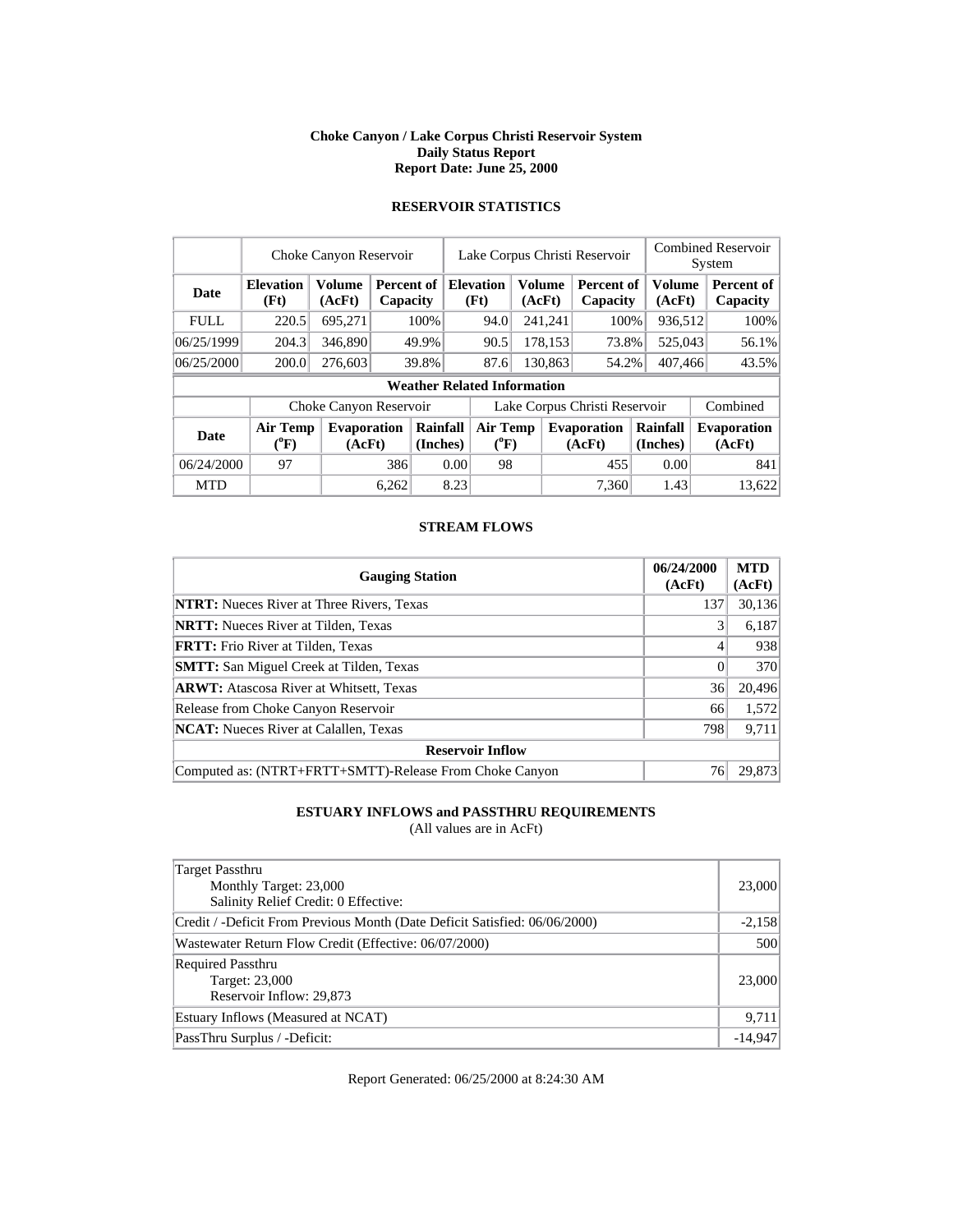#### **Choke Canyon / Lake Corpus Christi Reservoir System Daily Status Report Report Date: June 26, 2000**

|             | Choke Canyon Reservoir       |                              | Lake Corpus Christi Reservoir |                                   |                               |                                    | <b>Combined Reservoir</b><br>System |                  |                              |                      |  |                              |
|-------------|------------------------------|------------------------------|-------------------------------|-----------------------------------|-------------------------------|------------------------------------|-------------------------------------|------------------|------------------------------|----------------------|--|------------------------------|
| Date        | <b>Elevation</b><br>(Ft)     | <b>Volume</b><br>(AcFt)      |                               | Percent of<br>Capacity            |                               | <b>Elevation</b><br>(Ft)           |                                     | Volume<br>(AcFt) | Percent of<br>Capacity       | Volume<br>(AcFt)     |  | Percent of<br>Capacity       |
| <b>FULL</b> | 220.5                        | 695,271                      |                               | 100%                              |                               | 94.0                               |                                     | 241,241          | 100%                         | 936,512              |  | 100%                         |
| 06/26/1999  | 204.3                        | 346,718                      |                               | 178,838<br>49.9%<br>90.6<br>74.1% |                               | 525,556                            |                                     | 56.1%            |                              |                      |  |                              |
| 06/26/2000  | 200.0                        | 276,452                      |                               | 39.8%                             |                               | 87.5                               |                                     | 129,814          | 53.8%                        | 406,266              |  | 43.4%                        |
|             |                              |                              |                               |                                   |                               | <b>Weather Related Information</b> |                                     |                  |                              |                      |  |                              |
|             |                              | Choke Canyon Reservoir       |                               |                                   | Lake Corpus Christi Reservoir |                                    |                                     |                  |                              |                      |  | Combined                     |
| <b>Date</b> | <b>Air Temp</b><br>$(^{0}F)$ | <b>Evaporation</b><br>(AcFt) |                               | Rainfall<br>(Inches)              |                               | Air Temp<br>$(^{0}F)$              |                                     |                  | <b>Evaporation</b><br>(AcFt) | Rainfall<br>(Inches) |  | <b>Evaporation</b><br>(AcFt) |
| 06/25/2000  | 95                           |                              |                               | 334                               |                               | 0.00<br>97                         |                                     |                  | 357                          | 0.00                 |  | 691                          |
| <b>MTD</b>  |                              |                              | 6,596                         |                                   | 8.23                          |                                    |                                     |                  | 7.717                        | 1.43                 |  | 14,313                       |

## **RESERVOIR STATISTICS**

#### **STREAM FLOWS**

| <b>Gauging Station</b>                                  | 06/25/2000<br>(AcFt) | <b>MTD</b><br>(AcFt) |
|---------------------------------------------------------|----------------------|----------------------|
| <b>NTRT:</b> Nueces River at Three Rivers, Texas        | 125                  | 30,261               |
| <b>NRTT:</b> Nueces River at Tilden, Texas              |                      | 6,188                |
| <b>FRTT:</b> Frio River at Tilden, Texas                |                      | 941                  |
| <b>SMTT:</b> San Miguel Creek at Tilden, Texas          | $\Omega$             | 370                  |
| <b>ARWT:</b> Atascosa River at Whitsett, Texas          | 34                   | 20,529               |
| Release from Choke Canyon Reservoir                     | 66                   | 1,638                |
| <b>NCAT:</b> Nueces River at Calallen, Texas            | 699                  | 10,409               |
| <b>Reservoir Inflow</b>                                 |                      |                      |
| Computed as: (NTRT+FRTT+SMTT)-Release From Choke Canyon | 62                   | 29.935               |

## **ESTUARY INFLOWS and PASSTHRU REQUIREMENTS**

(All values are in AcFt)

| Target Passthru<br>Monthly Target: 23,000<br>Salinity Relief Credit: 0 Effective: | 23,000    |
|-----------------------------------------------------------------------------------|-----------|
| Credit / -Deficit From Previous Month (Date Deficit Satisfied: 06/06/2000)        | $-2,158$  |
| Wastewater Return Flow Credit (Effective: 06/07/2000)                             | 500       |
| <b>Required Passthru</b><br>Target: 23,000<br>Reservoir Inflow: 29,935            | 23,000    |
| Estuary Inflows (Measured at NCAT)                                                | 10,409    |
| PassThru Surplus / -Deficit:                                                      | $-14,249$ |

Report Generated: 06/26/2000 at 8:21:48 AM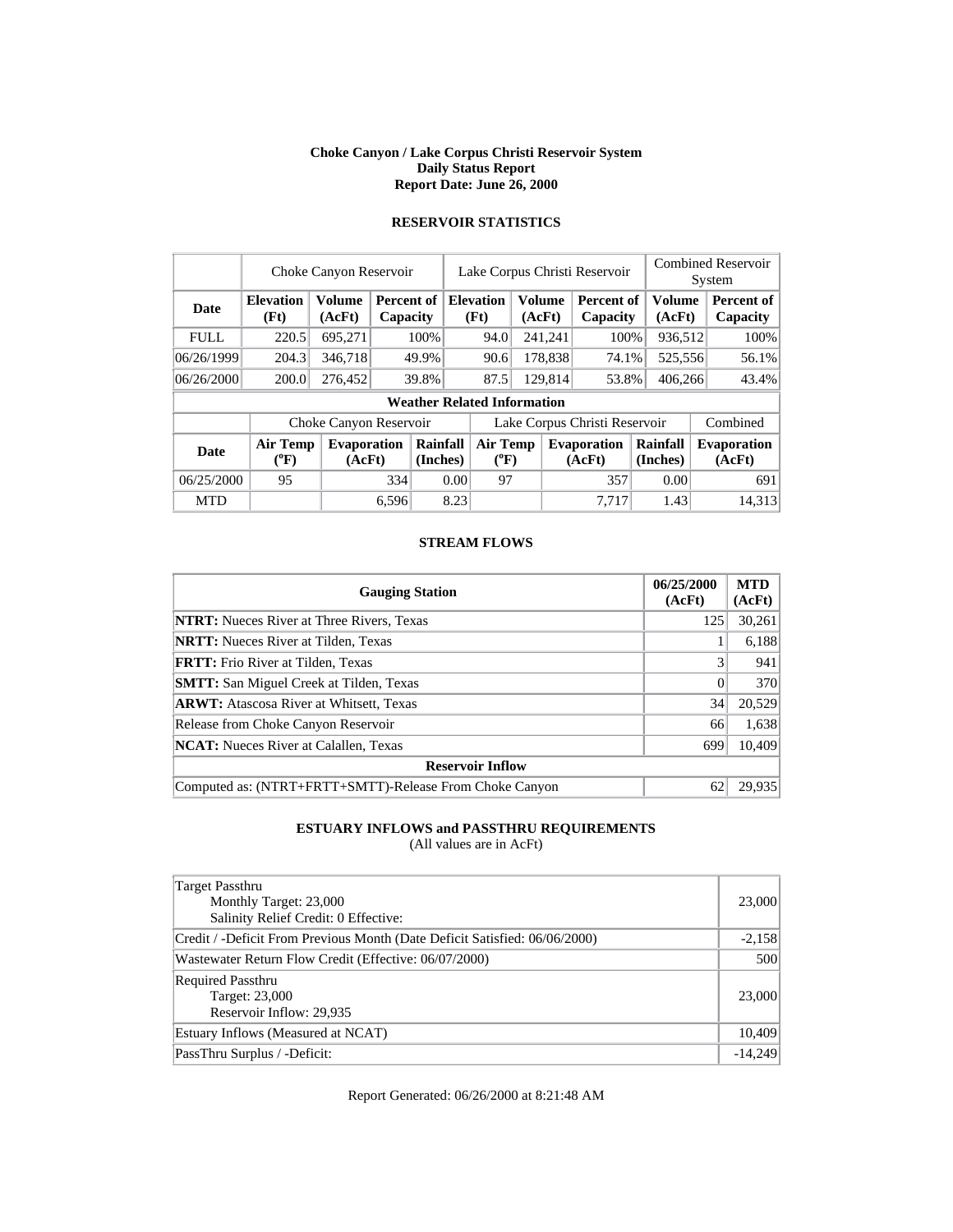#### **Choke Canyon / Lake Corpus Christi Reservoir System Daily Status Report Report Date: June 27, 2000**

|             | Choke Canyon Reservoir       | Lake Corpus Christi Reservoir |                        |                      |                               |                                    |                  | <b>Combined Reservoir</b><br>System |                              |                      |                  |                              |
|-------------|------------------------------|-------------------------------|------------------------|----------------------|-------------------------------|------------------------------------|------------------|-------------------------------------|------------------------------|----------------------|------------------|------------------------------|
| Date        | <b>Elevation</b><br>(Ft)     | <b>Volume</b><br>(AcFt)       | Percent of<br>Capacity |                      |                               | <b>Elevation</b><br>(Ft)           | Volume<br>(AcFt) |                                     | Percent of<br>Capacity       |                      | Volume<br>(AcFt) | Percent of<br>Capacity       |
| <b>FULL</b> | 220.5                        | 695,271                       |                        | 100%                 |                               | 94.0                               |                  | 241,241                             | 100%                         |                      | 936,512          | 100%                         |
| 06/27/1999  | 204.3                        | 346,202                       |                        | 49.8%                | 179,009<br>90.6<br>74.2%      |                                    |                  | 525,211                             | 56.1%                        |                      |                  |                              |
| 06/27/2000  | 199.9                        | 276,151                       |                        | 39.7%                |                               | 128,918<br>87.5<br>53.4%           |                  | 405,069                             |                              | 43.3%                |                  |                              |
|             |                              |                               |                        |                      |                               | <b>Weather Related Information</b> |                  |                                     |                              |                      |                  |                              |
|             |                              | Choke Canyon Reservoir        |                        |                      | Lake Corpus Christi Reservoir |                                    |                  |                                     |                              |                      |                  | Combined                     |
| <b>Date</b> | <b>Air Temp</b><br>$(^{0}F)$ | <b>Evaporation</b><br>(AcFt)  |                        | Rainfall<br>(Inches) |                               | Air Temp<br>$(^{0}F)$              |                  |                                     | <b>Evaporation</b><br>(AcFt) | Rainfall<br>(Inches) |                  | <b>Evaporation</b><br>(AcFt) |
| 06/26/2000  | 96                           |                               |                        | 333<br>0.00          |                               | 97                                 |                  |                                     | 347                          | 0.00                 |                  | 680                          |
| <b>MTD</b>  |                              |                               | 6,929                  |                      | 8.23                          |                                    |                  |                                     | 8.064                        |                      | 1.43             | 14.993                       |

## **RESERVOIR STATISTICS**

#### **STREAM FLOWS**

| <b>Gauging Station</b>                                  | 06/26/2000<br>(AcFt) | <b>MTD</b><br>(AcFt) |
|---------------------------------------------------------|----------------------|----------------------|
| <b>NTRT:</b> Nueces River at Three Rivers, Texas        | 117                  | 30,378               |
| <b>NRTT:</b> Nueces River at Tilden, Texas              |                      | 6,189                |
| <b>FRTT:</b> Frio River at Tilden, Texas                |                      | 943                  |
| <b>SMTT:</b> San Miguel Creek at Tilden, Texas          | $\Omega$             | 370                  |
| <b>ARWT:</b> Atascosa River at Whitsett, Texas          | 30                   | 20,559               |
| Release from Choke Canyon Reservoir                     | 66                   | 1,703                |
| <b>NCAT:</b> Nueces River at Calallen, Texas            | 721                  | 11,130               |
| <b>Reservoir Inflow</b>                                 |                      |                      |
| Computed as: (NTRT+FRTT+SMTT)-Release From Choke Canyon | 53                   | 29.988               |

## **ESTUARY INFLOWS and PASSTHRU REQUIREMENTS**

(All values are in AcFt)

| Target Passthru<br>Monthly Target: 23,000<br>Salinity Relief Credit: 0 Effective: | 23,000    |
|-----------------------------------------------------------------------------------|-----------|
| Credit / -Deficit From Previous Month (Date Deficit Satisfied: 06/06/2000)        | $-2,158$  |
| Wastewater Return Flow Credit (Effective: 06/07/2000)                             | 500       |
| <b>Required Passthru</b><br>Target: 23,000<br>Reservoir Inflow: 29,988            | 23,000    |
| Estuary Inflows (Measured at NCAT)                                                | 11,130    |
| PassThru Surplus / -Deficit:                                                      | $-13,528$ |

Report Generated: 06/27/2000 at 8:37:13 AM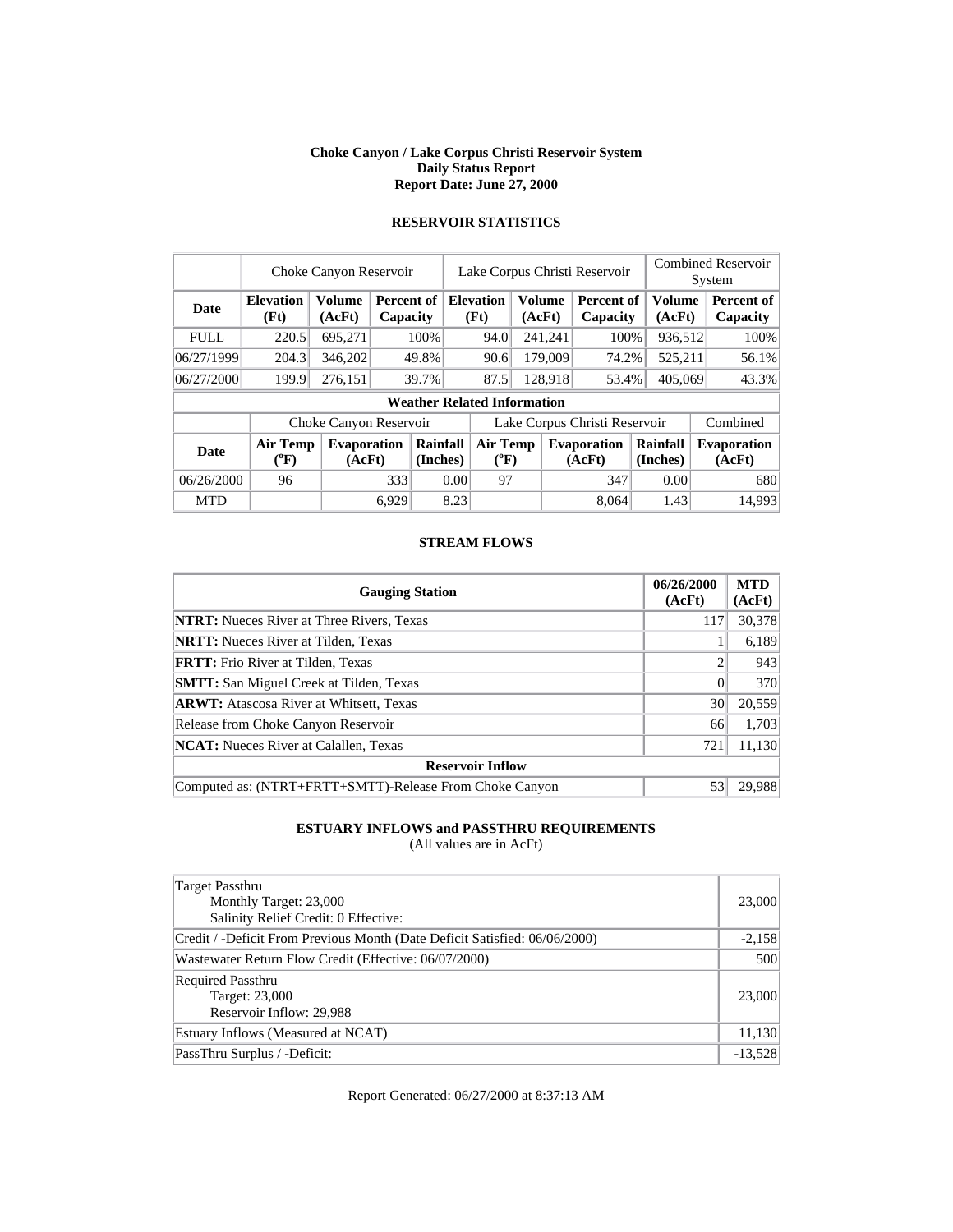#### **Choke Canyon / Lake Corpus Christi Reservoir System Daily Status Report Report Date: June 28, 2000**

|             | Choke Canyon Reservoir   | Lake Corpus Christi Reservoir |       |                        |                               |                                    |  | <b>Combined Reservoir</b> |                              |                          |          |                         |                              |  |                         |  |                        |
|-------------|--------------------------|-------------------------------|-------|------------------------|-------------------------------|------------------------------------|--|---------------------------|------------------------------|--------------------------|----------|-------------------------|------------------------------|--|-------------------------|--|------------------------|
|             |                          |                               |       |                        |                               |                                    |  |                           |                              |                          | System   |                         |                              |  |                         |  |                        |
| Date        | <b>Elevation</b><br>(Ft) | <b>Volume</b><br>(AcFt)       |       | Percent of<br>Capacity |                               |                                    |  |                           |                              | <b>Elevation</b><br>(Ft) |          | <b>Volume</b><br>(AcFt) | Percent of<br>Capacity       |  | <b>Volume</b><br>(AcFt) |  | Percent of<br>Capacity |
| <b>FULL</b> | 220.5                    | 695,271                       |       | 100%                   |                               | 94.0                               |  | 241,241                   | 100%                         |                          | 936,512  |                         | 100%                         |  |                         |  |                        |
| 06/28/1999  | 204.3                    | 346,718                       |       | 49.9%                  |                               |                                    |  | 90.6                      |                              | 180,039                  | 74.6%    |                         | 526,757                      |  | 56.2%                   |  |                        |
| 06/28/2000  | 199.9                    | 275,398                       |       | 39.6%                  |                               | 127,579<br>87.4                    |  |                           | 52.9%                        |                          | 402,977  |                         | 43.0%                        |  |                         |  |                        |
|             |                          |                               |       |                        |                               | <b>Weather Related Information</b> |  |                           |                              |                          |          |                         |                              |  |                         |  |                        |
|             |                          | Choke Canyon Reservoir        |       |                        | Lake Corpus Christi Reservoir |                                    |  |                           |                              |                          | Combined |                         |                              |  |                         |  |                        |
| <b>Date</b> | Air Temp<br>$(^{0}F)$    | <b>Evaporation</b><br>(AcFt)  |       | Rainfall<br>(Inches)   |                               | Air Temp<br>$(^{0}F)$              |  |                           | <b>Evaporation</b><br>(AcFt) | Rainfall<br>(Inches)     |          |                         | <b>Evaporation</b><br>(AcFt) |  |                         |  |                        |
| 06/27/2000  | 95                       |                               | 350   |                        | 0.00                          | 96                                 |  |                           | 372                          |                          | 0.00     |                         | 722                          |  |                         |  |                        |
| <b>MTD</b>  |                          |                               | 7,279 |                        | 8.23                          |                                    |  |                           | 8.436                        |                          | 1.43     |                         | 15.715                       |  |                         |  |                        |

## **RESERVOIR STATISTICS**

#### **STREAM FLOWS**

| <b>Gauging Station</b>                                  | 06/27/2000<br>(AcFt) | <b>MTD</b><br>(AcFt) |
|---------------------------------------------------------|----------------------|----------------------|
| <b>NTRT:</b> Nueces River at Three Rivers, Texas        | 115                  | 30,494               |
| <b>NRTT:</b> Nueces River at Tilden, Texas              |                      | 6,189                |
| <b>FRTT:</b> Frio River at Tilden, Texas                |                      | 944                  |
| <b>SMTT:</b> San Miguel Creek at Tilden, Texas          |                      | 370                  |
| <b>ARWT:</b> Atascosa River at Whitsett, Texas          | 28                   | 20,587               |
| Release from Choke Canyon Reservoir                     | 66                   | 1,769                |
| <b>NCAT:</b> Nueces River at Calallen, Texas            | 754                  | 11,884               |
| <b>Reservoir Inflow</b>                                 |                      |                      |
| Computed as: (NTRT+FRTT+SMTT)-Release From Choke Canyon | 51                   | 30,039               |

## **ESTUARY INFLOWS and PASSTHRU REQUIREMENTS**

(All values are in AcFt)

| Target Passthru<br>Monthly Target: 23,000<br>Salinity Relief Credit: 0 Effective: | 23,000    |
|-----------------------------------------------------------------------------------|-----------|
| Credit / -Deficit From Previous Month (Date Deficit Satisfied: 06/06/2000)        | $-2,158$  |
| Wastewater Return Flow Credit (Effective: 06/07/2000)                             | 500       |
| <b>Required Passthru</b><br>Target: 23,000<br>Reservoir Inflow: 30,039            | 23,000    |
| Estuary Inflows (Measured at NCAT)                                                | 11,884    |
| PassThru Surplus / -Deficit:                                                      | $-12.774$ |

Report Generated: 06/28/2000 at 8:46:15 AM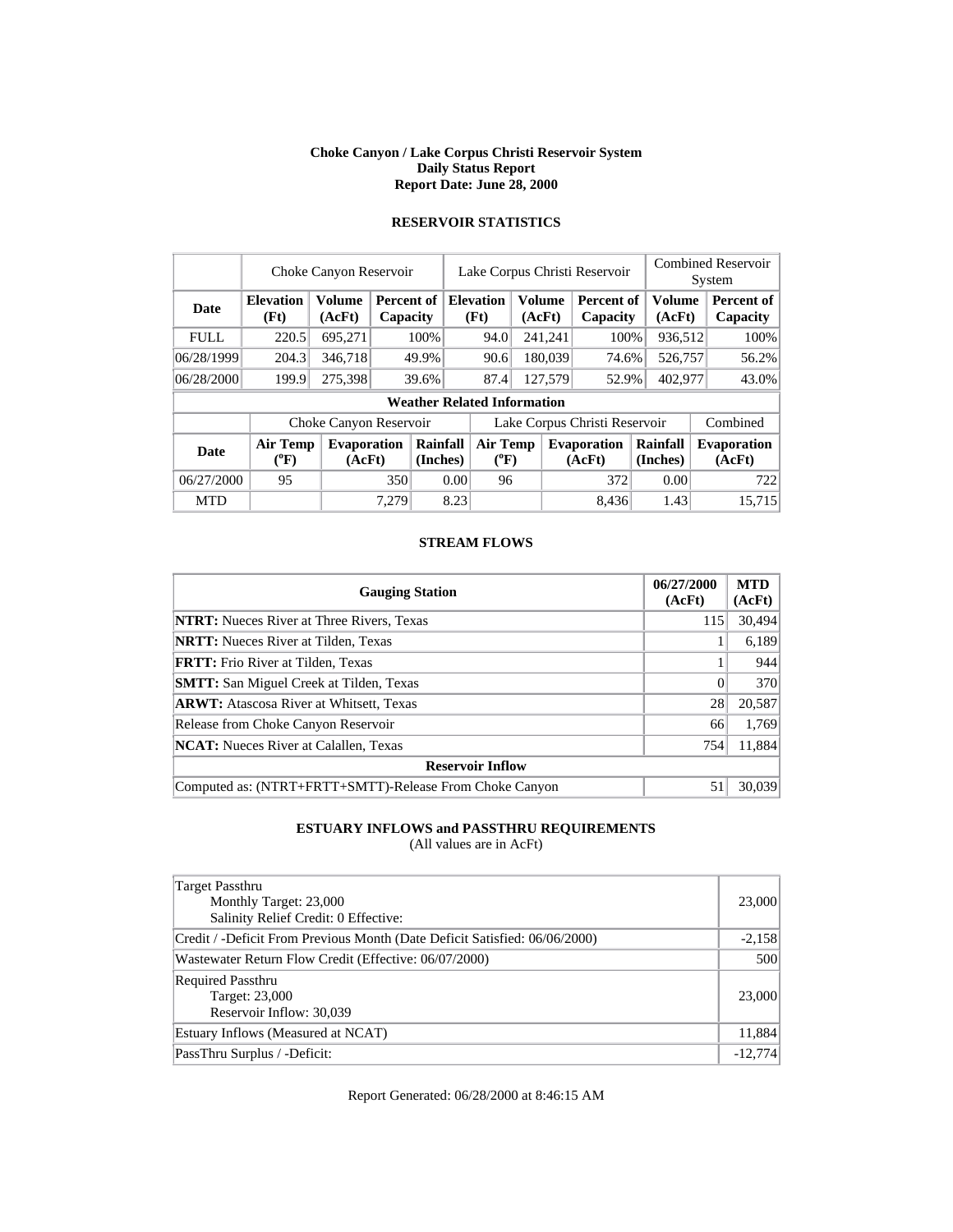#### **Choke Canyon / Lake Corpus Christi Reservoir System Daily Status Report Report Date: June 29, 2000**

|                        | Choke Canyon Reservoir             |                              |                        |                      | Lake Corpus Christi Reservoir |                              |        |               |                              |  | <b>Combined Reservoir</b><br>System |  |                               |
|------------------------|------------------------------------|------------------------------|------------------------|----------------------|-------------------------------|------------------------------|--------|---------------|------------------------------|--|-------------------------------------|--|-------------------------------|
| <b>Date</b>            | <b>Elevation</b><br>(Ft)           | <b>Volume</b><br>(AcFt)      | Percent of<br>Capacity |                      | <b>Elevation</b><br>(Ft)      |                              | (AcFt) | <b>Volume</b> | Percent of<br>Capacity       |  | Volume<br>(AcFt)                    |  | Percent of<br><b>Capacity</b> |
| <b>FULL</b>            | 220.5                              | 695,271                      | 100%                   |                      | 94.0                          |                              |        | 241,241       | 100%                         |  | 936,512                             |  | 100%                          |
| 06/29/1999             | 204.3                              | 346,374                      | 49.8%                  |                      |                               | 90.7                         |        | 181,415       | 75.2%                        |  | 527,789                             |  | 56.4%                         |
| 06/29/2000             | 199.9                              | 274,948                      | 39.5%                  |                      |                               |                              |        | 126,098       | 52.3%                        |  | 401,046                             |  | 42.8%                         |
|                        | <b>Weather Related Information</b> |                              |                        |                      |                               |                              |        |               |                              |  |                                     |  |                               |
| Choke Canyon Reservoir |                                    |                              |                        |                      | Lake Corpus Christi Reservoir |                              |        |               |                              |  |                                     |  | Combined                      |
| <b>Date</b>            | Air Temp<br>$(^{0}F)$              | <b>Evaporation</b><br>(AcFt) |                        | Rainfall<br>(Inches) |                               | <b>Air Temp</b><br>$(^{0}F)$ |        |               | <b>Evaporation</b><br>(AcFt) |  | Rainfall<br>(Inches)                |  | <b>Evaporation</b><br>(AcFt)  |
| 06/28/2000             | 97                                 |                              | 324                    |                      | 0.001                         | 98                           |        |               | 370                          |  | 0.00                                |  | 694                           |
| <b>MTD</b>             |                                    |                              | 7.603                  |                      | 8.23                          |                              |        |               | 8.806                        |  | 1.43                                |  | 16.409                        |

## **RESERVOIR STATISTICS**

#### **STREAM FLOWS**

| <b>Gauging Station</b>                                  | 06/28/2000<br>(AcFt) | <b>MTD</b><br>(AcFt) |  |  |  |  |
|---------------------------------------------------------|----------------------|----------------------|--|--|--|--|
| <b>NTRT:</b> Nueces River at Three Rivers, Texas        | 117                  | 30,611               |  |  |  |  |
| <b>NRTT:</b> Nueces River at Tilden, Texas              |                      | 6,189                |  |  |  |  |
| <b>FRTT:</b> Frio River at Tilden, Texas                |                      | 945                  |  |  |  |  |
| <b>SMTT:</b> San Miguel Creek at Tilden, Texas          | $\Omega$             | 370                  |  |  |  |  |
| <b>ARWT:</b> Atascosa River at Whitsett, Texas          | 26                   | 20,613               |  |  |  |  |
| Release from Choke Canyon Reservoir                     | 66                   | 1,834                |  |  |  |  |
| <b>NCAT:</b> Nueces River at Calallen, Texas            | 730                  | 12,615               |  |  |  |  |
| <b>Reservoir Inflow</b>                                 |                      |                      |  |  |  |  |
| Computed as: (NTRT+FRTT+SMTT)-Release From Choke Canyon | 52                   | 30.091               |  |  |  |  |

## **ESTUARY INFLOWS and PASSTHRU REQUIREMENTS**

(All values are in AcFt)

| Target Passthru<br>Monthly Target: 23,000<br>Salinity Relief Credit: 0 Effective: | 23,000    |
|-----------------------------------------------------------------------------------|-----------|
| Credit / -Deficit From Previous Month (Date Deficit Satisfied: 06/06/2000)        | $-2,158$  |
| Wastewater Return Flow Credit (Effective: 06/07/2000)                             | 500       |
| <b>Required Passthru</b><br>Target: 23,000<br>Reservoir Inflow: 30,091            | 23,000    |
| Estuary Inflows (Measured at NCAT)                                                | 12,615    |
| PassThru Surplus / -Deficit:                                                      | $-12,043$ |

Report Generated: 06/29/2000 at 8:33:22 AM